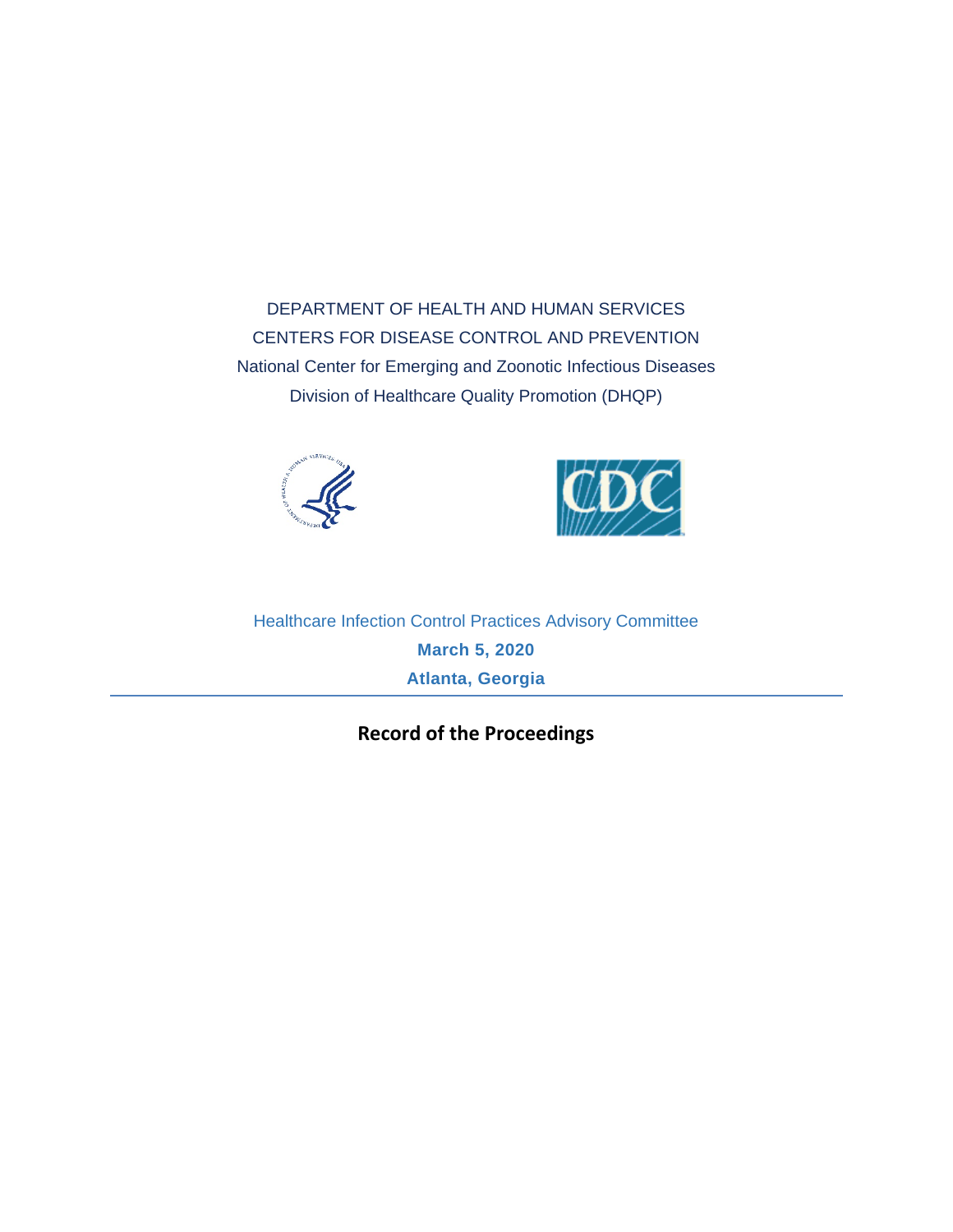# **Table of Contents**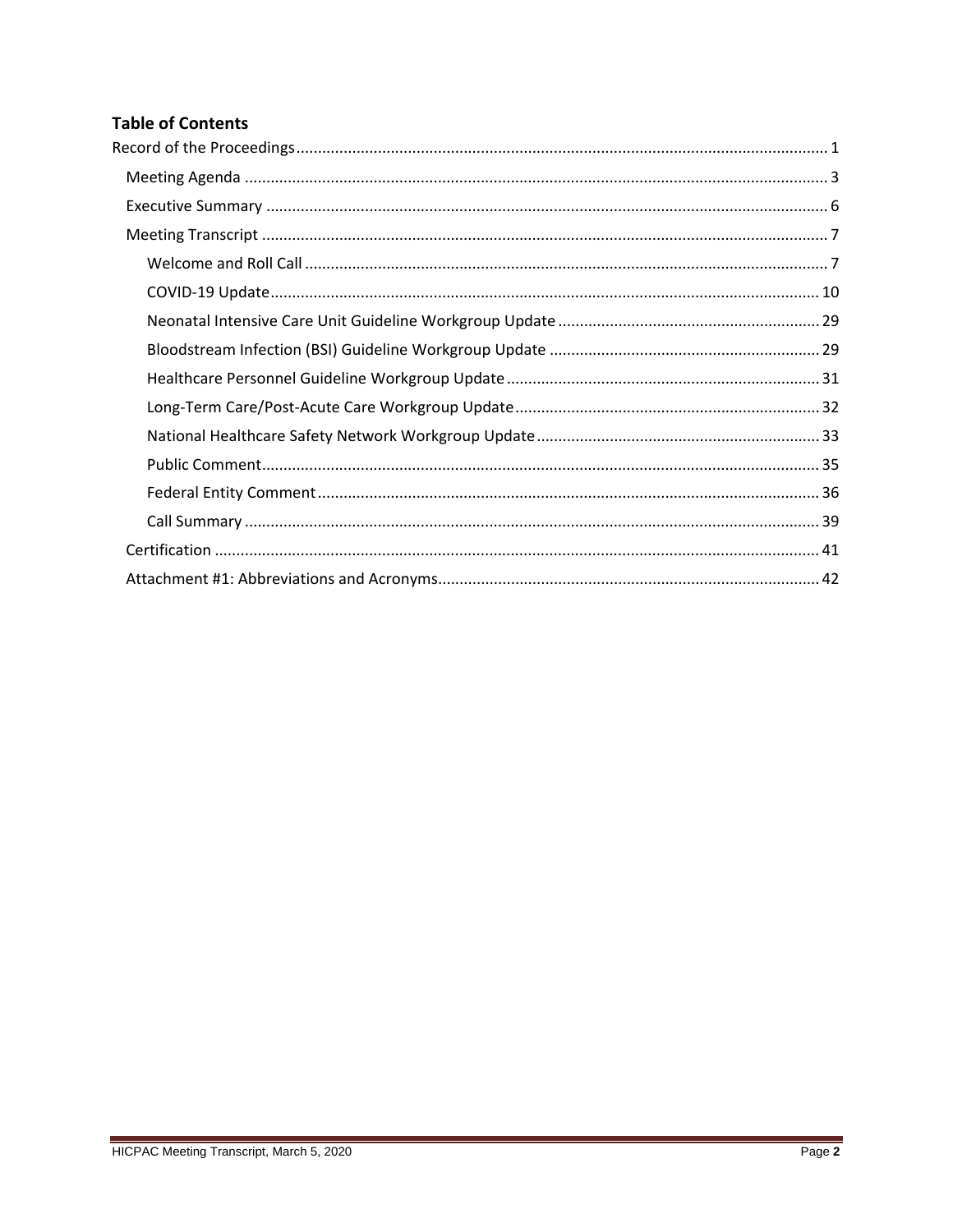# **Meeting Agenda**

# <span id="page-2-0"></span>**Healthcare Infection Control Practices Advisory Committee (HICPAC)**

March 5, 2020 Centers for Disease Control and Prevention Atlanta, Georgia Teleconference

# **Thursday, March 5, 2020**

| <b>Time</b> | <b>Topic</b>                                              | <b>Purpose</b>             | Presider/Presenter (s)                                                                                  |
|-------------|-----------------------------------------------------------|----------------------------|---------------------------------------------------------------------------------------------------------|
| 9:00am      | Welcome and Roll Call                                     | Information                | Hilary Babcock (HICPAC Co-Chair)<br>Lisa Maragakis (HICPAC Co-Chair)<br>Michael Bell (DFO, HICPAC; CDC) |
| 9:10        | Division of Healthcare Quality<br>Promotion (DHQP) Update | Information/<br>Discussion | Denise Cardo (DHQP, CDC)                                                                                |
| 9:15        | NICU Guideline Workgroup<br>Update                        | Information/<br>Discussion | Kristina Bryant (HICPAC)                                                                                |
| 9:30        | <b>Bloodstream Infection Guideline</b><br>Update          | Information                | Vineet Chopra (HICPAC)<br>Michael Anne Preas (HICPAC)                                                   |
| 9:45        | <b>Healthcare Personnel Guideline</b><br>Workgroup Update | Information                | Hilary Babcock (HICPAC Co-Chair)                                                                        |
| 10:15       | Long-term Care/Post-acute Care<br>Workgroup Update        | Information                | Michael Lin (HICPAC)<br>JoAnne Reifsnyder (HICPAC)                                                      |
| 10:30       | National Healthcare Safety<br>Network Workgroup Update    | Information                | Lisa Maragakis (HICPAC Co-Chair)<br>Deverick Anderson (HICPAC)                                          |
| 10:45       | COVID-19                                                  | Information                | Michael Bell (DFO, HICPAC; CDC)                                                                         |
| 12:00       | <b>Federal Entity Comment</b>                             |                            |                                                                                                         |
| 3:40        | <b>Public Comment</b>                                     |                            |                                                                                                         |
| 3:50        | <b>Summary and Work Plan</b>                              | Information                | Hilary Babcock (HICPAC Co-Chair)<br>Lisa Maragakis (HICPAC Co-Chair)                                    |
| 4:00        | <b>Adjourn</b>                                            |                            |                                                                                                         |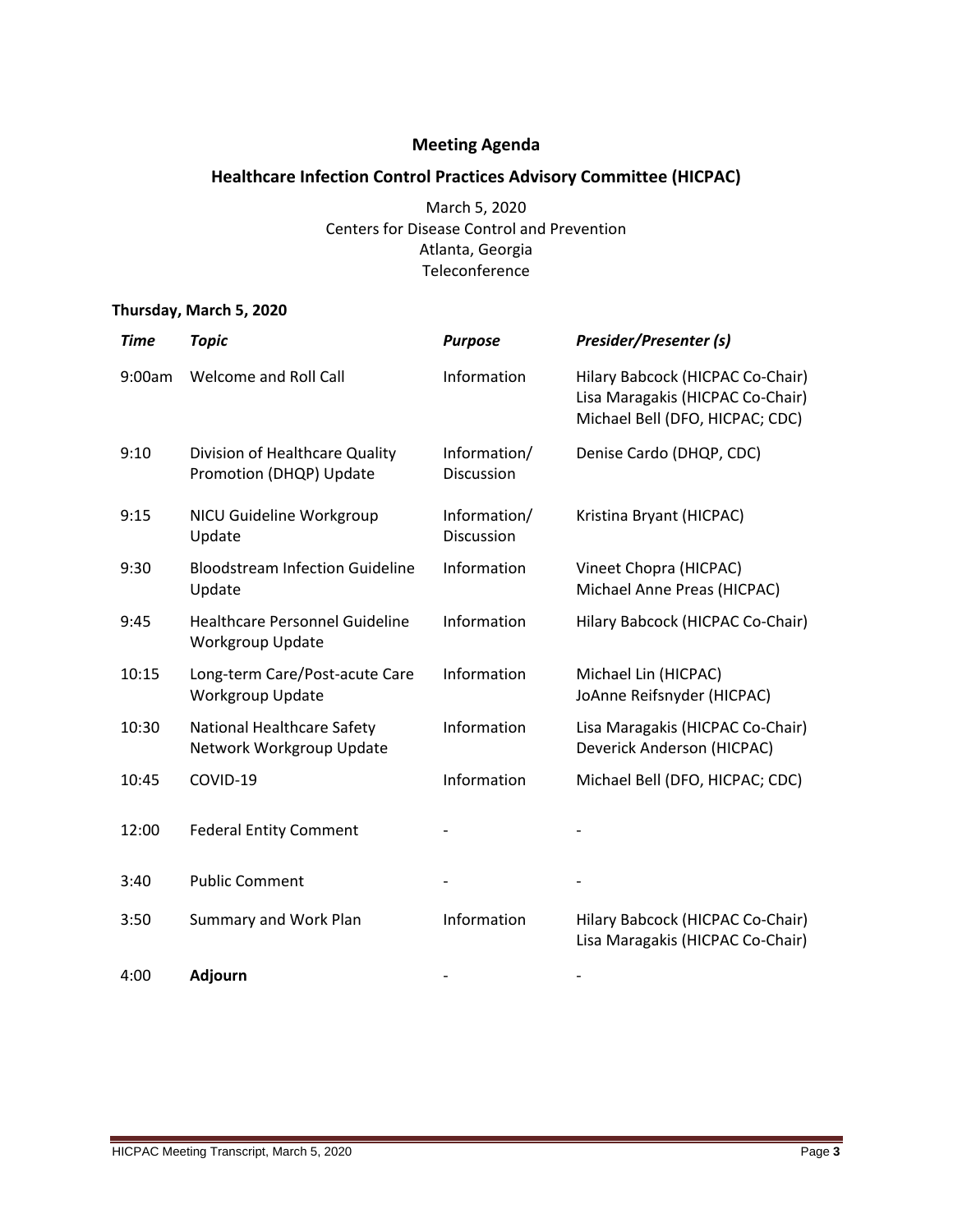#### **List of Attendees**

#### **HICPAC Members**

Dr. Hilary Babcock, Co-Chair Dr. Lisa Maragakis, Co-Chair Dr. Deverick Anderson Dr. Kristina Bryant Dr. Vineet Chopra Ms. Elaine Dekker Dr. Mohamad Fakih Dr. Judy Guzman-Cottrill Dr. Michael Lin Dr. Jan Patterson Ms. Michael Anne Preas Dr. JoAnne Reifsnyder

#### *ex officio* **Members**

Ms. Elizabeth Claverie-Williams, Food and Drug Administration (FDA) Dr. David Henderson, National Institutes of Health (NIH) Dr. Melissa Miller, Agency for Healthcare Research and Quality (AHRQ) Dr. Daniel Schwartz, Centers for Medicare and Medicaid Services (CMS) Ms. Judy Trawick, Health Resources and Service Administration (HRSA)

#### **Liaison Representatives**

Ms. Darlene Carey, Association of Professionals of Infection Control and Epidemiology (APIC) Ms. Holly Carpenter, American Nurses Association (ANA) Mr. Paul T. Conway, American Association of Kidney Patients (AAKP) Karen deKay, Association of periOperative Registered Nurses (AORN) Dr. Louise Demby, Society for Healthcare Epidemiology of America (SHEA) Ms. Kathleen Dunn, Public Health Agency of Canada (PHAC) Dr. Alan Kliger, American Society of Nephrology (ASN) Dr. Chris Lombardozzi, America's Essential Hospitals (AEH) Ms. Dana Nguyen, National Association of County and City Health Officials (NACCHO) Dr. Jennifer Meddings, Society of Hospital Medicine (SHM) Dr. Mark Russi, American College of Occupational and Environmental Medicine (ACOEM) Dr. Robert Sawyer, Surgical Infection Society (SIS) Dr. Christa Schorr, Society for Critical Care Medicine (SCCM) Dr. Andrea Shane, Pediatric Infectious Disease Society (PIDS) Ms. Margaret VanAmringe, The Joint Commission

#### **CDC Representatives** Kristina Baister, DHQP Michael Bell, DHQP Andrea Benin, DHQP Destani Bizune, DHQP Brittany Booker, DHQP Cedric Brown, DHQP Koo Chung, DHQP Angela Coulliette-Salmond, DHQP Kendra Cox, DHQP Janet Glowicz, DHQP Rita Helfand, DHQP Jamesa Hogges, DHQP Leann Jackson, DHQP Nalini Singh, DHQP David Kuhar, DHQP Preeta Kutty, DHQP Kent Lemoine, DHQP L. Clifford McDonald, DHQP Tara Millson, DHQP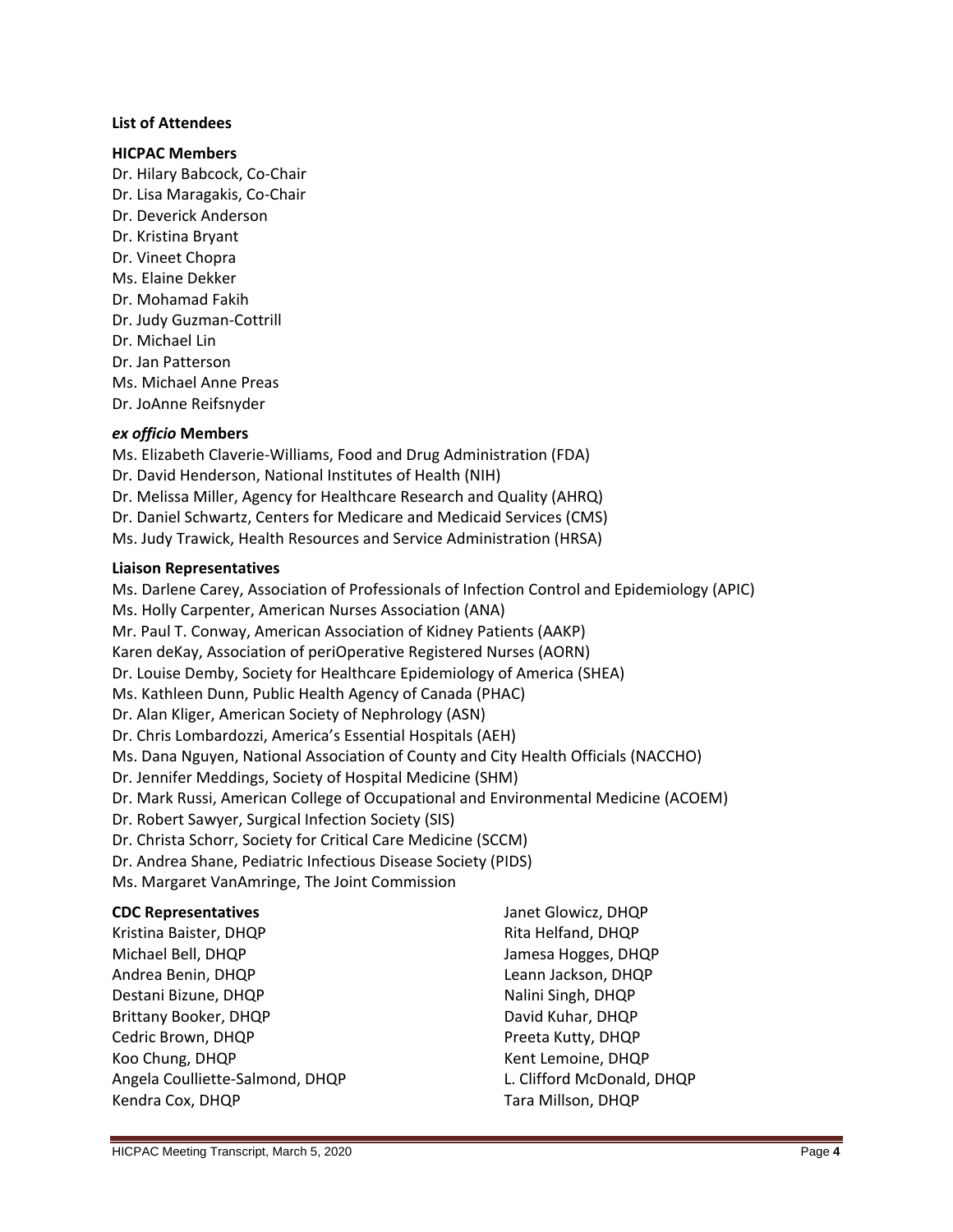Latisha Powell, DHQP Kristin Roberts, DHQP Christina Sancken, DHQP Devon Schmucker, DHQP Srila Sen, DHQP Erin Stone, DHQP

#### **Members of the Public**

Jacqueline Abel, Scarborough Health Network William Archbold, DF Technical and Consulting Services INC Anne Augustin, Public Health Ontario Lynne Batshon, Society for Healthcare Epidemiology of America Yin Chan, Advance Sterilization Products Jill Culaner, DED Melissa Delazier Patty Dorton, Buchanan General Hospital Sylvie Dwyer, North Bay Perry Sound Health Care District Jeremy Edwards, American Council of Accredited Certification Brittany Fisher, Essentia Health Catherine Florence, NOVO Designs Sara Gallinger, Alberta Health Services Sylvia Garcia Houchins, The Joint Commission Susan Garramone, Oxford Immunotec Maryellen Guinan, Americas Essential Hospitals Sheryl Harper, Alberta Health Services Kim Houde, Alberta Health Services Ami Hughes, Shirley Ryan Ability Lab

Sheri Chernetsky Tejedor, DHQP Lauren Wattenmaker, DHQP Todd Weber, DHQP Katie White, DHQP Cheryl Williams, DHQP

Bennett Jones Doe Kley, The Clorox Company Jill Kumasaka, University of Washington Caroline Matilly, Cardinal Health Scott Mccloud, NBC Medical Mary McGoldrick, Home Health Systems Inc. Melissa Miller, Public Health, Ontario Aaron Milstone, Johns Hopkins University Ronell Myburgh, DNV-GL Janet Prust, 3M Company Silvia Quevedo, APIC David Rausch, Phoenix Controls Jennifer Regier, Thompson General Hospital Christi Robbins, County San Diego Public Health Nurse Maria Rodriguez, Xenex Christine Sherren, IWK Health Center Sandra Sieck, Sieck Health Care Linda Spaulding, INCO & Associates.com Catherine Thorin, Novo Designs Kristy Weinshel, SHEA Nancy Wilde, Iowa Department of Public Health Sandra Witek-Eames, Walter Reed Emily Wunsch, Center for Family Health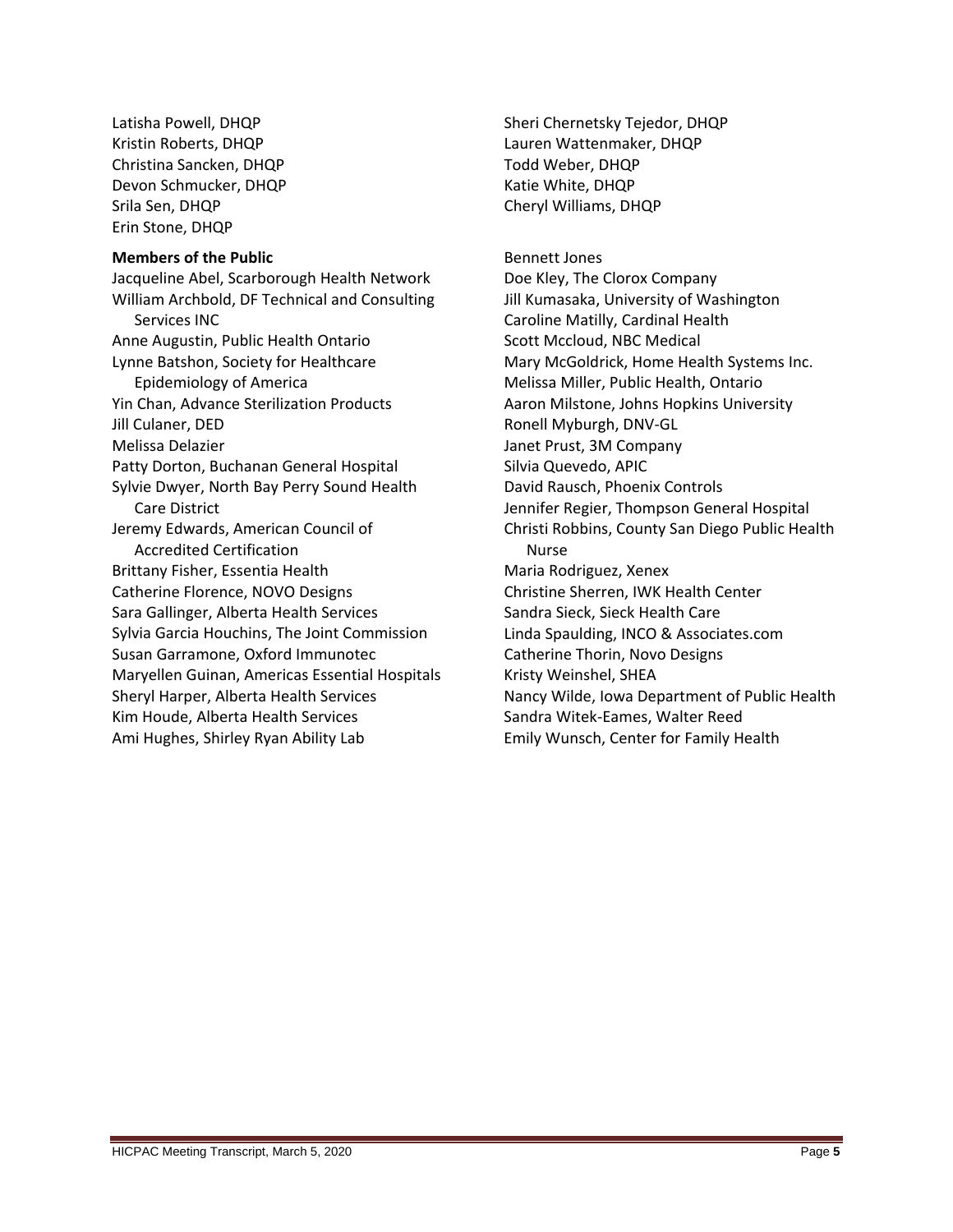# <span id="page-5-0"></span>**Executive Summary**

The US Department of Health and Human Services (HHS) and the Centers for Disease Control and Prevention (CDC) National Center for Emerging and Zoonotic Infectious Diseases (NCEZID) Division of Healthcare Quality Promotion (DHQP) convened a teleconference meeting of the Healthcare Infection Control Practices Advisory Committee (HICPAC) on March 5, 2020. The Designated Federal Official (DFO) and co-Chairs confirmed the presence of a quorum of HICPAC voting members and *ex officio* members, which was maintained throughout the meeting.

Dr. Kristina Bryant provided an update on the work of the Neonatal Intensive Care Unit (NICU) Guideline. Dr. Hilary Babcock provided an update on the work of the Healthcare Personnel Guideline Workgroup. Drs. JoAnne Reifsnyder and Michael Lin described the work of the Long-Term care/ Post-Acute Care Workgroup. Drs. Lisa Maragakis and Deverick Anderson provided an update on the National Healthcare Safety Network (NHSN) Workgroup. Dr. Michael Bell provided a report on the current status of the COVID-19 outbreak.

HICPAC stood in recess at 11:30am on March 5, 2020.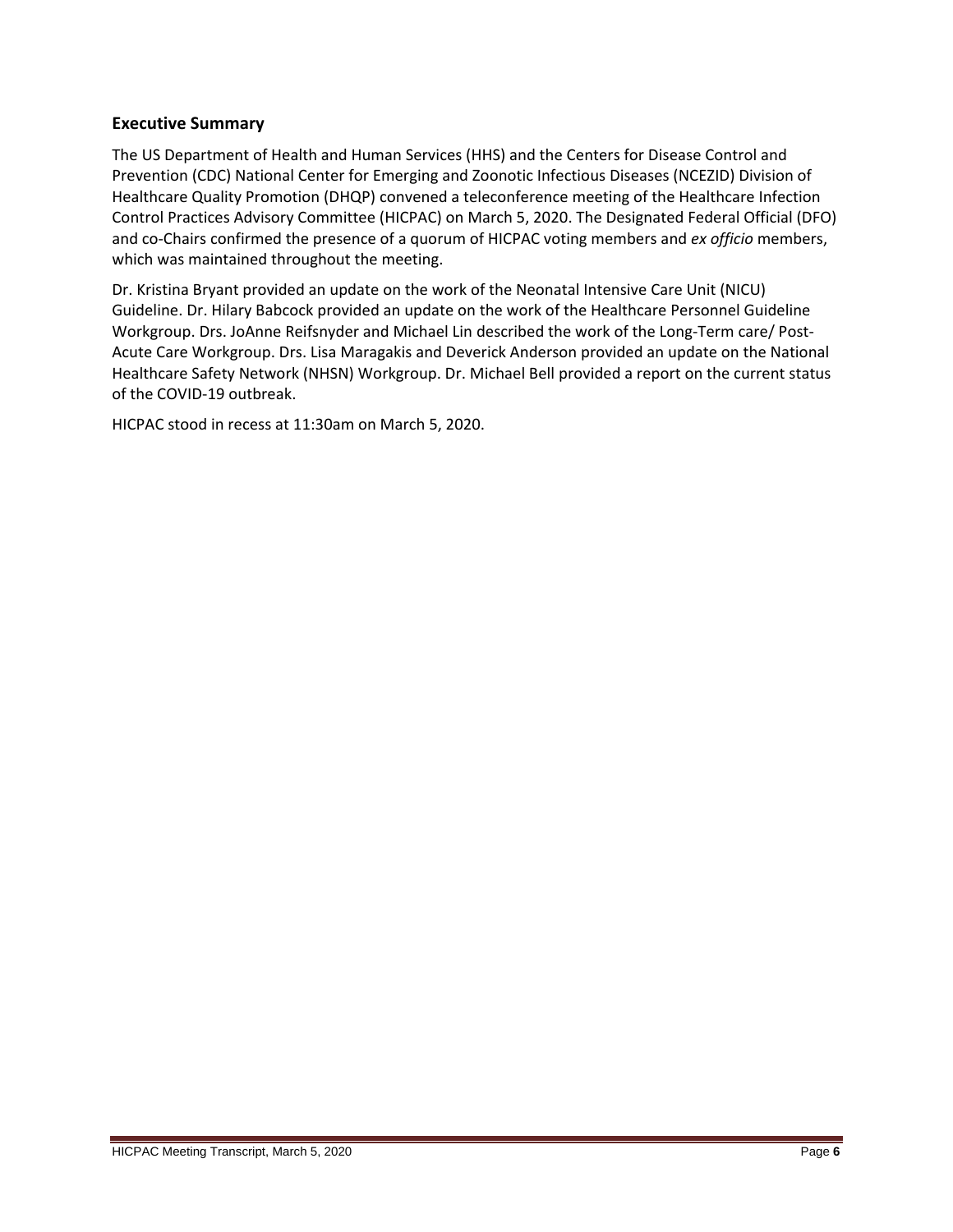# **DEPARTMENT OF HEALTH AND HUMAN SERVICES CENTERS FOR DISEASE CONTROL AND PREVENTION National Center for Emerging and Zoonotic Infectious Diseases Division of Healthcare Quality Promotion Healthcare Infection Control Practices Advisory Committee**

# **March 5, 2020**

# **Teleconference**

# **Meeting Transcript**

<span id="page-6-0"></span>The United States Department of Health and Human Services (HHS) and the Centers for Disease Control and Prevention (CDC) National Center for Emerging and Zoonotic Infectious Diseases (NCEZID) Division of Healthcare Quality Promotion (DHQP) convened a meeting of the Healthcare Infection Control Practices Advisory Committee (HICPAC) on March 5, 2020, via teleconference.

# <span id="page-6-1"></span>**Welcome and Roll Call**

Operator: Welcome and thank you for standing by. At this time, all parties are in listen only mode until the public comment of today's call. If you wish to make a comment at that time, please press Star 1 on your phone and unmute your phone and record your name. Today's call is also being recorded. If anyone disagrees, you may disconnect at this time. I would now like to turn the call over to Mr. Koo Chung. Thank you and you may begin. Koo-Whang Chung: Good morning guys, this is Koo with CDC. In the room with me is the DFO, Mike Bell, as well as Denise Cardo, Director of DHQP, as well as David Kuhar and Melissa Schaefer. We're going to go ahead and get started pretty quickly here. So I'm going to go ahead and get started with the roll call and Conflict of Interest Disclosures. And then I'll turn it over to Mike, Hilary and Lisa for a quick introduction. And then off to the races with the rest of the agenda. Okay? Just FYI. It looks like there's been a quick shift in the agenda. The COVID 19 Session for 10:45 will be moved up in the session to just after Denise's 9:10 DHQP update. Okay? So we'll go ahead and get started with the member roll call and Conflict of Interest Disclosure, okay? First off, the two Co-Chairs, Hilary Babcock. Hilary Babcock: Here. No new conflicts. Mr. Chung: Lisa Maragakis. Lisa Maragakis: Present. No new conflicts. Mr. Chung: Dev Anderson. Deverick Anderson: Present, no new conflicts. Mr. Chung: Kris Bryant. Kristina Bryant: No new conflicts. Mr. Chung: Vineet Chopra.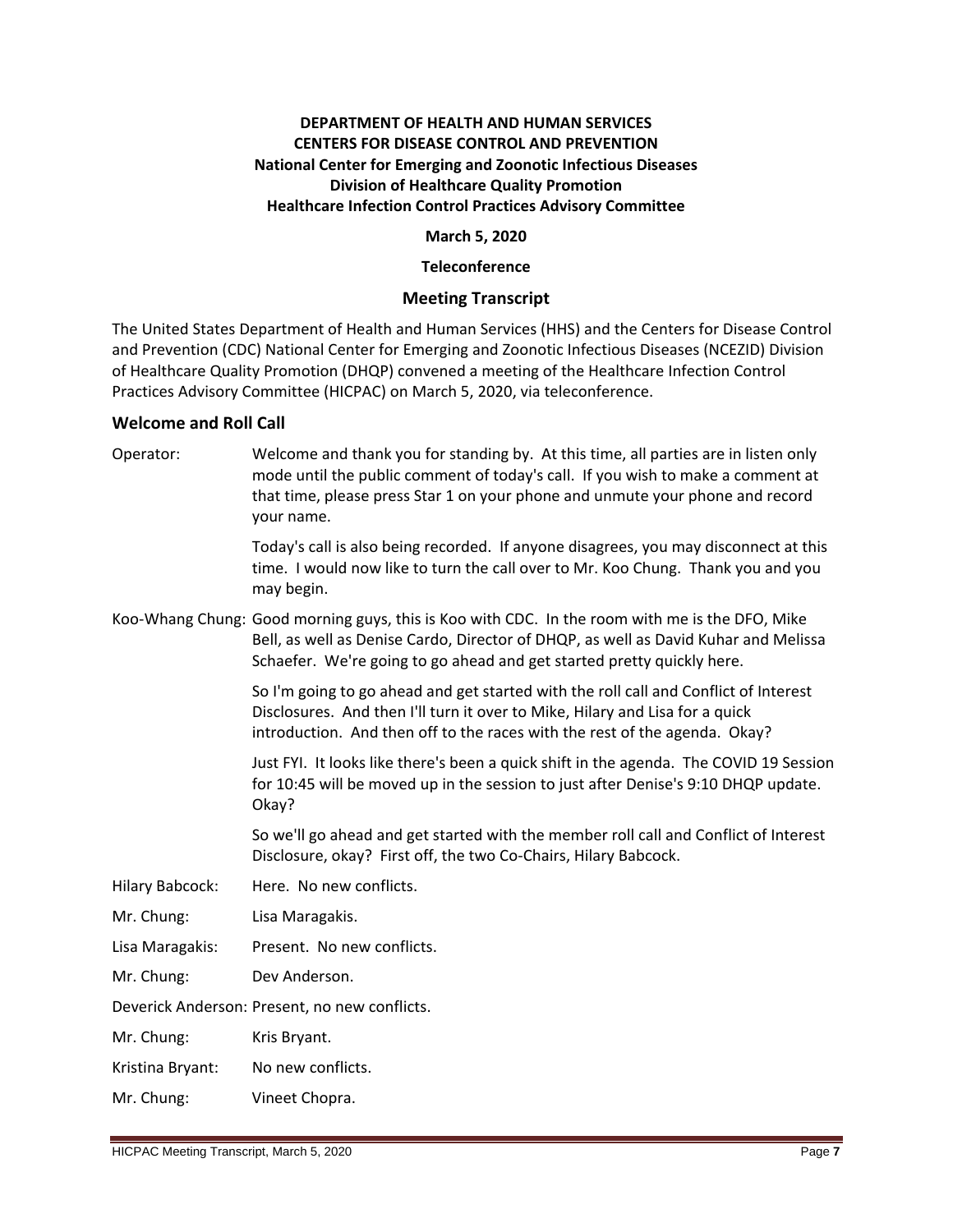| Vineet Chopra:               | Here, no conflicts.                                                                                   |
|------------------------------|-------------------------------------------------------------------------------------------------------|
| Mr. Chung:                   | Nick Daniels.                                                                                         |
| Nicholas Daniels:            | Nick Daniels, no conflicts.                                                                           |
| Mr. Chung:                   | Elaine Dekker.                                                                                        |
| Elaine Dekker:               | Here, no conflicts.                                                                                   |
| Mr. Chung:                   | Thank you. Judy Guzman-Cottrill.                                                                      |
|                              | Judy Guzman-Cottrill: I'm here. No new conflicts.                                                     |
| Mr. Chung:                   | Mike Lin.                                                                                             |
| Michael Lin:                 | Here, no new conflicts.                                                                               |
| Mr. Chung:                   | Jan Patterson. Michael Anne Preas. JoAnne Reifsnyder.                                                 |
|                              | JoAnne Reifsnyder: Here and no conflicts.                                                             |
| Mr. Chung:                   | Okay. Moving onto the Ex Officios. Tara Palmore. Melissa Miller.                                      |
| Melissa Miller:              | Here.                                                                                                 |
| Mr. Chung:                   | Daniel Schwartz.                                                                                      |
| Daniel Schwartz:             | Present.                                                                                              |
| Mr. Chung:                   | Judy Trawick. Judy, you may be on mute.                                                               |
| Judy Trawick:                | You're correct. I'm here.                                                                             |
| Mr. Chung:                   | Thank you. Liz Williams.                                                                              |
| Elizabeth Claverie-Williams: | Liz Williams is here. Present.                                                                        |
| Mr. Chung:                   | Thank you. Moving onto the liaison representative roll call. Paul Conway, AAKP.<br>Mark Russi, ACOEM. |
| Mark Russi:                  | Here.                                                                                                 |
| Mr. Chung:                   | Elizabeth Wick, ACS. Chris Lombardozzi, AEH. Pamela Truscott, AHCA.                                   |
| Pamela Truscott:             | Here                                                                                                  |
| Mr. Chung:                   | Holly Carpenter, ANA. Alan Kliger, ASN.                                                               |
| Alan Kliger:                 | Here.                                                                                                 |
| Mr. Chung:                   | Karen DeKay, AORN                                                                                     |
| Karen DeKay:                 | Present.                                                                                              |
| Mr. Chung:                   | Darlene Carey, APIC. Chris Ehresmann, ASTHO. Ashley Fell, CFTE.                                       |
| Ashley Fell:                 | Here.                                                                                                 |
| Mr. Chung:                   | Ronell Myburgh, DNV GL.                                                                               |
| Ronell Myburgh:              | Here.                                                                                                 |
| Mr. Chung:                   | Stephen Weber, IDSA. Ben Schwartz, NACCHO.                                                            |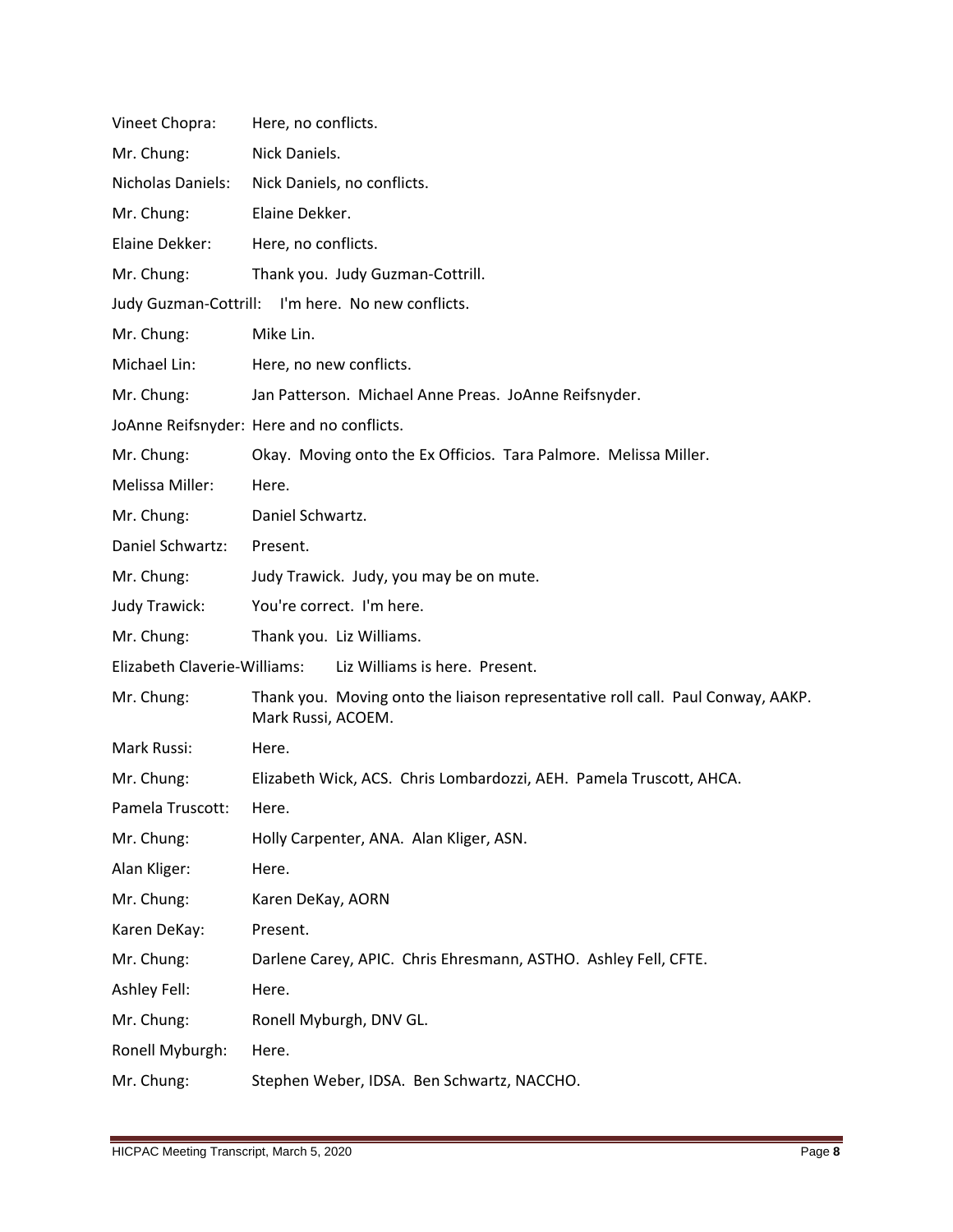| Ben Schwartz:   | Here.                                                                                                                                                                                                                                                                                                                                                                               |
|-----------------|-------------------------------------------------------------------------------------------------------------------------------------------------------------------------------------------------------------------------------------------------------------------------------------------------------------------------------------------------------------------------------------|
| Mr. Chung:      | Andi Shane, PIDS.                                                                                                                                                                                                                                                                                                                                                                   |
| Andrea Shane:   | Present.                                                                                                                                                                                                                                                                                                                                                                            |
| Mr. Chung:      | Kathy Dunn, PHAC. Christa Schorr, SCCM. Louise Dembry, SHEA.                                                                                                                                                                                                                                                                                                                        |
| Louise Dembry:  | Present.                                                                                                                                                                                                                                                                                                                                                                            |
| Mr. Chung:      | Valerie Vaughn, SHM.                                                                                                                                                                                                                                                                                                                                                                |
| Valerie Vaughn: | Here.                                                                                                                                                                                                                                                                                                                                                                               |
| Mr. Chung:      | Robert Sawyer, FIS                                                                                                                                                                                                                                                                                                                                                                  |
| Robert Sawyer:  | Present.                                                                                                                                                                                                                                                                                                                                                                            |
| Mr. Chung:      | Thank you. Margaret VanAmringe, Joint Commission. Great. Okay. We have and<br>met quorum. Thank you very much. Just before we get started, I wanted to let you<br>guys know that there's public comment scheduled for after the presentations.<br>Currently it's scheduled for 12:15.                                                                                               |
|                 | When public comment opens, the Operator will provide instructions for how to<br>indicate that you would like to speak. Public comments should be limited to three<br>minutes and we ask that you clearly state your name and organization for the<br>record before providing your comment.                                                                                          |
|                 | Thanks guys. I'm going to kick it off to Dr. Bell and Dr. Babcock, and Dr. Maragakis<br>to begin the meeting.                                                                                                                                                                                                                                                                       |
| Dr. Bell:       | Good morning everybody. This is Mike Bell. Thank you very much for joining. And a<br>quick thank you up front to everyone for being so flexible. The need to keep people<br>in a place where they can continue to be a witness for their facilities underlies the<br>last-minute change from an in-person meeting.                                                                  |
|                 | And huge thanks to Koo for making that pivot this past weekend. This is obviously a<br>fast-moving situation. Let me hand it to our Co-Chairs briefly and then I'll say a<br>quick word.                                                                                                                                                                                            |
| Dr. Maragakis:  | Thank you Mike. This is Lisa. I'd just like to welcome everyone and echo Mike's<br>appreciation for your flexibility. It is a trying time, I think, for all of us and I'm<br>looking forward to the discussion today and our ability to share lessons learned and<br>really stand together in preparedness for the current situation.                                               |
| Dr. Babcock:    | I'll just - this is Hilary - I'll just second what Lisa and Mike said and thank all of you<br>for your flexibility and also for taking the time to come together and be able to<br>share some of the work that is still going on, as other things do actually still keep<br>going on in the background.                                                                             |
|                 | And also just to state up front - because I know all of you are working on the same<br>things that we are all working on right now with Coronavirus - that I remain very<br>impressed, as always, with all of the work that all of our people are doing to keep<br>our patients and our colleagues and our community safe and really appreciate that<br>work that everyone's doing. |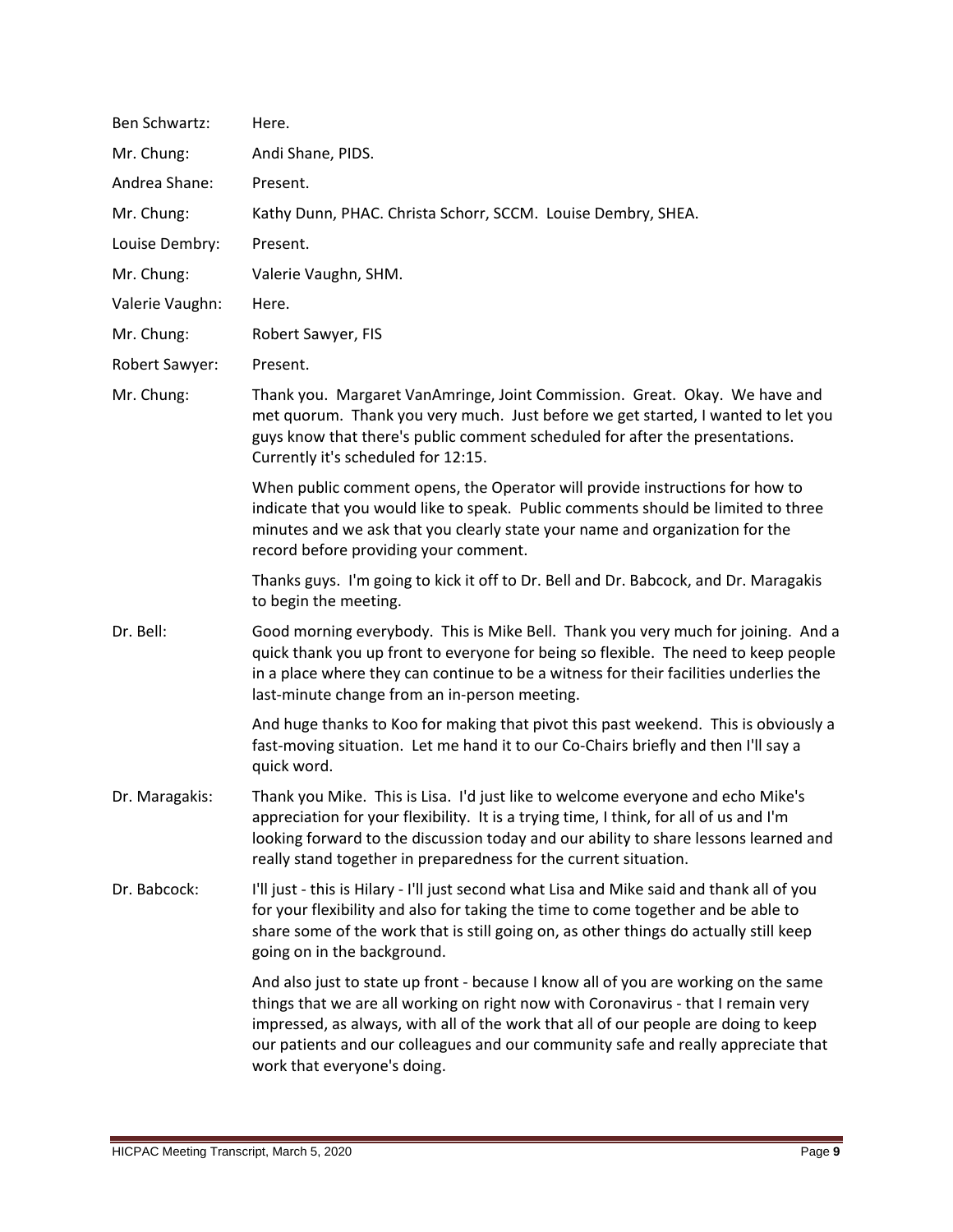- Mr. Chung: Great. Thanks guys. I just want to make sure that I capture all the members in attendance. Michael Anne are you here? And if so, can you also give us your Conflict of Interest Disclosure, please?
- Michael Anne Preas: Yes. Michael Anne here. I apologize for the late getting on. And I have no Conflicts of Interest.
- Mr. Chung: I think that's it for me. I'm going to kick it off next to Dr. Denise Cardo. Thank you.
- Denise Cardo: Good morning. I also want to thank all of you, not just for the flexibility and but taking your time to join us in this call today. And like all of you said before, it's amazing for me to see, not just the great work that all of you do, but the importance of the work that we do to prevent and controlling infections in healthcare settings.

And the importance of this work, not just to be limited to acute care, but also to post - acute care. Since we've been talking, doing all the presentations and HICPAC meetings, when we talk antibiotic resistance, we do say that it's a continuum of care and infections are transmitted when the patients are moved back-and-forth, depending on the needs of the patient.

And so as a division, we are not 100%, but very involved in the response. At the same time, like Hilary said, we continue to do other work because infections continue to occur and it will be very important to continue to get HICPAC involvement to see how we can do even better. And now I turn to Mike Bell who is going to provide details about the response and in special activities.

# <span id="page-9-0"></span>**COVID-19 Update**

Dr. Bell: Okay, thanks Denise. So good morning again everybody. Just a quick note. As you've seen on the agenda, this is a very compressed morning that we have. And although we have time attached to each of these things, you know, we will be going rather quickly and so there may be a shift in specific timing.

> Our hope is to get everybody back to what they're trying to accomplish without absorbing most of your day. So in case you're telling somebody to show up for a certain session, realize that that might move forward just a tad.

So with that, let me start by giving you, first, a quick situation report of where we are with the COVID-19 outbreak. And then I'll give you a little bit more information about the response and what we're seeing on the horizon.

Here are numbers as of last night, there are 127 confirmed or presumptive cases in the United States. And that includes 23 cases that have arisen without direct relationship to travel or known contact with infectious people.

Those cases currently stand, Massachusetts, Washington State, California, Chicago, Arizona, Wisconsin, Florida, Georgia, Oregon, and Rhode Island. Normally when I read lists like that, they're in alphabetical order and I find that confusing, as opposed to geographic clustering. But that list had neither of the above and that's kind of interesting.

Anyway, notwithstanding, we've got many, many states now - and we will likely have more - that are seeing cases. This is in addition to the three evacuees that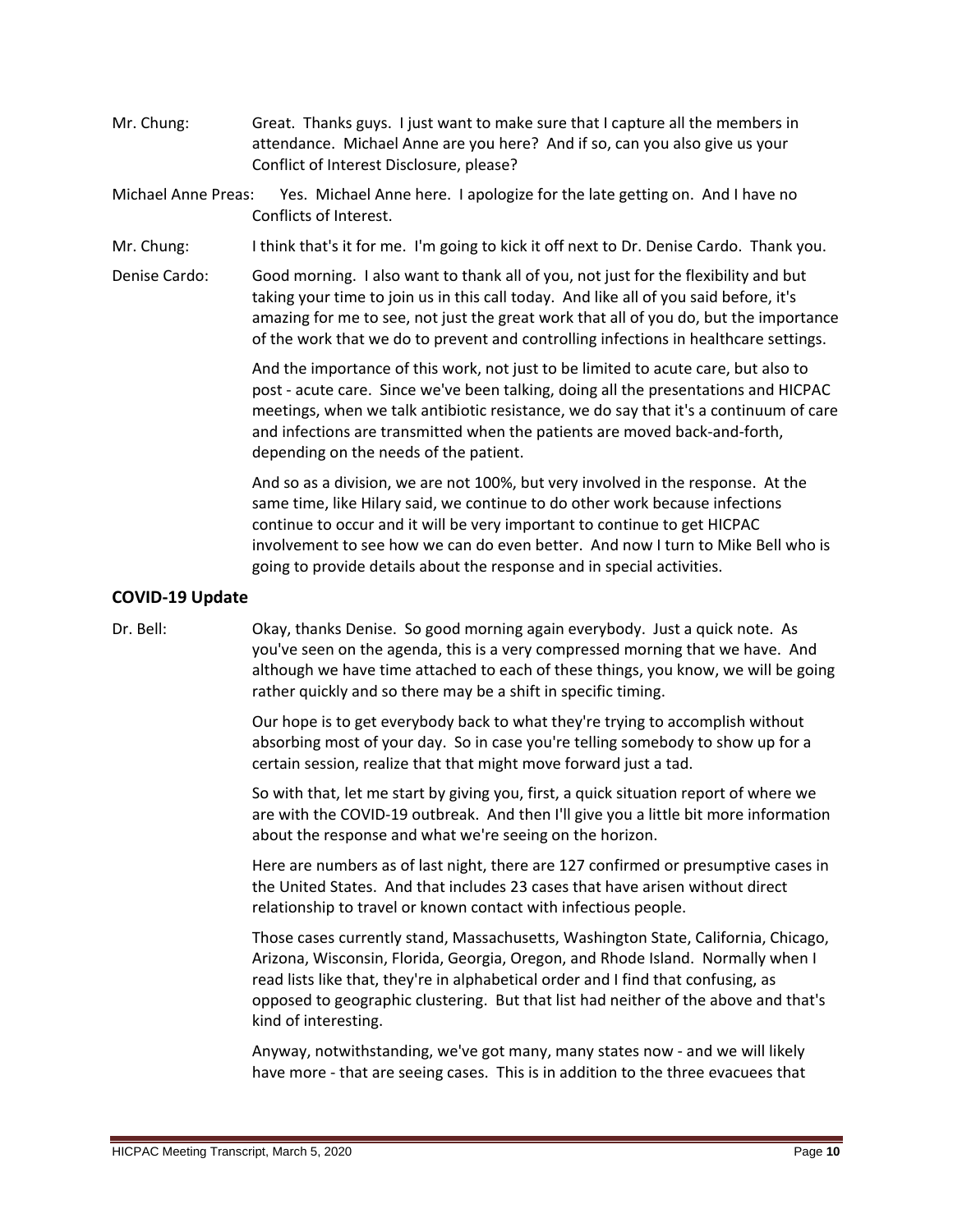were detected coming in from Hubei Province and the 46 evacuees that were positive coming in from the cruise ship in Japan.

Overall, internationally there have been 90,000 plus confirmed cases. As of yesterday, there were 74 countries effected. I think that's gone up by four or five already. And as we look at this, we are seeing a transition from focal outbreaks to a much more diffuse pattern. I'll say a word about that transition, in terms of our response.

I'm sure many of you are acutely aware that when we began this process, we took a very intentional containment approach. There are a couple reasons for that. First, we are fortunate to be in a country that can do some of this. Not everyplace has the resources both in terms of protective equipment and isolation capability. So we tend to make use of what we have upfront. That is a cultural thing, more than anything else.

There are plenty of places that try to take the opposite approach and there's nothing wrong with that either. I think the main issue is understanding the rationale. We tend to lean forward up front. And the rationale for containment, just as it is for extremely drug resistant bacteria or Candida *auris*, is to identify immediately, even a single case. Contain that case and make sure there hasn't been any secondary transmission. If there was, contain that secondary transmission and make sure that it doesn't take off into the community.

The reason for that in terms of this outbreak, is not that we expect to contain it in perpetuity, like we hope to do with many of our AMR pathogens. In this case, we know that it is going to ultimately get out into the community. But we're buying time. By taking an aggressive approach upfront we can do two things. We can suppress the peak of our epidemic curve. And, at the same time, we can delay the arrival of that peak.

That has the impact on the health system in terms of having a slightly slower, and hopefully, lower magnitude arrival of cases and the need to deal with that onslaught. And it also gives us more time in terms of identifying optimal care practices, as well as development of tests, immunization, and therapeutics. So that's the rationale - even though we know that this likely to affect the community of attempting to contain the outbreak upfront.

Based on what I already told you about the number of countries and states affected, I think it's fair to say that we are rapidly moving to the mitigation phase. And just so you know, the folks here who have been drafting guidance, pretty much 24 hour maybe 20 hours a day - every day for the past four weeks have been developing in parallel, not only an acute containment recommendations, but variations and adjustments on an almost hourly basis. This is a recognized transition. It's what we've done in previous outbreaks and we continue to do the things in this time.

When I talked about mitigation, a lot of what I'm thinking about is how we assist what is, in fact, an extremely brittle healthcare system to continue to function, despite the outbreak. We have, for whatever reason - and there are many good ones - designed the system based on very lean staffing practices.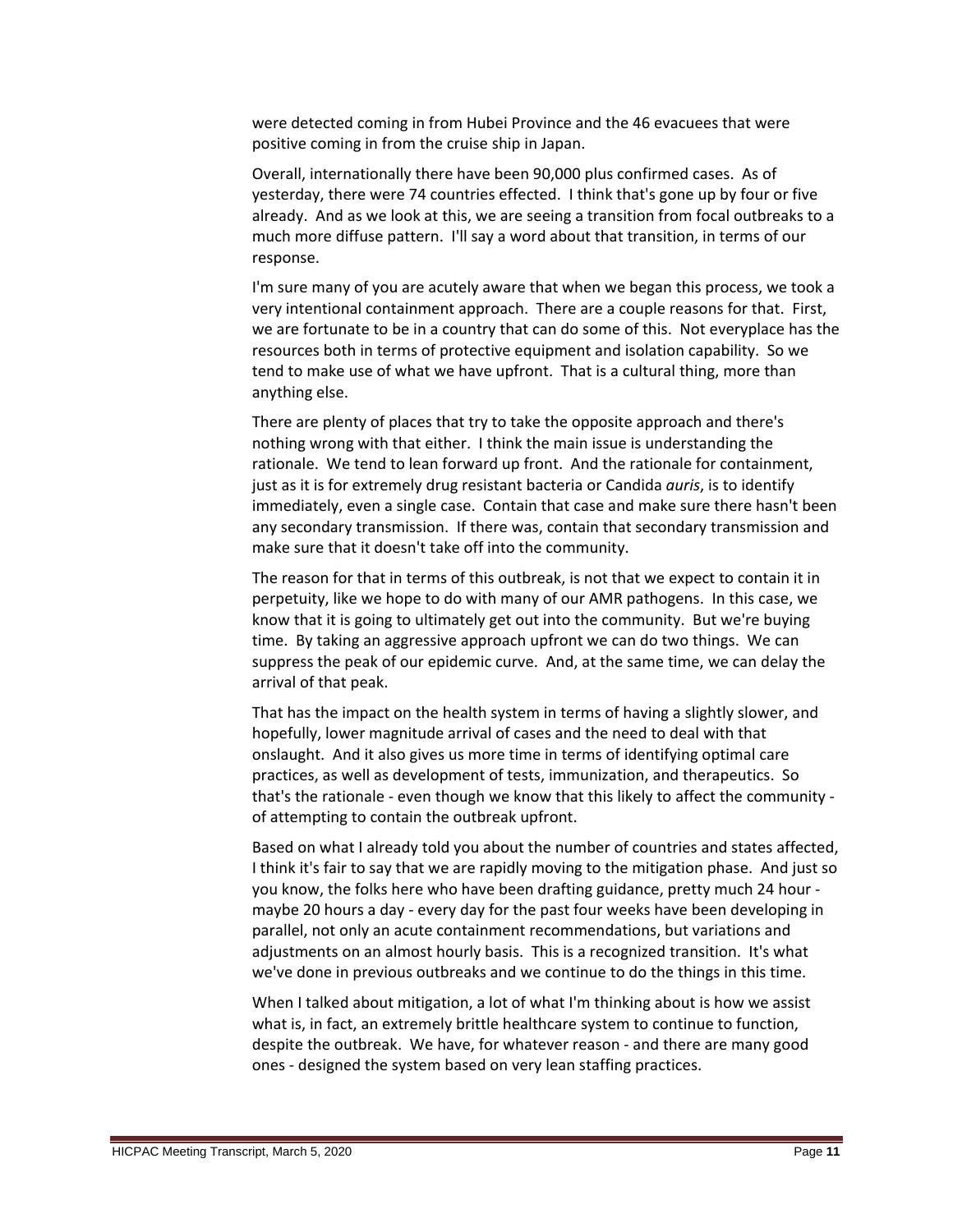Based on just in time supply chains and purchasing, and based on extending healthcare to less expensive locations, like nursing homes and outpatient settings that makes sense during normal times but are really not well-designed to stand up to something like this outbreak.

And so we're seeing all of the predictable effects of that and a lot of what we're doing as we move to mitigation, is to try and accommodate those realities in a way that is safe for healthcare personnel, protects our patients, and allows it to keep the doors open to continue delivering care.

There are a few guidances that are in progress as far as shifting goes. And shifting is happening on a scale of 12 to 36 hours from now. We started out saying that patients who are recognized to have, or suspected to have COVID 19, should be cared for, ideally, in a negative pressure room, if you have one.

We've always said from the get-go, if you don't have one and there are none available near you, it's okay to use a private room with the door closed. But that is something that we lean toward a bit on up front. If you have them use them.

We also recommended for protective equipment a fit tested N95 respirator or better. Eye protection, gowns, and gloves so that we're managing this as contact precautions, with the addition of a respirator and eye protection.

That is focused on two things. One, we do not know the extent of contribution that environmental virus might pose. And so the glove and gown use is with an eye towards ensuring that we don't accidentally transmit infection that way.

Eye protection is something that we, I think, culturally for a generation or more, have been lax about. I think that's, frankly unacceptable in routine times, given that influenza spreads wildly across our community every year. And so this, as well as for routine practices, is an opportunity to firm up our use of eye protection.

It's not about there being necessarily target epitopes in the conjunctiva. It's the fact that our eyes drain into the back of our throats and if you're trying to keep respiratory viruses out of your throat, then protecting your eyes makes sense. Nose and mouth, similarly, need to be protected. We use respirators in this context because of the very likely possibility of a contribution of near range inhalation. This is something we've talked about with every concerning respiratory infection over the past 20 years.

And that is the idea that when we cough or breathe, we generate a range of particle sizes. Some of them are big and splashy and can land directly on us. But if you're not within line of sight or ballistic range - but within about six feet - it's conceivable that somebody can be generating small particles with infectious material in them, that could drift in and be breathed and entrained in what you're inhaling.

For that reason, a surgical mask that's a nice barrier against ballistic impact, isn't as good of a device. The fact that there's a half-inch gap on either side of your face really doesn't protect against inhalation. And so that's why we recommend respiratory protection.

There is - there's always discussion of the available published evidence and ongoing generation remedies, that question what is the relative benefit of a mask versus a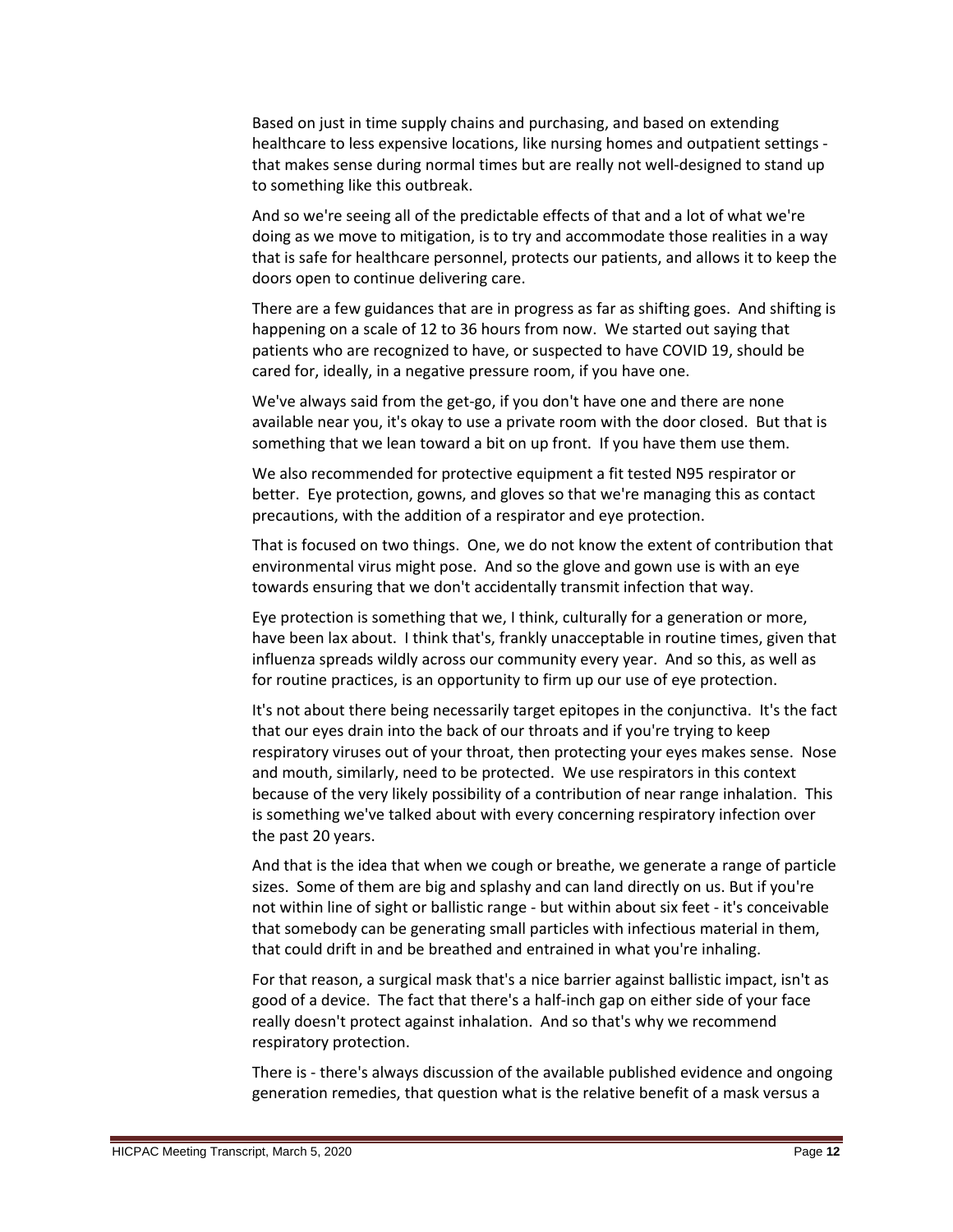respirator. And I think the jury is still out. It seems to be fairly close, when we've compared respiratory infections across the board.

But then again, there's always a question of adherence. And what we see is that people are much more likely to adhere correctly to surgical mask use than to respirator use. So that behavioral component is a bit of a question mark.

We also are hearing early information about public issues that are upcoming that might show a lean towards maybe a little bit more protection with a respirator. So, I think we as a profession will continue to have to navigate that grey zone. But for the time being, that is the recommendation that we made during the containment phase.

The pivots that we're doing at this point, also have to accommodate the fact that we are amidst a global production shortage for protective equipment. Masks, respirators, gowns, and gloves are all manufactured in many other parts of the country including a large proportion in China, which as you recognize has had major impacts on their industrial capabilities. That has led to a very inconveniently timed reality that we are running short of much of this protective equipment.

We are working very closely with the Assistant Secretary for Preparedness and Response, that's ASPR and the Health Care Protection Program in states also managed by ASPR. ASPR is the owner of the Strategic National Stockpile. And so we are working closely with all of our jurisdictions and asking that they directly contact the HPP Programs in their states to request supplies.

The state programs are also attempting to coordinate with purchasing organizations and ensure that if there are supplies within a region that are needed desperately in one place or another, that that could be potentiated as efficiently as possible.

So recognizing that all of that work is being done to make the best use of what we have, this also includes some work by our NIOSH colleagues who have looked at expiration dates for protective equipment. As you've probably heard, some of what those Strategic National Stockpile is past "for use by" dates.

And for respiratory protection, understanding if the elastic bands are still going to provide a snug fit for the infiltration capacity as maintained, those are things that have been assessed by NIOSH and they have produced a chart to inform users if they are provided material from the stockpile, that is past use by dates.

There is actually a plan for figuring out which ones can still be used. That material is yet to be distributed. Everything that's distributed to date has been still within its "use by dates."

So if a shortage issue is what's driving us to provide an alternative to the use of respirators for the care of all patients, we are seeing now that this is going to be finalized in the next day or so ideally today. We have negotiated intensively with our labor union colleagues and worked closely with NIOSH and OSHA, to get to a point where we can say that during times of shortage, we need to prioritize available respiratory protection. Whether that's N95, PAPRs, or anything else for the highest risk activities. So that healthcare personnel who undertake those activities still have protection.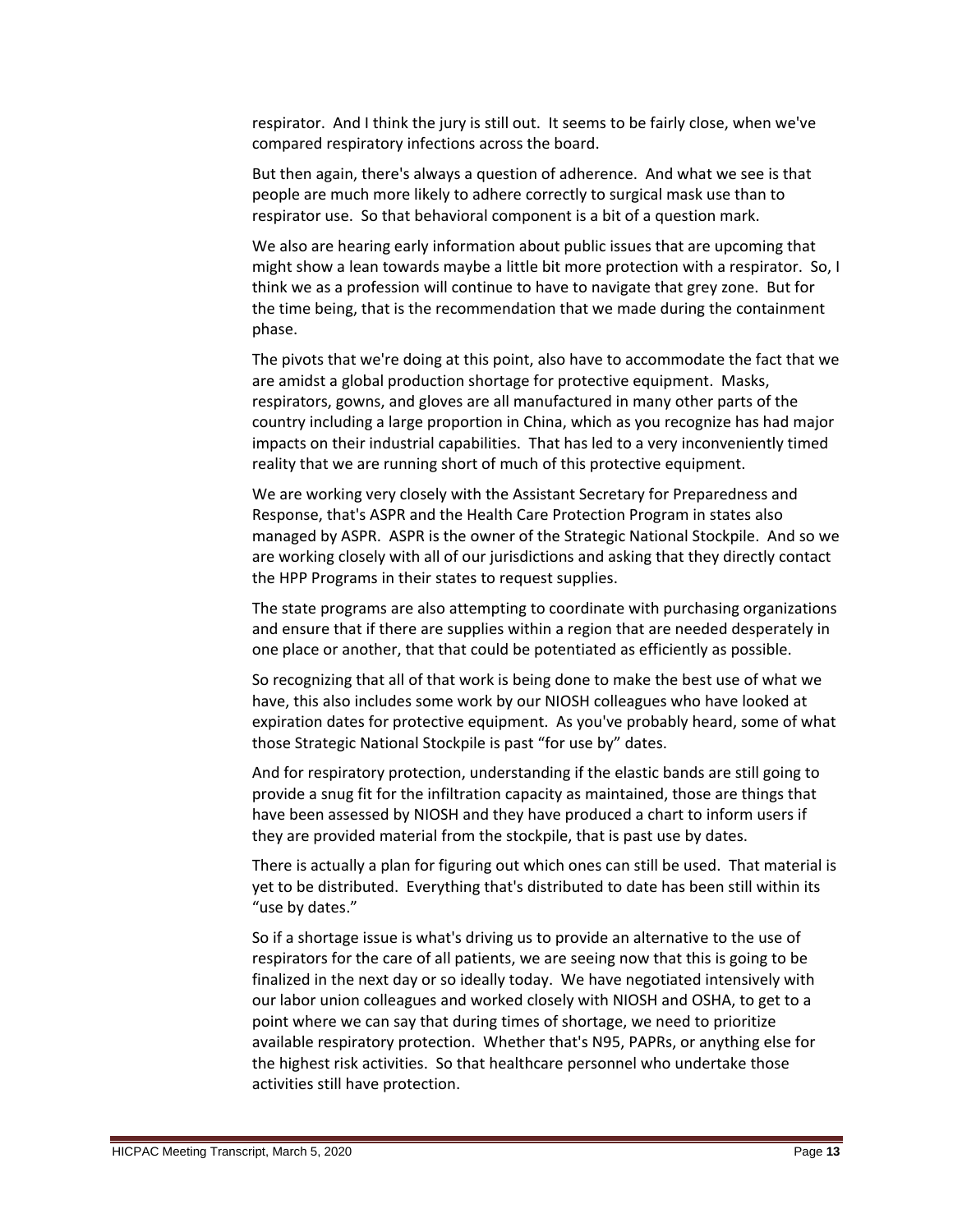That means that for routine things effecting patients and so on, without doing an aerosol generating procedure for example, can be done with a surgical mask, but with eye protection, gown, and gloves. That is a temporary state of affairs. The intent would be that once the supply chains resolve, we'd go back to recommending respiratory protection once it's available.

That is one pivot that we're making so that we are not painted into a corner. And also so that we don't wait until everything is gone and there isn't anything left for those high-risk procedures. So now is the time to do this. There are a couple of jurisdictions. I think Arizona and perhaps parts of Washington State, that have made that pivot on their own, which is totally fine.

But I think having the backing of the federal government is something that will be helpful for many other jurisdictions. So that's one thing that we're shifting.

Another thing that we're in the process of addressing is, the whole issue of how do you manage exposed healthcare personnel? As we look at the progress of this outbreak, there is going to be greater and greater numbers of individuals exposed. Not necessarily the extremely high-risk exposure that someone might have while doing induced sputum or something like that. But nonetheless, a non-negligible exposure.

And with the numbers that we're seeing - and as I said, with limitations in staffing we're very concerned that if everyone gets furloughed for two weeks, we would shut down the healthcare system. We're in the process of releasing an updated document - and I think it went up last night - Melissa's nodding vigorously. It wasn't an easy task, but this went up last night.

And it basically now says that a low or medium risk exposure, a person who is asymptomatic, can come back to work - does not need to be furloughed. But should be working with Occupational Healthcare Visits for the facility and should be monitored before starting their shift to make sure that they don't have a fever or symptoms.

If they become symptomatic, obviously, they immediately stop working, put a mask on, notify their supervisor, and follow up with both Public Health and Occupational Health. I think that will make a large difference.

The issue of allowing symptomatic personnel to work is not something that is currently on the table. It is something though, that I think a great deal about, because during any cold and flu season, it is a reality that many healthcare personnel come to work with a minor sniffle or scratchy throat.

And, you know, realistically given that we're dealing with COVID which has a spectrum of symptoms ranging from nothing to minor to very severe, we ae in a situation where that kind of minor symptomatology could actually be bringing with it COVID into a facility.

It's a time to think seriously about whether we want to move to a situation - and this is something I'd like our member feedback on - where we recommend that if you have any mild symptoms, you wear a mask while you're at work. This is at odds with the very concrete statement that people like to make of don't come to work when you're ill.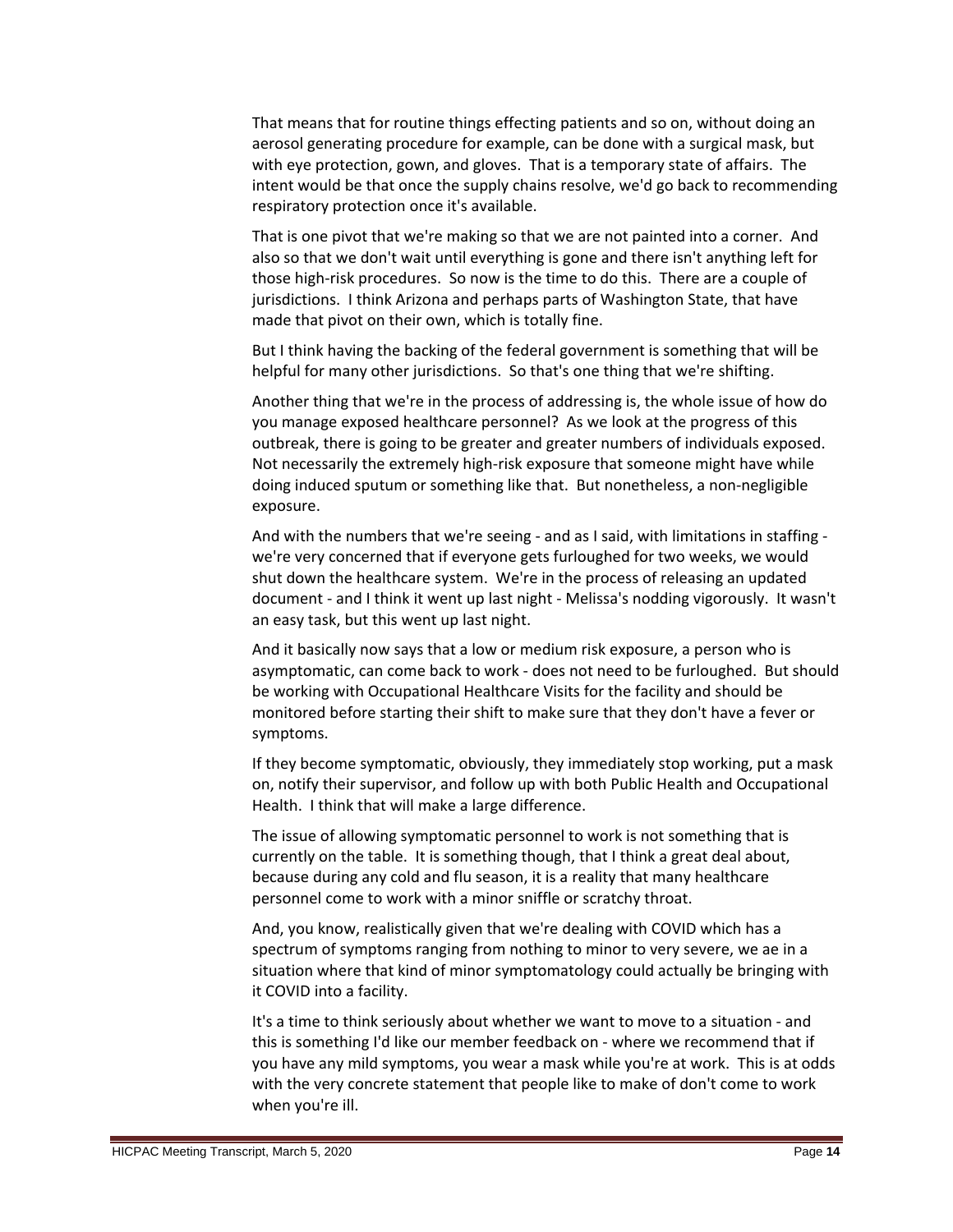If we could actually enforce that - and if people all had, you know, actual sick leave as opposed to taking time off - if we didn't rely on hourly staffing through contractors for environmental service and other care, that might be a realistic thing to suggest. But I'm afraid it really isn't. And so our committee, I think, is going to meet to weigh in. Not just for this outbreak. But going forward, do we want to see a change in our culture about how we manage symptomatic healthcare personnel with very mild symptoms.

This is related to what I brought up several times over the past five years about the growing availability of multiplex testing, where we're starting to get results of infection with previously undiagnosed nonspecific inverted commas, colds and as we do that, I think we're going to have to grapple with this even more seriously. So that is a bit of a digression, but the healthcare personal furlough thing has been adjusted and that is now up.

The last thing being posted today, if not tomorrow morning is the issue of how do we get people out of isolation? So to date, we have been using a negative RT-PCR test result with at least 24-hours of time in between them. The challenge we have there is, first of all, many people are being isolated at home.

From the very beginning, we recognized that the majority of people with COVID have very minor symptoms, if any. The minor symptomatology is 85%. And so with that in mind, keeping people in the hospital just because they have a diagnosis doesn't make a lot of sense.

We have, from the beginning said, that isolation can continue at home. Hospital care should be based purely on a need for medical care of that caliber. And once home, we've provided recommendations for home isolation. The problem is, deploying people around the community to do these two negative tests for all of these individuals is a logistic impossibility.

And the meaning of that test, I don't think is robust enough to make it as useful as we would like it to be for a "clearance test". As of yesterday, we have enough evidence, based on publications from China and Singapore, as well as the first 12 recognized cases in this country, which have been systematically assessed looking for not only RT-PCR signal, but also assessing what the cycle time is for those. How that cycle time, the CT value, maps to potential infectivity based on what we know about culture positivity.

And in a nutshell, we're looking at the fact that culture positivity from Chinese data, seems to cluster within the early part symptomatic infection. Those infections seem to be running their course in about two-and-a-half, three weeks. And thereafter, what we're seeing is an increase in CT values - in other words, requiring many more cycles to amplify the RNA signal, happens towards the end of the syndrome itself and during recovery.

The cutoff that we're seeing with the CT values appears to be around 30 or 32. Anything above that, doesn't map at all to the viability we've seen in culture studies published to date. And so that in combination with sort of, the practicality of home isolation, is being looked at to propose in the coming day, a time-based criterion for cessation of isolation. It will likely be a combination of number of days after onset of symptoms, plus a minimum number of days after resolution of symptoms.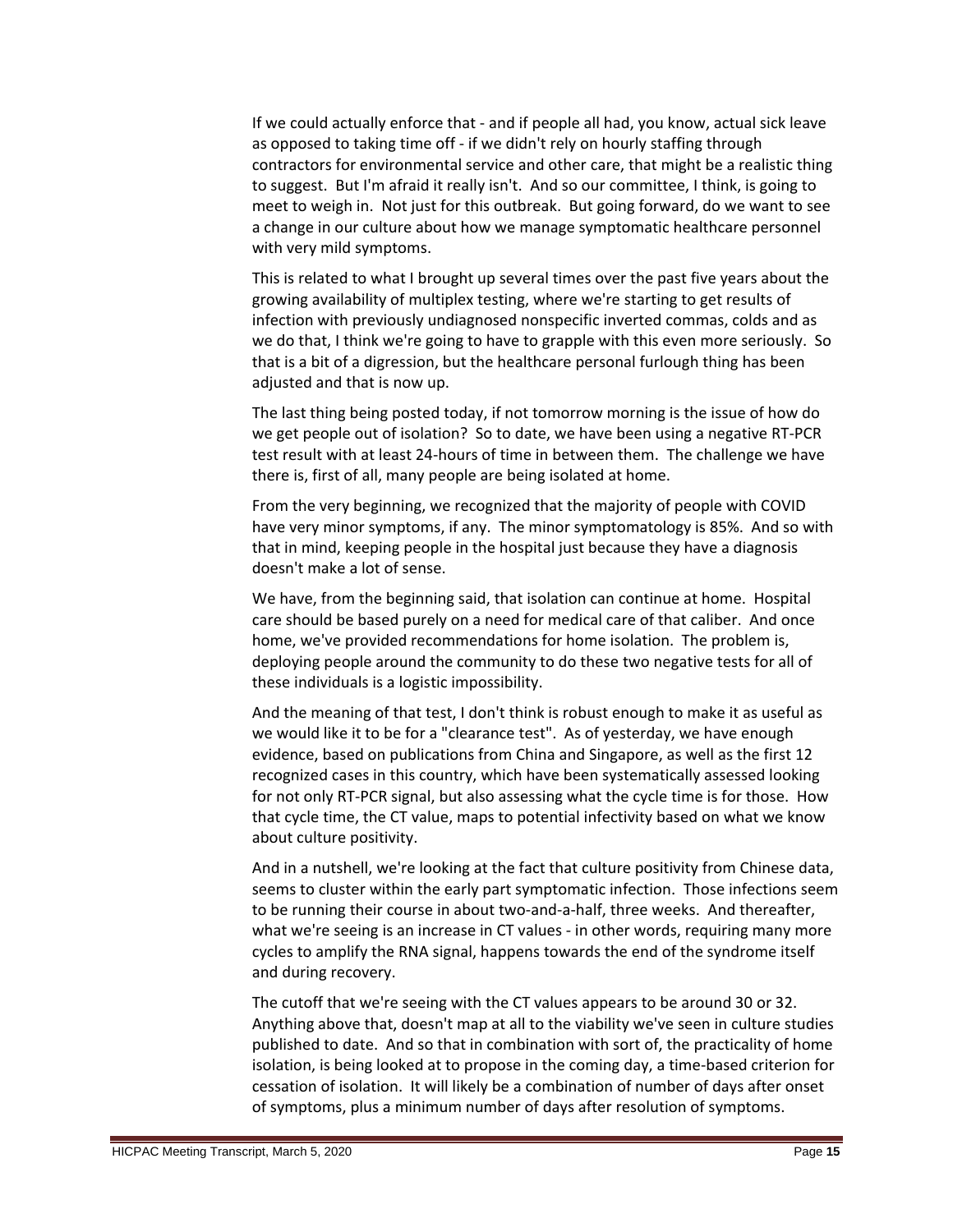There's still negotiation of what the resolution of symptoms should be. Whether it's fever and lower respiratory symptoms. You know, we want to be sensitive to the fact that people might have some residual cough after getting better. The thing that I think is important to takeaway, if you're not accustomed to thinking about RT-PCR, is that the test will amplify even scraps of RNA. So if there's debris from a recovering person that includes a little bit of viral RNA, that will ultimately get amplified.

It might take longer, which is why the CT values go up. But it doesn't really reflect "shedding a virus". It reflects release and detection of some pieces of viral RNA and it's a very different thing from what we think about with bacterial culture or viral culture or fungal culture, just to be fair to our mycologist colleagues.

So that is, guidance that should be up in a coming day or so. And with those three things, we hope to get people out of isolation. We hope to reduce the burden of testing for people who are recovering so that we can refocus the testing capabilities on the people who need to be diagnosed. And we are - we have fixed the healthcare personnel furlough thing for the time being. And we are pivoting on the use of respiratory protection in recognition of the shortage of supply.

One last thing about tests. There is a rapidly evolving landscape in terms of independent companies providing newly developed tests. Those have not been cross validated, as the international tests have not been cross validated. So just bear in mind that when we look at testing and the results, right now it's a little bit of a wild west situation, where many things have been devised. There's hasn't been time to iron out any inconsistencies or understand performance differences. And so as these tests come to market, just be aware that there will be ongoing assessment and additional information to help us understand how best to use those tests.

Lastly, I will just say that all of the other guidance that we have up there is likely to change in some way or another. And frankly, the time during which we are focused on healthcare is probably comparatively short. If you look at the progress of the outbreak in China, their vast outbreak peaked and started to resolve over the course of three or four months. We're now in month two.

And assuming we believe that that resolution is, in fact, happening, we probably have a couple, three more months of work to do in terms of accommodating this. So everything that we do, is about trying to be nimble. Making sure that what we've said so far, doesn't get in the way and being ready for what happens next week. That's kind of the timescale and time cycle on which we're working.

A huge thanks to the many staff members and divisions who have done nothing but work on this guidance. It's been a very rigorous process and one that's taking a lot of time. But we will continue to share.

And what I was saying about the healthcare system is that right now, we focus on it to protect a very critical asset for the nation. We will continue to do that. But at a certain point, healthcare personnel are going to be more likely to get this infection at the grocery store then they are at the hospital.

And when that happens, we will all need to be thinking about what the implications are both for healthcare personnel screening. What I said earlier about routine use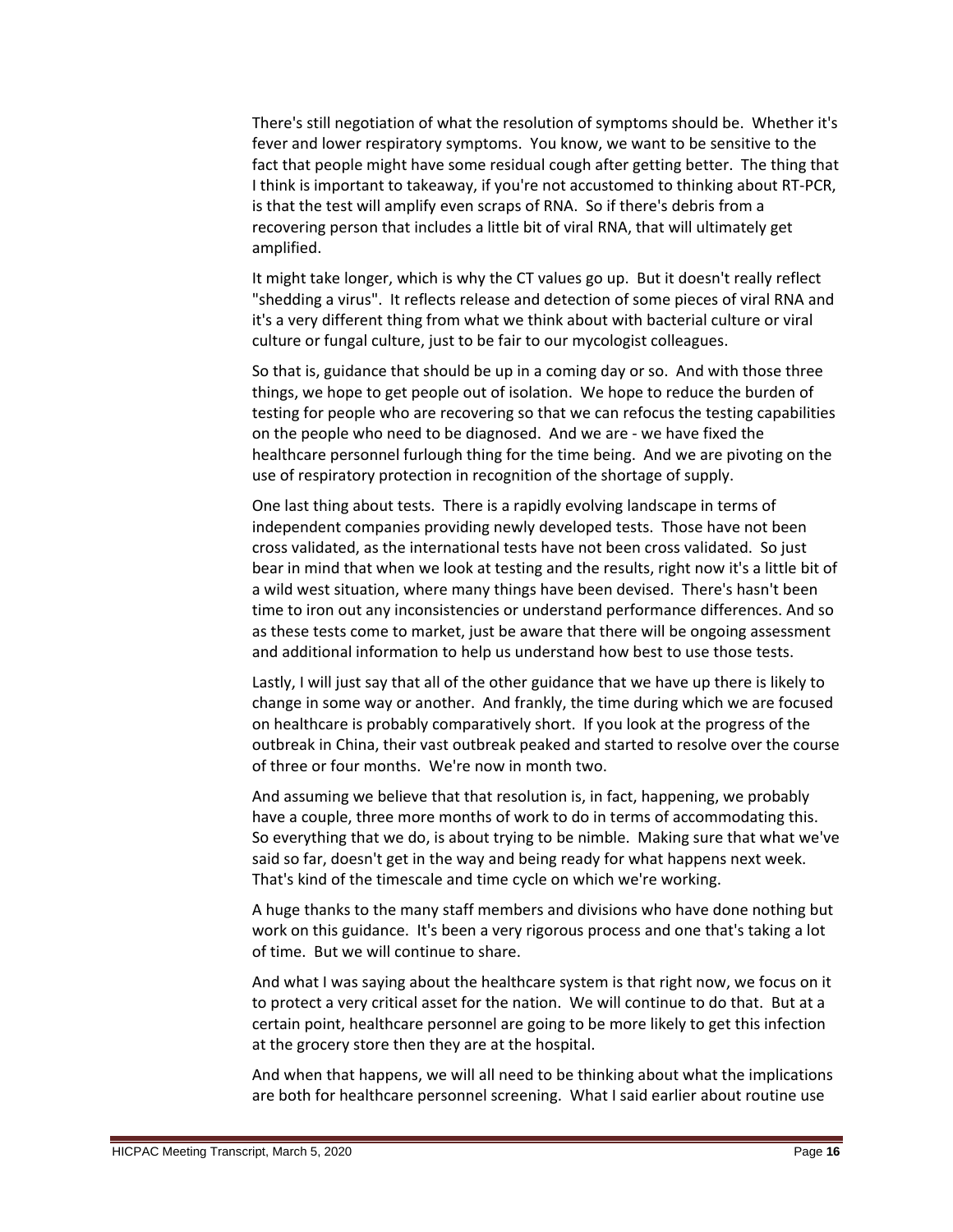|                | of surgical masks for anybody with mild symptoms, and what we think about in<br>terms of testing, cohorting, and the like.                                                                                                                                                                                                                                                                                                               |
|----------------|------------------------------------------------------------------------------------------------------------------------------------------------------------------------------------------------------------------------------------------------------------------------------------------------------------------------------------------------------------------------------------------------------------------------------------------|
|                | With that, let me stop there in the interest of time and turn it over to our chairs,<br>Lisa, Hilary.                                                                                                                                                                                                                                                                                                                                    |
| Dr. Maragakis: | Thank you, Mike for all of that information. It is so useful to all of us and I think you<br>explained it very well in, obviously, a compressed period of time. But certainly we,<br>on the frontlines in healthcare, appreciate all that you and your colleagues are doing<br>to get this guidance together.                                                                                                                            |
|                | And as you have described so well, react to the rapidly evolving situation and<br>appreciate the need for flexibility, flexible approaches, that recognize the shortages<br>that we are anticipating and the changing and evolving situations. Thank you for<br>that.                                                                                                                                                                    |
|                | Hilary, did you have comments?                                                                                                                                                                                                                                                                                                                                                                                                           |
| Dr. Babcock:   | I also wanted to say thank you. We are looking at the updated Healthcare Worker<br>Exposure Guidance as we speak and I think that the overall prescription is sort of the<br>evolution of the process from the CDC's response and the rationale behind the<br>various processes is also a good context for us to have.                                                                                                                   |
|                | I may have missed it, but I am interested in knowing, sort of, was the pivot you're<br>describing in terms of PPE recommendations - that will be formally stated in the<br>guidance at some point or is that already there and I kind of missed it?                                                                                                                                                                                      |
| Dr. Bell:      | No, that's going through the final negotiations today. You could imagine that<br>between unions, OSHA and others - there's a lot of interest in this and it goes in<br>both directions. And so we need to navigate that successfully if we don't want to<br>have unnecessary consequences of that.                                                                                                                                       |
|                | Just a word for where to find all this guidance if you're looking for it.<br>www.cdc.gov/coronavirus is where all of this is sitting. And if you navigate down to<br>the healthcare section, you'll find all of the latest                                                                                                                                                                                                               |
| ((Crosstalk))  |                                                                                                                                                                                                                                                                                                                                                                                                                                          |
| Dr. Babcock:   | Thank you for that. I think that it will be interesting to hear feedback, as well, from<br>the full committee if that's the next step in our discussion. We, in Missouri - I'm<br>knocking on wood as we speak - have not, as you noted, had a case yet, but of<br>course, have been in full-on incident command prep mode for several weeks now<br>and have had multiple patient's that we have had - been able to arrange testing for. |
|                | I think that the evolution of the guidance is both a challenge and a benefit. So we<br>definitely appreciate, you know, responding to the changing conditions. And that's<br>a real positive and a real benefit. It does make for communication, et cetera, a<br>challenge for us on the ground. But not in any way meaning that it shouldn't be<br>happening, just to reflect what that work looks like on our side.                    |
|                | And then I do think that testing capacity is really - has been a bottleneck and I know<br>that there's a lot of work to expand that out. Our impression here and from others<br>is that the Health Departments are really struggling to keep up with the numbers of<br>requests and are still trying to do some triage and test control                                                                                                  |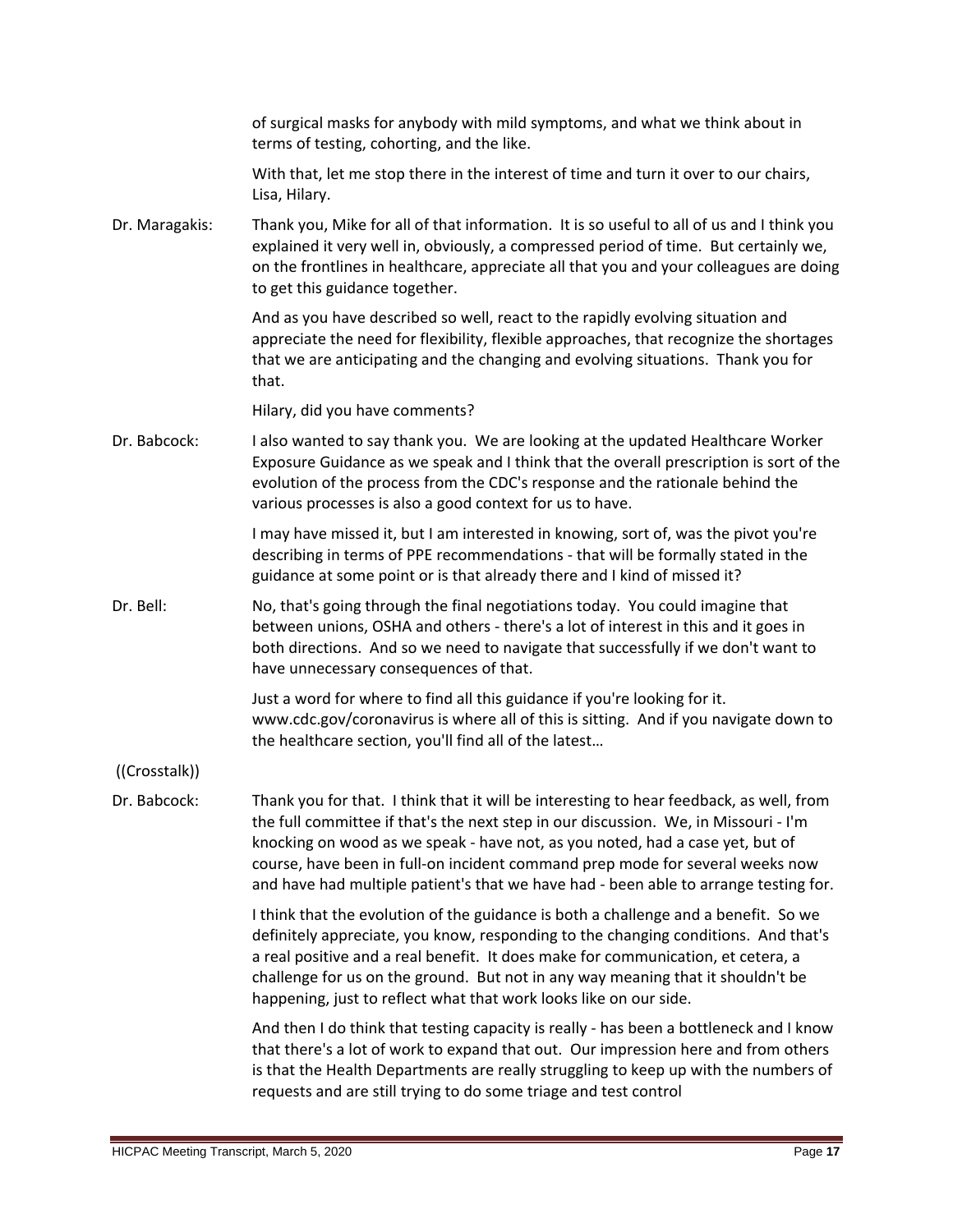|                | And again, I think that's reasonable given their workflow, but does make it a little<br>harder to feel confident in the case ascertainment that is going on. I think those are<br>my two main comments and then if you might want to respond to those and then<br>we can open to committee members if that's the next step.                                                                                                                        |
|----------------|----------------------------------------------------------------------------------------------------------------------------------------------------------------------------------------------------------------------------------------------------------------------------------------------------------------------------------------------------------------------------------------------------------------------------------------------------|
| Dr. Bell:      | Yes, the testing needs and bottleneck I agree, are challenging. Really what we're<br>driving towards is a different modality protectant. RT-PCR is inherently a bad test<br>for something that you want to turn around quickly, right.                                                                                                                                                                                                             |
|                | We really don't want to wait for 24 or 36 hours for any test when we're trying to<br>diagnose and isolate a transmissible respiratory virus. That's one of the reasons<br>why everyone is working so hard to find a serologic answer.                                                                                                                                                                                                              |
|                | And things like antigen tests also lean much more towards that rapid detection<br>capability. Clearly the development pipeline does have its limitations, but I think<br>what we're really saying is that we want a rapid test, just like we use for flu because<br>that's the thing that helps us do what we need to do.                                                                                                                          |
|                | I would not, in any way, try to continue to rely on RT-PCR as a testing mode long-<br>term. I just think that it's the first thing we can do because all we need is a little bit<br>of a related virus to start sequencing and then once we sequence, we can do RT-<br>PCR. So it's the first easy thing.                                                                                                                                          |
|                | Whereas with serology and antigens, we need to grow the virus or we need to have<br>acute and convalescent sera. And all of that happens later in the progress of an<br>outbreak. Whereas sequencing and RT-PCR is something you can do pretty quickly.                                                                                                                                                                                            |
|                | So it's kind of a natural history of the arrival of a new pathogen. And it's very, very<br>satisfying to me actually to see how quickly the labs across the country and<br>internationally, have been able to do what they've done given, you know, if you<br>think back to HIV for example, how long it took back then. So I think we are tooled<br>up to do better, but I think that RT-PCR is just the first step and not the ultimate<br>goal. |
| Dr. Maragakis: | So is the next step to open to comments from the committee?                                                                                                                                                                                                                                                                                                                                                                                        |
| Dr. Bell:      | Yes, I think that's a great next step.                                                                                                                                                                                                                                                                                                                                                                                                             |
| Dr. Babcock:   | Okay. Any committee members that would like to comment or ask questions, now<br>is your moment.                                                                                                                                                                                                                                                                                                                                                    |
| Dr. Fakih:     | Good morning everyone. One of the issues we're facing - and I see it from my<br>system - is how to evaluate patients with acute respiratory illness with moving to<br>clinician discretion, of course, for COVID 19. I think it may miss the epidemiologic<br>link that we had before in the past and therefore connected for every approach we<br>do. In the past, we had the travel history or being exposed to COVID 19.                        |
|                | Or, even more recently, a couple days ago, it was related - if there's activity within<br>your area, and I think it's fair - because we don't know the prevalence of the disease<br>in the United States - so it's much harder to just have no - no way to prioritize who's<br>going to be tested.                                                                                                                                                 |
|                | So similar to having that approach that maybe even maybe even mildly symptomatic<br>healthcare workers that we're not testing for COVID 19 may be working. I think it's                                                                                                                                                                                                                                                                            |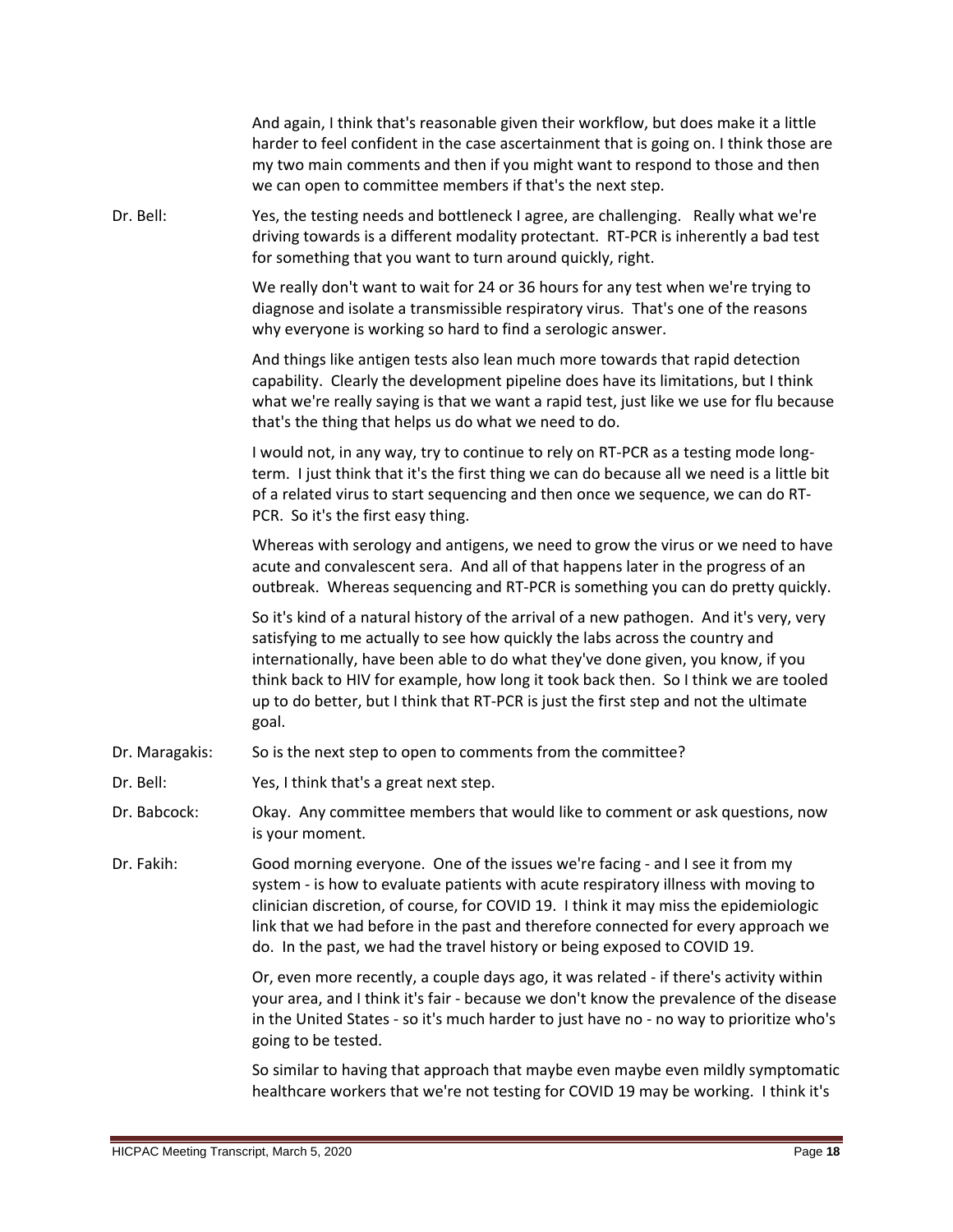very reasonable to think about how we will be testing our patients that will hit our EDs, our ambulatory, or call us from home. Do they even need to be tested?

So one of the things that I think is important to give guidance for - and we're trying to do that for our system - is that for those that have marked illness, it's - as soon as they show up they need to be on proper precautions. We deal with them like any other viral illness. We avoid exposure to healthcare workers. We send them home.

I think what I'm worried about right now is opening testing without clarity on how the clinicians will test. And not everyone is an expert in this. I think we're going to be hit with a huge number of people being stuck in EDs, being stuck in healthcare settings. And this is not even safer. This may be even more dangerous or potentially harmful to our institutions, because we won't be able to take care of someone with a heart disease or another event.

So what I'm pleading for here is for us to consider a category that is way more - I think it's probably 90 plus or maybe 99.9% of all population it's not COVID-19 that has upper respiratory illness. I don't know if I'm making sense to the committee members.

Dr. Bell: That is a very good estimation of where we're at essentially at this point. Without epi links, any sniffy nose is possibly COVID. There is a lot of work underway.

> In fact, I believe today is the telehealth engagement that the agency is doing with a range of health informatics and IT platform companies and health systems to think through implementation of telehealth options so that we're not actually seeing people with minor disease that can be triaged away from the health system.

> I think that's a major thing. I think that there's also an opportunity here to rethink how people arrive for assessment at acute care and ambulatory settings.

> And then the last thing is understanding that the people who are severely affected to date, have not been children, or young healthy adults. They have, essentially across-the-board been older or with underlying chronic conditions.

And so I think there's also a role for clinicians to be thinking about how to target testing for the people who are at risk of greatest harm. That might be an added factor that could reduce the burden on the health system.

Dr. Fakih That's a great point. I mean it's just - I think the guidance is - what I'm trying to say is moving the guidance and keeping it open, I think may have unintended consequences that may harm our health systems. And right now, we don't have much testing available. So it's going to be a huge strain for health systems, for public health departments and also it's - there's going to be a bottleneck.

> What do you do with someone you're suspecting - you're going to be stuck with that person? And one of the things that may need to be considered is to figure out how we can get the prevalence, but not test everyone, even if we're suspecting COVID-19 if they're mildly symptomatic. And you're way more knowledgeable than I am about this.

But would it make a difference if they go home and we say to them try to avoid people for a week, instead of making sure they're tested. I don't know the answer, but, it's just something to consider.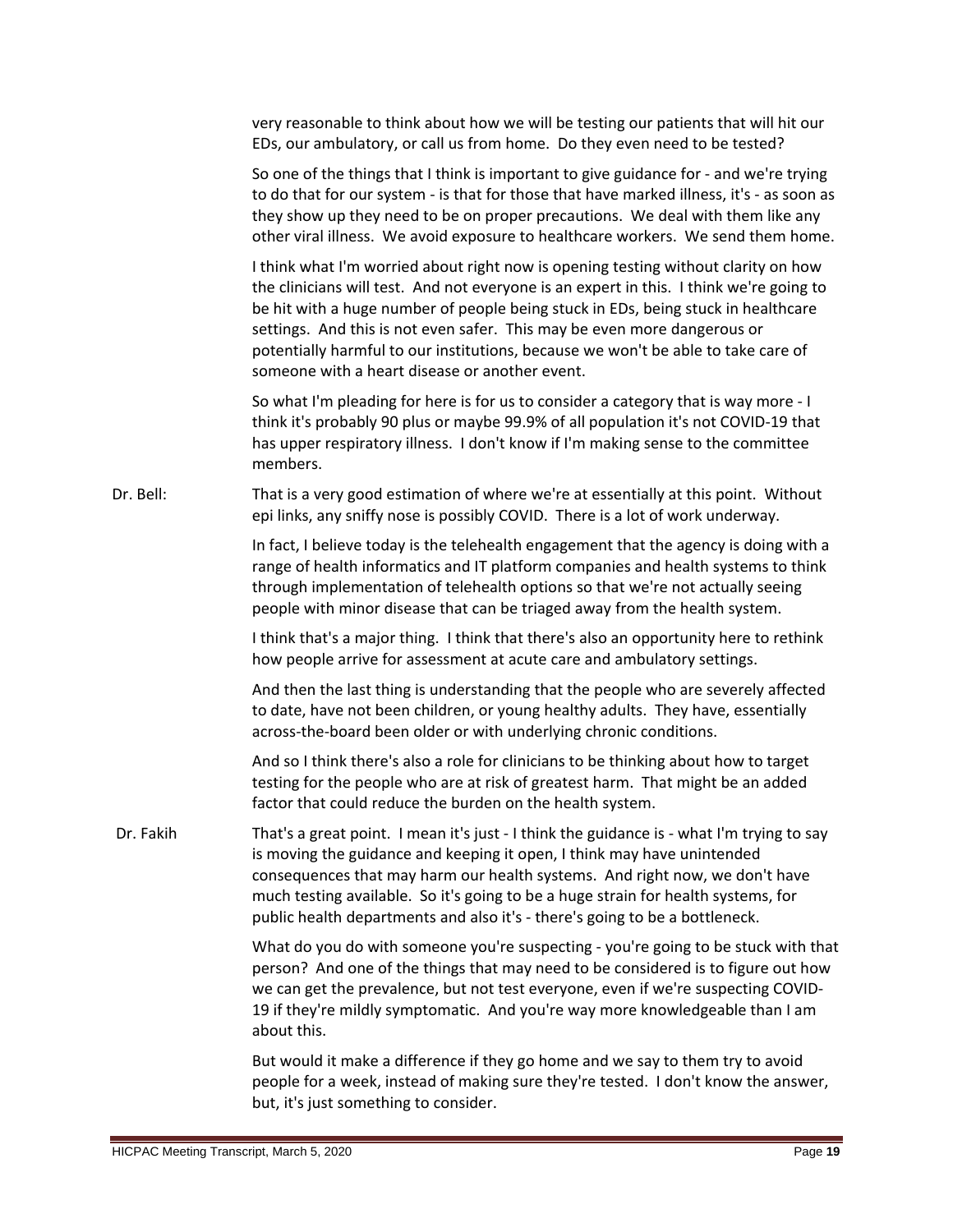# Dr. Bell: Yes, thank you.

Dr. Guzman-Cottrill:My comment and then I guess a question is - so as you know, here in Oregon, we've already identified three cases, which were all community acquired cases. I think and I'm grateful to the CDC for staying on top of this 24/7 and then updating guidance as it's deemed necessary.

> But from an infection prevention perspective in the healthcare setting, a question that I had or I think maybe just more of a comment is, judicious use of N95 masks, and PAPRs in the ambulatory areas. When I reviewed the updated guidance last night, it still does put medium risk category for healthcare workers who are wearing all of the recommended PPE with the exception of the surgical or procedure mask, instead of a PAPR.

> I think the challenge - what we're having here in Oregon when trying to give guidance to the frontline healthcare workers in the ambulatory setting is a few specific procedures that are very common. Especially right now where we still have influenza, RSV, and (unintelligible) also a lot of Group A strep in the community right now - strep throat.

So based on the guidance the healthcare worker needs to be wearing an N95 mask or PAPR doing a nasopharyngeal swab for not just COVID-19, but also for influenza, or even right now we're saying a throat swab for rapid strep because that could induce a cough.

And most of these ambulatory centers do not readily have N95 masks or PAPRs available because they're all being used in an inpatient setting as well. So, they say are we lower risk because these patients aren't as sick?

Well we are also are keeping logs because we don't know the word of employees that are doing these procedures, even just a nose swab or a throat swab, because if that patient in the ambulatory setting ends up becoming sicker then gets tested for COVID-19 in the inpatient setting a few days later, then that healthcare worker would be considered exposed a few days prior.

So we're trying to maintain the workforce as I know you are too with your recommendations. But we're kind of thinking ahead since we don't know the community burden. And I think having more specific guidance on - which I don't know if there's any data even in the outbreak in Asia so far, that we can use to make an informed decision about nasopharyngeal swabs and throat swabs. If they are aerosol generated procedures, perhaps we should even put high risk and low risk aerosol generating procedures.

I'm not sure. This is one thing that we're really grappling with in the ambulatory setting when we don't know the burden in the community.

Dr. Babcock: I'm just going jump onto that comment for just a minute to say that, I agree completely that the ambulatory setting and the guidance for that has been a real challenge. Even here before we have cases, it means that our ambulatory settings are saying, essentially anyone that might be under consideration, they can't do any testing on. Like they can't flu swab them. They can't do anything because they don't have N95 there.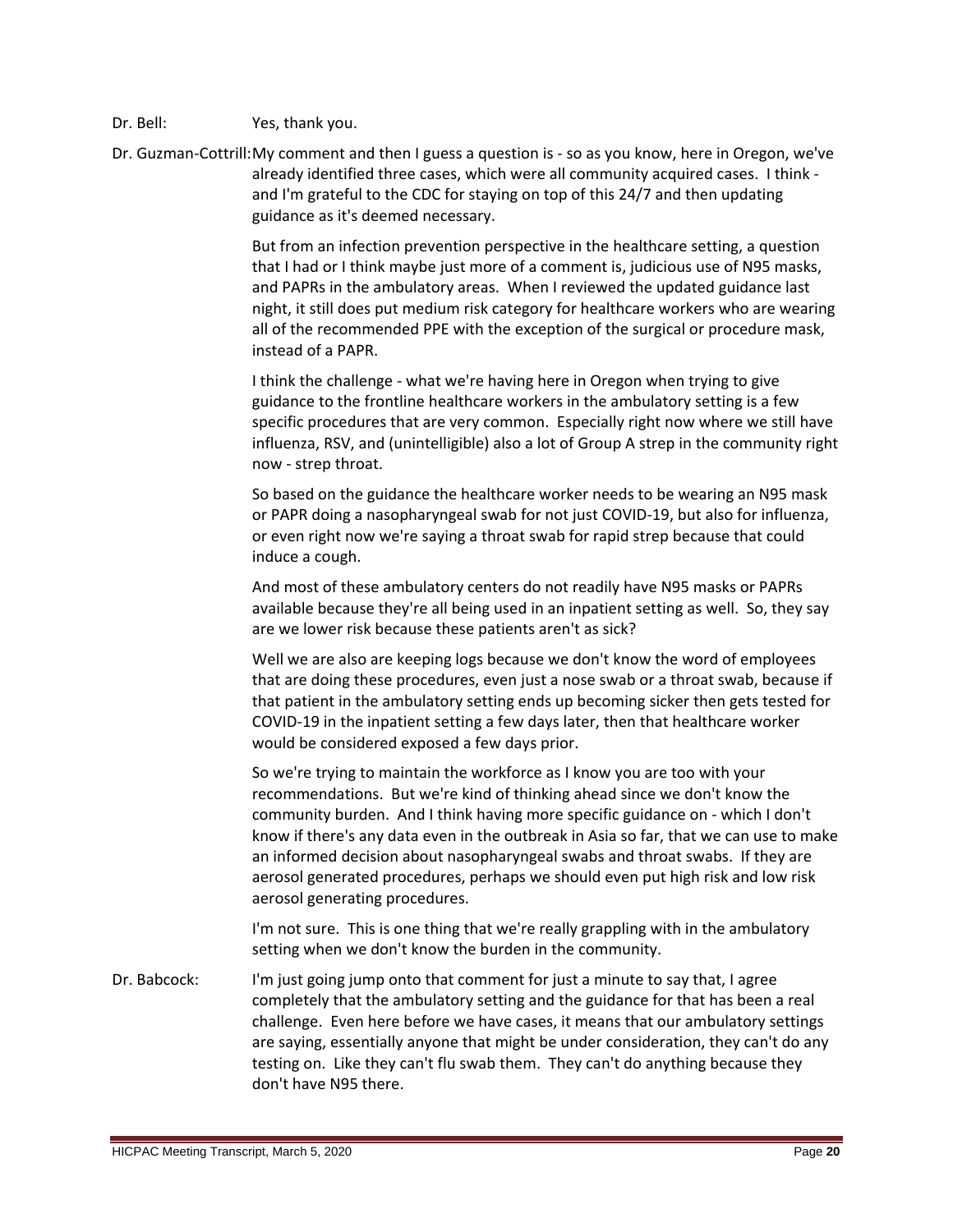And I've been trying to remind people that we don't require N95 for flu testing, which also has a recommendation for N95 for aerosol generating procedures. And that we don't require that for doing nasal and oral pharyngeal swabs for flu. But it is fighting a little bit of an uphill battle.

Dr. Bell: So I will say when I think about this, it gets back to where we are in the timing of this arrival. We don't seem to have these concerns during flu season when we do rapid flu testing. And people do get severely ill. So I would ask ourselves, where do we want to go with this?

> If we want to tighten things up for the COVID response in outpatient settings, I agree with you there. There are plenty of gaps in the armature, if you will. It is the reality of our health system. But then, whatever we do for this, I would expect to be done for flu. And, you know, that leads to scale issues that leads to implementation issues - and those I don't think are clearly worked out.

Again, I think it's important to keep in mind that we are in the third week-ish of a several month process. At a certain point, this will become very much like other coronaviruses. Think about what happened with MERS and SARS. You know, those were not short enough, but they didn't continue forever.

And so I would be thinking about what we do to sustain the health system through this process and not try to build something that is going to be long-lasting per se. Unless, like I said, with flu and whatnot, we really want to engineer an overhaul in what we're doing. Which may not be unwarranted.

Dr. Maragakis: You know, I guess I just wanted to bring up the issue - and I know there is some guidance online, but just a brief discussion I think would be helpful about the strategies to preserve the current respirators that we do have. So either PAPR hoods or N95 respirators. I just wonder if you want to say a word about that. We are trying, in our facility, to give sound guidance both as you've alluded to prioritizing settings, procedures, where they should be used. But also how long they can used and what we expect people to do with them.

> And again, I know some of this is on the website, but I just wanted to make this worth a general discussion.

Dr. Bell: Thanks Lisa. Yes, I think that's an important thing. There is a document that NIOSH produced that runs through all of the ways to extend the usability and capacity for respiratory protection. You know, those things are always kind of challenging. It's not like we have rows of pegs for hanging respirators on the hallway walls outside of patient rooms. And so when we say hang them up, that's a kind of a difficult thing to implement.

> I do think that there are some practical things they can do. One of them is thinking to where we place respiratory infection patients in a way so that it's efficient to leave respiratory protection and a face shield on from room-to-room and simply, you know, changing gowns and gloves, doing hand hygiene before going into the next room.

> This is not meant to say that all respiratory type symptoms can be put into shared spaces. We still want private rooms. But as long as that's the case, moving from a COVID room to another undiagnosed respiratory infection room should be doable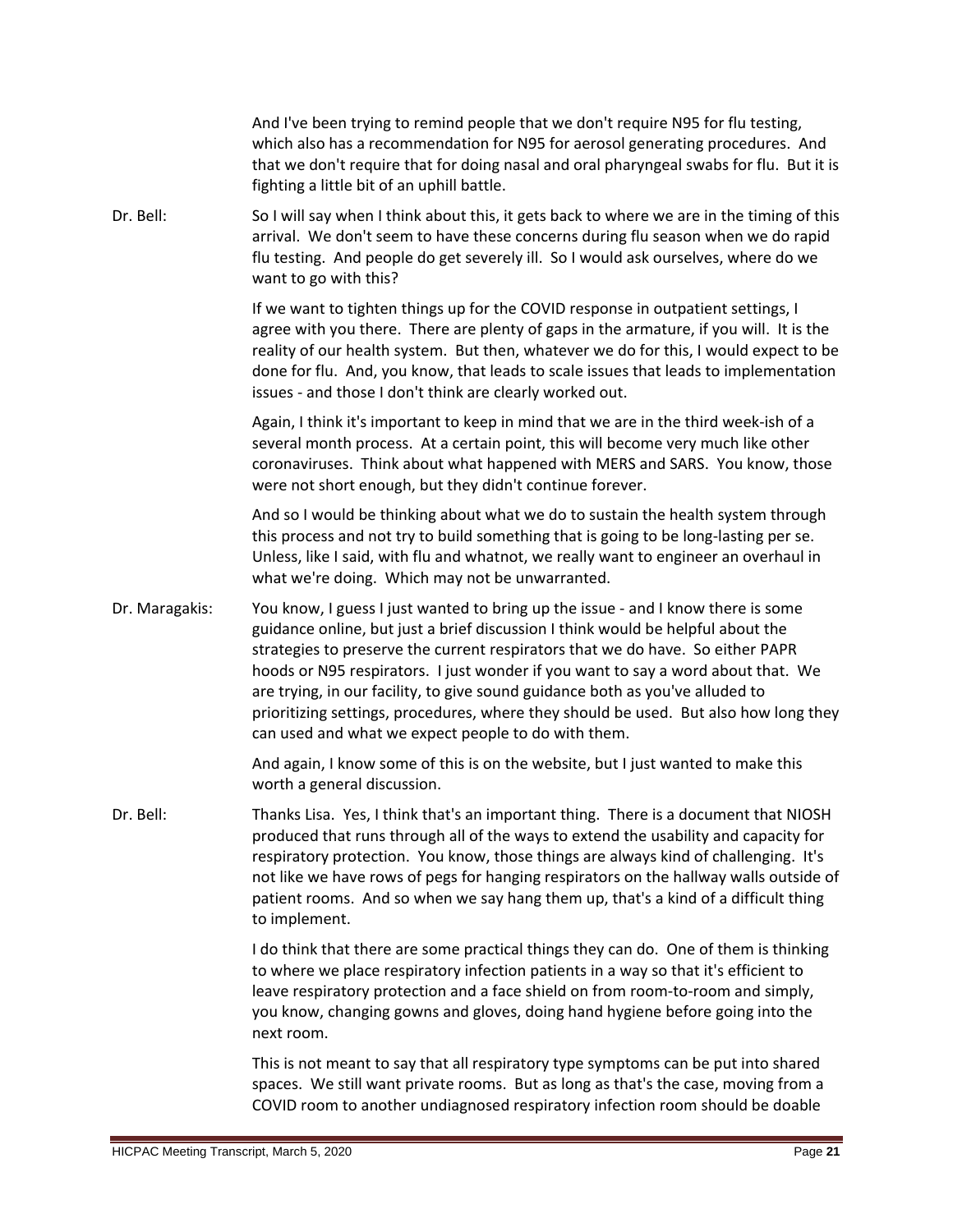without changing your respiratory or face shield. There're some admonitions about, you know, how you handle them and so on.

The extended use piece is probably the easiest to implement. There're probably more concerns about the reuse in terms of both contamination and secondary transition related persistent virus. You know, we're seeing that, at least on the laboratory test surfaces, stainless steel and so on, these organisms can persist in their infectivity for many hours. So with that in mind, you know, the extended use is probably better than the reuse option.

For devices like PAPR hoods, if they're going to be reprocessed between use for reuse, figuring out how to implement that is a major challenge. If you're using a wipe type approach, how carefully are you able to wipe and are there any residual tentacles that are of concern to the user. Ideally, you're not wiping the inside, but ideally, it's reused by the same person. We're not recommending reuse of something like that by different healthcare personnel.

The last thing, if you go to elastomeric, which a couple places have, I can tell you from personal experience that a clammy, damp reprocessed elastomeric respirator is extremely unpleasant to wear. And the throughput process of cleaning and disinfecting that respirator so you can put a fresh cartridge in, is logistically very challenging.

Dr. Babcock: I'll just add, we have also been having a lot of discussions about how to conserve our limited N95 respiratory capacity. I definitely see the benefit of extended use versus reuse and I think that when you get to a level where you have multiple patients or you maybe have a ward that is full of COVID patients, that then extended use is a better model and looks better and is probably safer.

> I think it's a challenge in that earlier stage, if you have one or two patients and if you're lucky enough to stay at the one or two patients range then extended use does not really work as well. Because essentially you have to be able to take if off and put it back on between those two patients while you were doing other things. So I think we have struggled a little bit with that, but are trying to, sort of, tier that as well.

Do other committee members have comments or want to share any experiences with their conservation strategies or how that's going for them?

Dr. Bryant: Not sharing but, more of just a challenge. So with the change in the PUI definition, before the most current, that suggested testing people with severe acute respiratory illness with fever and known etiology, we have lots of questions from our hospitalists and our ICU physicians, about what does that mean? And should we not be wearing N95 respirator for things like intubation if we just don't know?

> Now admittedly, I practice in a pediatric facility. There are diseases that could be less severe in kids. Maybe this will be really rare. So we tried to talk through this, but they're really worried. How do we know? Local epidemiology, how can we use that? I live in Kentucky where frankly we just haven't tested many people because of the lack of availability of kits.

So how do we advise or reassure clinicians who are intubating pediatric or adult patients? What should they do? And when should they wear an N95 respirator?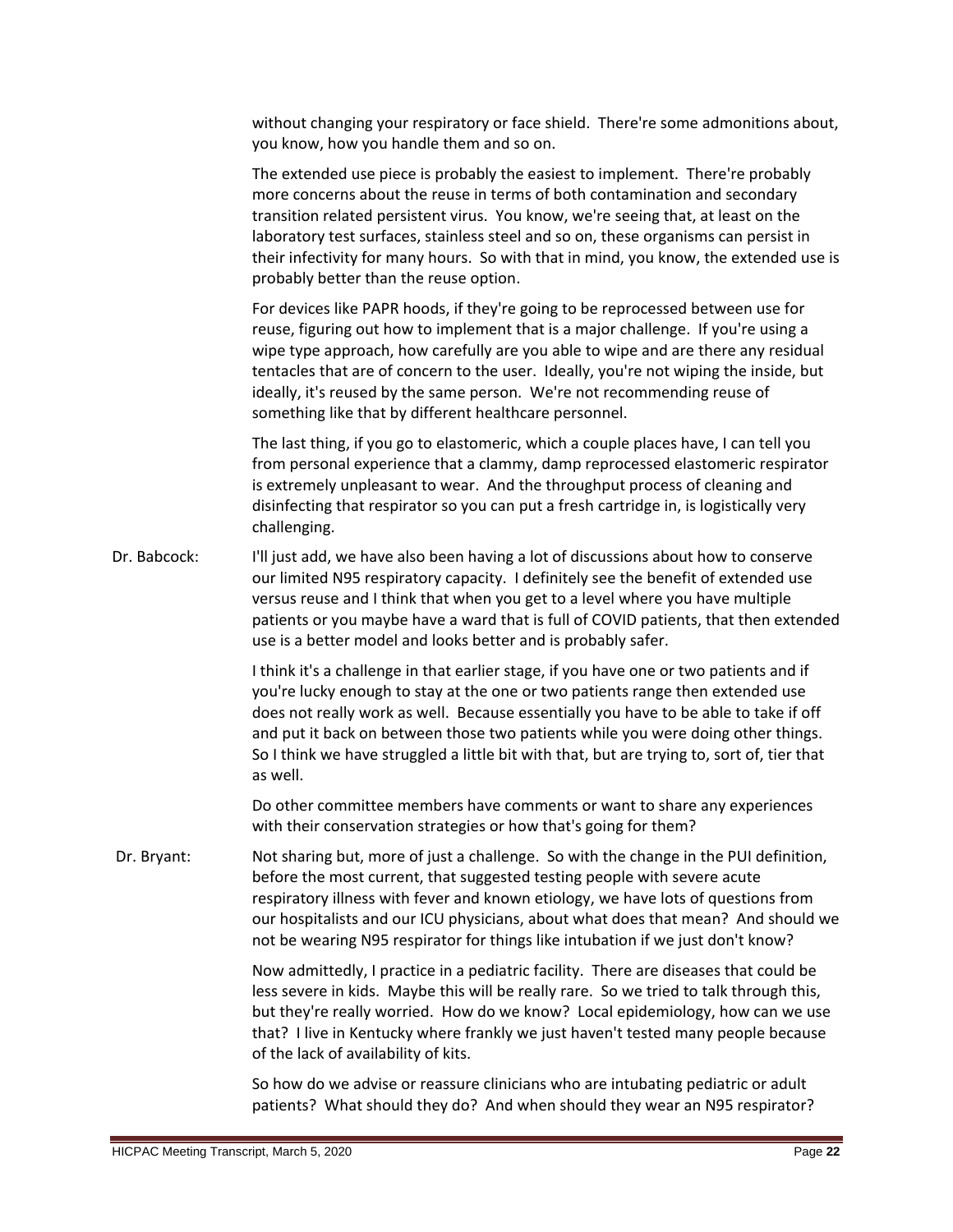And if they intubate a patient who turns out to later have COVID 19, and they were only wearing a surgical mask with eye protection - that's moderate risk right? And so they can work if asymptomatic? Or they cannot?

- Dr. Bell: Kris can you say that one more time? I think I heard you ask if exposed healthcare personnel can work if they're asymptomatic, is that correct?
- Dr. Bryant: Well so two things. How do you advise wearing of N95 with intubation in a setting where we don't think we - we've not identified COVID 19 yet? And if ultimately the patient who's intubated turns out to be infected and the healthcare provider was wearing a surgical mask instead of an N95 mask for intubation, that's moderate risk, right? So what do we tell the healthcare worker about working?
- Dr. Bell: So for a medium risk, that is now a you can come back to work as long as you're not symptomatic. One thing about aerosol generating procedures - this is a topic for another multi hour discussion - and one that actually Washington University in St. Louis and Hilary and company should weigh in on as the experts, I think.

They've done more work than anyone I know of. Looking at what does it mean to say aerosol generating procedure? And all of these things that we always put in parentheses as sort of a holdover from the SARS experience, really turn out not to generate that many aerosols, including intubation and extubation.

So I'm thinking about this a lot of - on the one hand it's aerosol generating procedures. But also procedures during which respiratory and other infectious material are likely to be poorly controlled.

And when you think about the chaotic situation of the resuscitation that ended up resulting in transmission to the clinician in Toronto, you know that is the kind of thing that I think has less to do probably with aerosols and more to do with the chaos of the situation. But Hilary, do you want to say more about aerosol generating procedures?

Dr. Babcock: I would just say that in our work, which sadly I did not get published before Coronavirus got here, but we have spoken about extensively in public forum and in talks and we will try to get out as soon as possible - that we, obviously, were not able to capture a lot of intubation and extubations, as those are generally not planned very far in advance.

> Those that we were able to capture did show a small increase in particle generation. Not much change in particle size. So I think there's a - there're sort of two things in talking about aerosol generating. Is there an increase in numbers of particles? But I think the real concern from a healthcare perspective is do those particles get smaller during this procedure, so that suddenly your surgical mask is not really effective anymore and you need the N95?

And we, even in procedures where we did see an increase in particle generation in number or map concentration, we did not see a shift in size of the particles to a smaller particle size. So I think that is reassuring, in general.

I do want to follow up on Kris's question though just - I think many of us are reviewing the items online, that you were referencing. And the medium risk categories from what came out yesterday, still says exclude someone for 14-days. I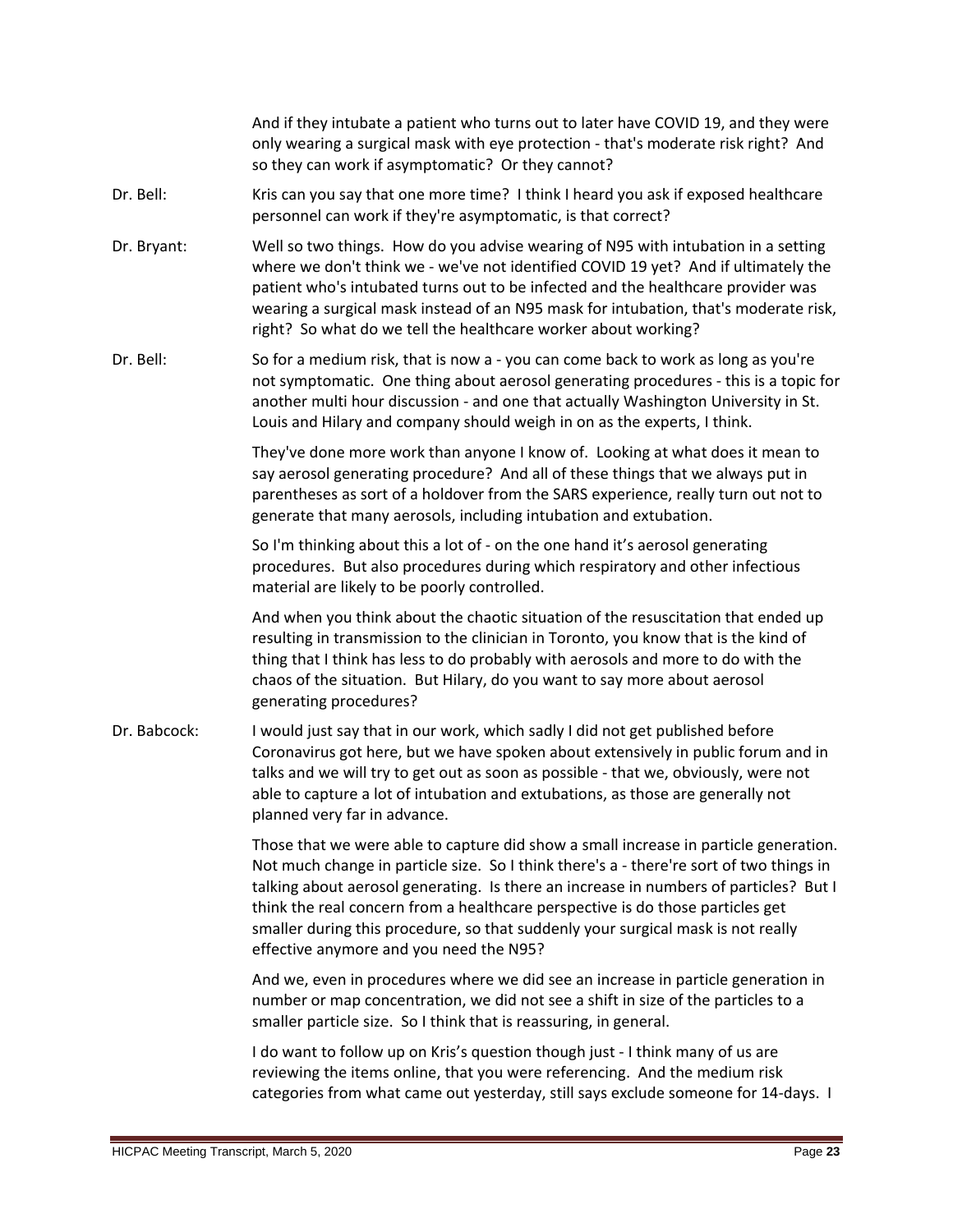|               | think what's actually happened is that the procedures or the contacts that are called<br>medium or low risk, are - have changed. So just for clarification based on what you<br>were saying before.                                                                                                                                                                                                                                                                                                                                                        |
|---------------|------------------------------------------------------------------------------------------------------------------------------------------------------------------------------------------------------------------------------------------------------------------------------------------------------------------------------------------------------------------------------------------------------------------------------------------------------------------------------------------------------------------------------------------------------------|
|               | And it looks to me that prolonged - for Kris's question, in the new guidelines that<br>came out yesterday, prolonged close contact with a patient not wearing a facemask<br>and the healthcare workers wearing all recommended PPE, except have a facemask<br>instead of a respirator, would currently - well would be low, except for intubation<br>would go up to medium. And for medium, actually is still work exclusion to Kris's<br>point.                                                                                                           |
| Dr. Schaefer: | So the language that Mike was talking about is permissive to allow people with<br>exposures to continue to work after consultation with Occupational Health<br>Programs was moved up to, kind of, front and center at the top of the document<br>where we're talking about updates.                                                                                                                                                                                                                                                                        |
|               | So those first two paragraphs kind of talk about the current situation in the United<br>States where we're seeing community transmission, recognizing that, kind of,<br>everything that was listed below that you're referring to, may not be practical - or is<br>not practical when we've got community transmission, as Mike was saying.                                                                                                                                                                                                                |
|               | And so that language, those two paragraphs at the top, are where we have that<br>permissive language. And so if that is not clear, we can see about working with our<br>communication and web folks to maybe highlight that a little bit more or pull that<br>out so it's not missed.                                                                                                                                                                                                                                                                      |
| Dr. Babcock:  | So essentially the table looks the same but you added comments that say we don't<br>always have to follow the table if we can't?                                                                                                                                                                                                                                                                                                                                                                                                                           |
| Dr. Schaefer: | Right. So we made some clarifications in the draft of the document before we had<br>some language about self-monitoring with delegated supervision that was requiring<br>a check-in when they showed up at work every day. We made that a little bit more<br>permissive. We received feedback on - the original table was a little bit confusing,<br>so we took that into consideration and tried to kind of make it more clear about if<br>source controlling the patient was present or absent and then the kind of categories<br>of PPE that were worn. |
|               | So for facilities that elect to follow the stricter guidance because they haven't had it<br>in their community and they work to do a stricter approach, they can still follow to<br>that language, but recognizing that the situation in the United States has changed<br>and there is community transmission and so in order to get this up quickly, instead<br>of doing a complete overhaul of everything, we added that language at the top to<br>give some flexibility there.                                                                          |
| Dr. Babcock:  | Okay. So that's - I'm sorry to be really detailed about it, but just to be clear - so<br>that's the paragraph right before the word background?                                                                                                                                                                                                                                                                                                                                                                                                            |
| Dr. Schaefer: | Yes. The two paragraphs before background talk about the community<br>transmission, make the case that doing this - devoting a lot of resources to contact<br>tracing and all these retrospective risk assessments, are going to devote resources<br>from more critical infection prevention and control activities.                                                                                                                                                                                                                                       |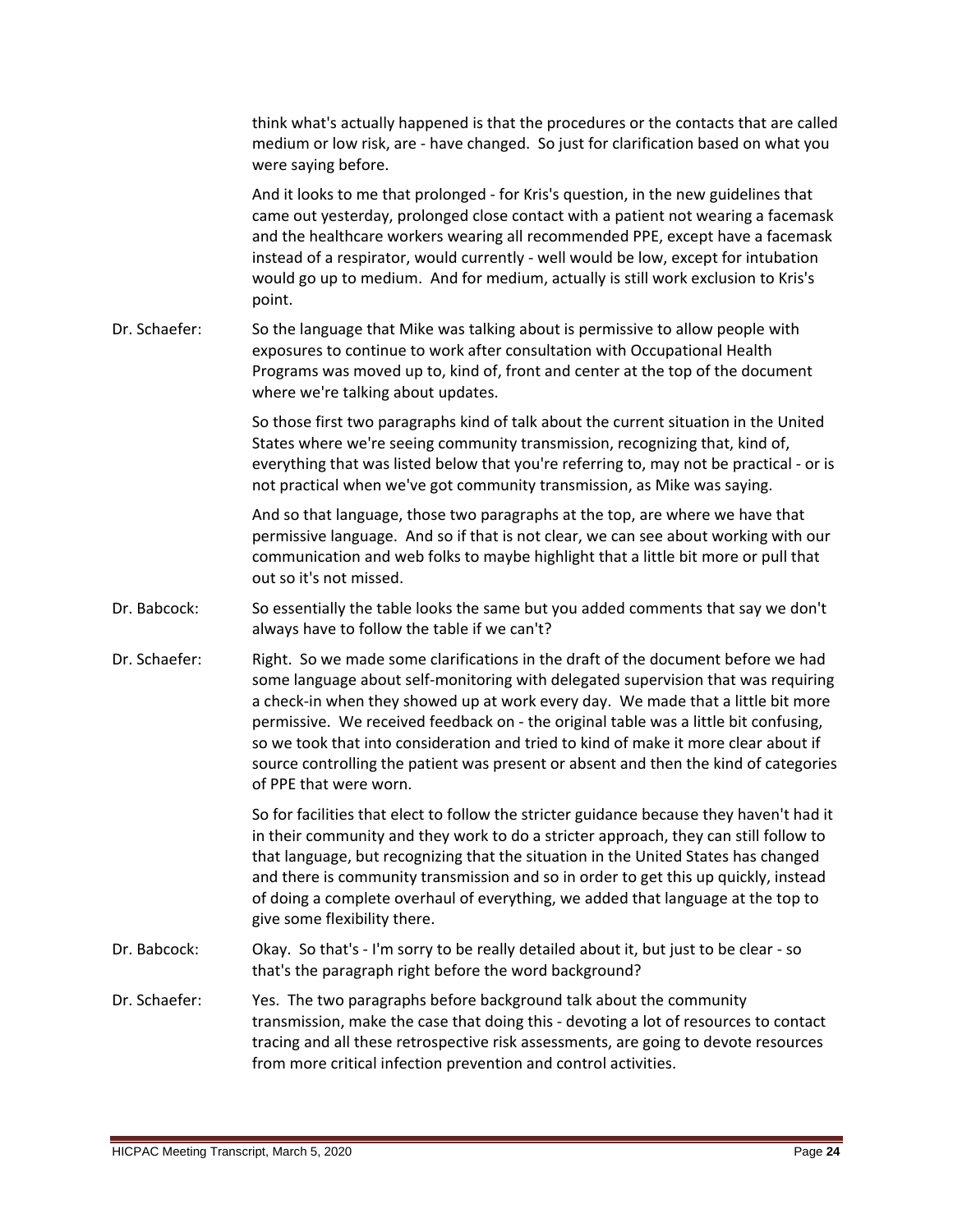|                | And so we're shifting emphasis to more routine procedures without having<br>healthcare personnel report whenever recognized exposure, regularly monitor<br>themselves for symptoms, don't report to work when they're ill, and then that<br>paragraph spelled out that the asymptomatic can work in consultation with<br>Occupational Health and some other considerations.                                                                     |
|----------------|-------------------------------------------------------------------------------------------------------------------------------------------------------------------------------------------------------------------------------------------------------------------------------------------------------------------------------------------------------------------------------------------------------------------------------------------------|
| Dr. Cardo:     | As all of you are saying and as Melissa just said - we recognize that there are<br>different levels of community spread in the United States. So we are now - it's not<br>that we're changing completely our recommendations - like Mike said, the basic<br>recommendations continue, but we are being realistic in terms of how to make<br>those things work and also continue to provide quality care to the patient.                         |
|                | And so we are going to see that the language that can really help us guide facilities<br>that are facing that problem, to really                                                                                                                                                                                                                                                                                                                |
| ((Crosstalk))  |                                                                                                                                                                                                                                                                                                                                                                                                                                                 |
| Dr. Cardo:     | provide options in implementing the recommendations. The same thing is<br>applicable for this N95. So we are - it's not that we're saying we're changing COVID,<br>we are really looking at how this can be applicable to the different realities that we<br>are facing.                                                                                                                                                                        |
| Dr. Maragakis: | I really appreciate that explanation and that approach and I think that as someone<br>mentioned earlier, maybe there's a way to present in the guidance documents that<br>are in the website, so that it's very clear, like under ideal circumstances, you know, if<br>whenever possible there's a recommendation.                                                                                                                              |
|                | If there's a shortage of Personal Protective Equipment supplies, here's a more<br>permissive approach and as Mike said earlier, we've got to go back - you know, if we<br>get a supplier we can go back to the recommendations.                                                                                                                                                                                                                 |
|                | Or with local community spread and surge here's the modified approach that can be<br>taken. We're sort of thinking about that in our health system and trying to have<br>different strategies as we've been discussing this morning as the situation evolves.                                                                                                                                                                                   |
|                | But I think you're right. It's not a change of the recommendation, it's an adaptation<br>to circumstances and really what is feasible.                                                                                                                                                                                                                                                                                                          |
| Dr. Cardo:     | And Lisa, thank you for the comment. Everything you are saying is included in all<br>the recommendations. So suggestions, not just in how we can highlight that, but<br>also how you, as experts in the field, can help with that message. I think it was<br>critical.                                                                                                                                                                          |
|                | And because it is embedded in the beginning of all the recommendations when you<br>look at what we are drafting for, like N95s and with good eye protection, everything<br>that is said is included. But it would be great if you guys can help us in how to<br>deliver the message that you just mentioned.                                                                                                                                    |
| Dr. Babcock:   | I'm sure it is, Denise. And, I didn't mean to be critical and all that it's not, I'm sure it<br>is. I think people are having trouble digesting it and it's so I found that even within<br>an organization so difficult to control the message, get it to the people who need it<br>and I can just say that yesterday, I was very busy in meetings and my team came to<br>me and said the CDC has changed their guidance and now it's droplets. |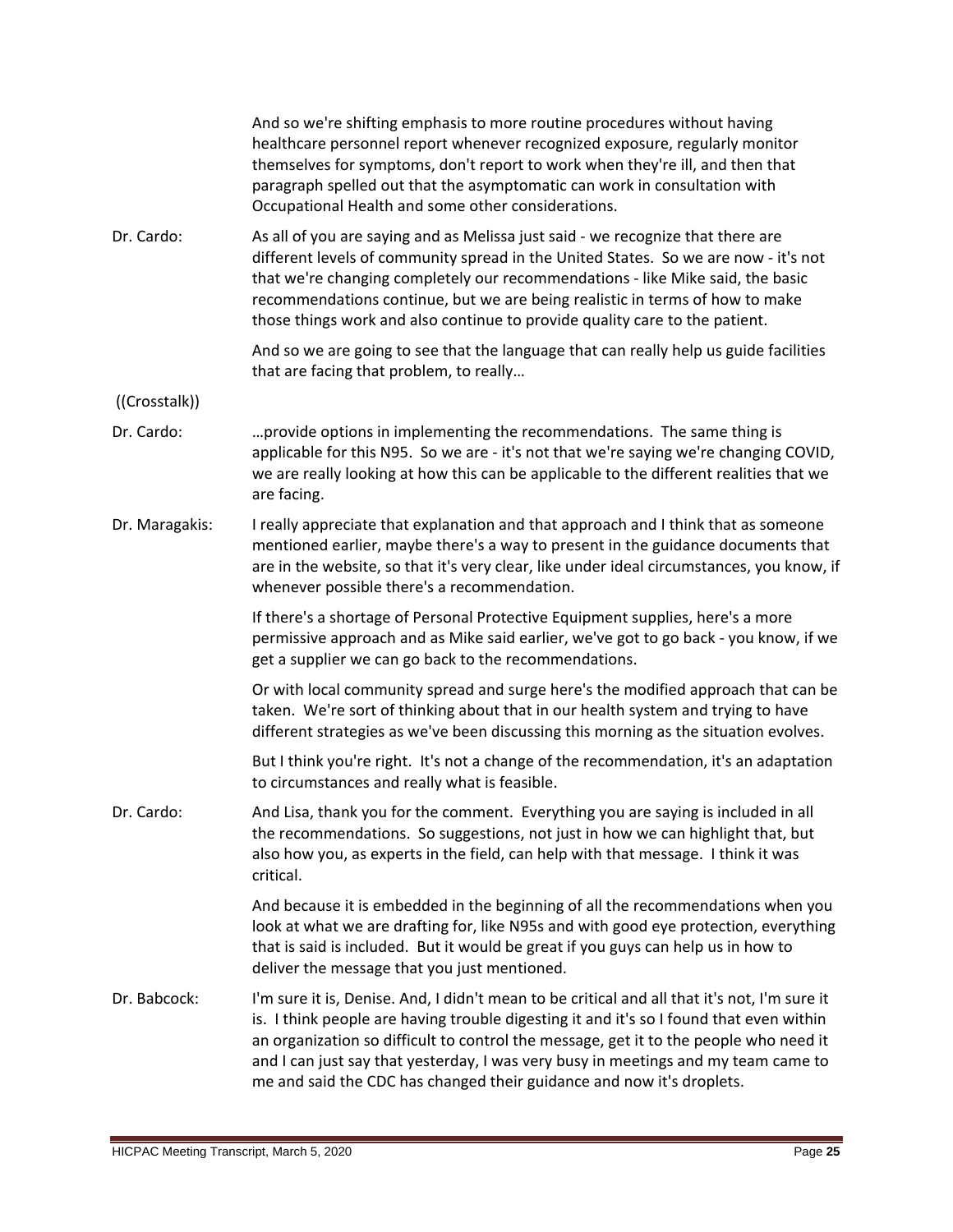|               | And I had to work backwards. I mean - I was shocked because I didn't think that was<br>true and so I had to work backwards to really undo a lot and say, no - this is not<br>what happened, that has not changed. So the word choice and the way that it's<br>explained - it's just critical.                                                                                                                                               |
|---------------|---------------------------------------------------------------------------------------------------------------------------------------------------------------------------------------------------------------------------------------------------------------------------------------------------------------------------------------------------------------------------------------------------------------------------------------------|
| Dr. Cardo:    | Yes, and that's what I'm asking. Because I can help in delivering that. I didn't think<br>you were critical, I'm just saying you'd be great if you, as professionals and also your<br>associations can help and we can even - I don't know how we want to continue to<br>have updates, but we can help you with the, like Mike did, with the rationale and<br>while you were doing and what are we expecting.                               |
|               | And I think it'll be fantastic, because we're facing the same - getting the same<br>confusion that you were getting and I think it's something that we all should be<br>helping with the message, that is critical.                                                                                                                                                                                                                         |
| Dr. Russi:    | I think the challenge a lot of us - is in the ambulatory setting and again - and others<br>have commented on this who don't have negative pressure isolation and generally<br>have not had N95s there. We also want to be careful with the N95 supply and<br>continue to prioritize it for inpatient care.                                                                                                                                  |
|               | And looking at the new guidance - and Mike, from what you said, it sounds as<br>though we regard an encounter with a non-masked patient where everything's in<br>place except the N95, but there's a face mask as being a low-risk encounter. I think<br>we've tried to do a lot of planning around making ambulatory encounters nothing<br>more than brief triage sort of behind a closed door.                                            |
|               | I mean, even using a cell phone to do the interview. And then if someone needs<br>further evaluation, moves them to a site where there's negative pressure isolation<br>in order to have things like a respiratory sample done.                                                                                                                                                                                                             |
|               | So it kind of gets down to, you know, I mean, as we transition to this being much<br>more prevalent in the community and people much more frequently coming into<br>ambulatory sites and the thresholds for testing now being lower than they were<br>before - is it going to be acceptable?                                                                                                                                                |
|               | And if so it's kind of needs to be spelled out that it's acceptable for ambulatory sites<br>to employ contact precautions, eye protection and face masks in order to have an<br>ambulatory encounter during which a nasopharyngeal swab is gotten.                                                                                                                                                                                          |
| Dr. Schaefer: | Yes, thanks for that comment Mark. That is what we're attempting to address with<br>the updated guidance, but we are - as Mike said, things are still pending. But we<br>have heard that feedback, appreciated it. We'll be doing our best to address it.                                                                                                                                                                                   |
| Dr. Bell:     | In terms of - ambulatory is a huge and important thing. The other things that I<br>didn't get into and I'll try to keep it brief - are things like dialysis facilities and skilled<br>nursing facilities. Places where respiratory protection programs are not traditionally<br>provided. Respiratory protection is not normally used. And yet, during in the<br>context of this outbreak, we've need to do some things that are different. |
|               | At the same time, we don't want all of these people to be shipped over to acute<br>care facilities for routine dialysis or for non - you know, noncomplex care. And so<br>navigating that piece is equally important, as is ensuring that our ambulatory<br>services can be sustained.                                                                                                                                                      |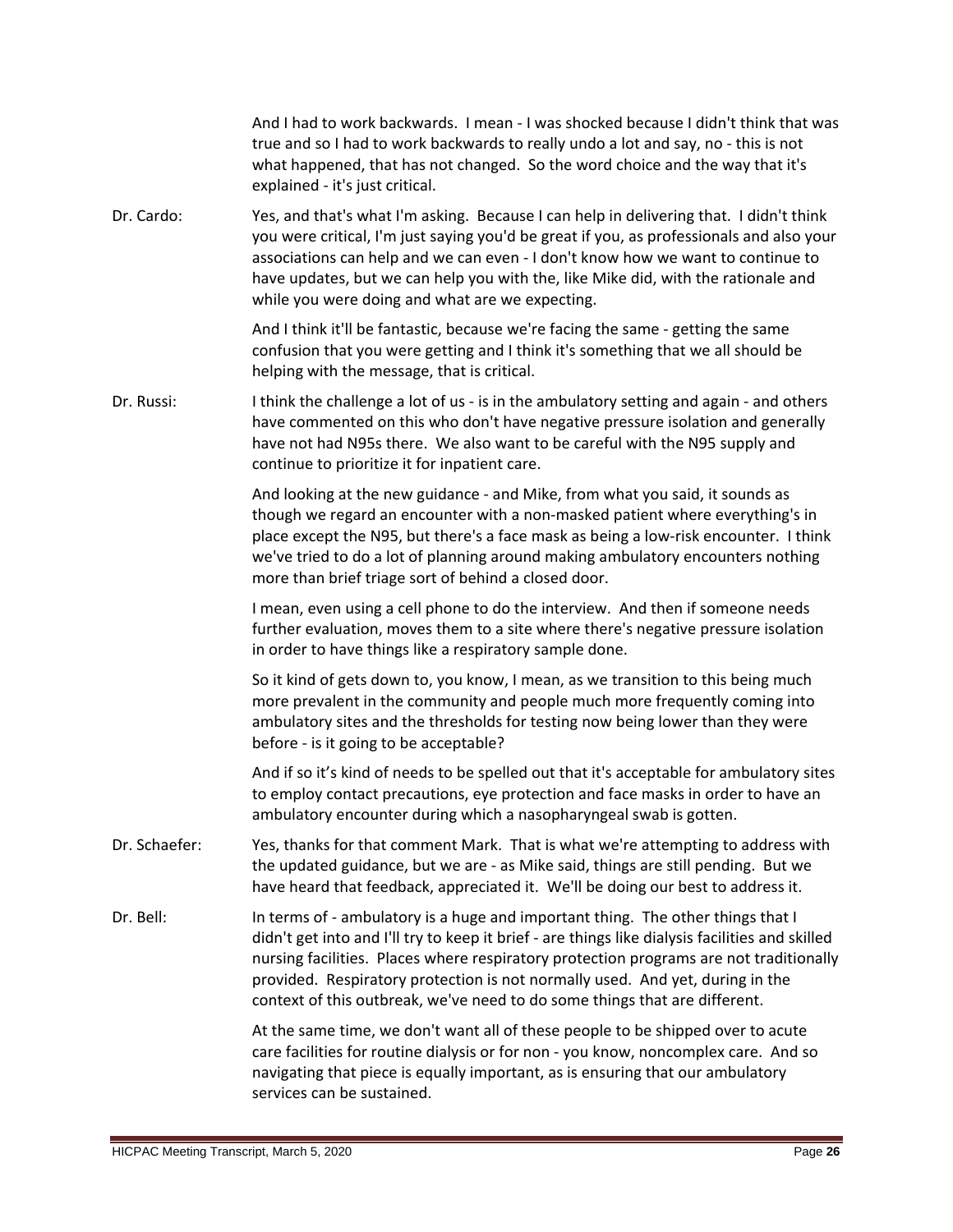| Ms. Preas:   | I was just going to share with respect to the PPE that we walk such a fine line in<br>assuring that PPE is readily available at the point of use for standard precautions,<br>correct?                                                                                                                                                                                                                                                                                                                                                         |
|--------------|------------------------------------------------------------------------------------------------------------------------------------------------------------------------------------------------------------------------------------------------------------------------------------------------------------------------------------------------------------------------------------------------------------------------------------------------------------------------------------------------------------------------------------------------|
|              | And as much as we're messaging - and I just want to share this with the group and I<br>'m sure many folks feel the same way - as much as we're messaging that wear the<br>proper PPE when you're in droplet and contact precautions, wear it appropriately -<br>our PPE is flying off the shelf and this is without regard to the N95, which you're -<br>you know, it feels as if you have to practically lock up and, we know, we can't<br>necessarily do that.                                                                               |
|              | Our burn rate is so much higher than our actual need rate because of the public<br>perception that everyone is going to die. I mean there's this perception amongst<br>our healthcare worker force that COVID-19 is going to be their demise. And then<br>while we know that transmission is higher in healthcare settings, we definitely just<br>need some help with this messaging around how the overwhelming majority of<br>people do well. And there's the small subset of people who are ill and require care.                           |
|              | So that we can hopefully talk some folks off the ledge and - or we need a supply<br>chain as quickly as possible. I'll just stop there. Some big challenges for the<br>hospitals and definitely for our extended ambulatory areas to also have the same<br>fear.                                                                                                                                                                                                                                                                               |
| Dr. Babcock: | Yes, I agree completely.                                                                                                                                                                                                                                                                                                                                                                                                                                                                                                                       |
| Ms. DeKay:   | We are also getting the same concerns from our members that they don't have<br>enough masks or gowns to do procedures.                                                                                                                                                                                                                                                                                                                                                                                                                         |
|              | Again, they can use non disposable gowns and reprocess them, but the concern is<br>about the mask. So again, some guidance would be great.                                                                                                                                                                                                                                                                                                                                                                                                     |
| Dr. Bell:    | Well, I think the guidance available - is out there. I think what you're describing, the<br>fear and consternation, is also a reflection of how our healthcare personnel are<br>trained and educated. We have major gaps in infection transmission training and<br>teaching, ranging from medical schools, to nursing schools, to even before.                                                                                                                                                                                                 |
|              | And I hate to say it, but what we're seeing now is the results of a very long process<br>of neglecting that part of our education. And so it's fine to try messaging, but when<br>you're messaging to people who really don't have the background information, then<br>the path is much, much more difficult. I think that, you know, many things that<br>we're seeing here, alongside the brittleness of a health system, warrants strong<br>consideration as opposed to trying to deal with it on the back end during a crisis like<br>this. |
|              | I think we need to be asking ourselves what should we be doing for our existing staff<br>and also for the people coming through the process to make sure that for the next<br>one of these, and there will be a next one of these, we don't have as much of a<br>heavy lift to do.                                                                                                                                                                                                                                                             |
| Ms. Preas:   | I agree with that sentiment. I think that we - and we've certainly in HICPAC<br>discussed this in the past and this may be an unintended positive that comes out of<br>this experience for the risk healthcare system around training and education and<br>also around basic infection prevention practices.                                                                                                                                                                                                                                   |
|              |                                                                                                                                                                                                                                                                                                                                                                                                                                                                                                                                                |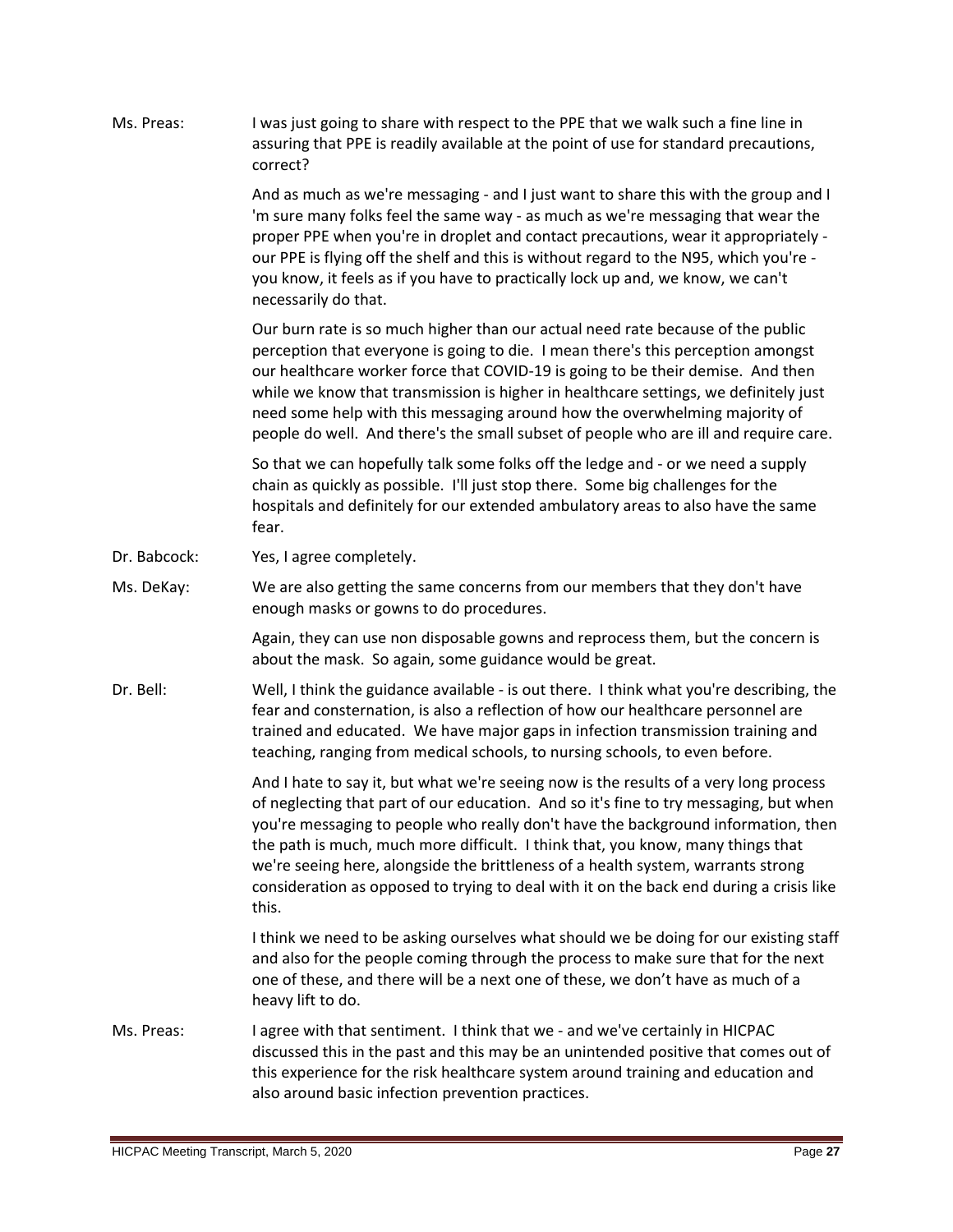|                | We talk a lot in our facility right now about -- I call it "going old school" -- going<br>traditional that, you know, separation. You can't wedge a whole bunch of people in<br>a waiting area. You can't put your infusion chairs so close together.                                                                                                                                                                                                                   |
|----------------|-------------------------------------------------------------------------------------------------------------------------------------------------------------------------------------------------------------------------------------------------------------------------------------------------------------------------------------------------------------------------------------------------------------------------------------------------------------------------|
|                | And, the rationale for all of those things that we know are embedded in our<br>framework that people bypass because there's this perception that nothing bad is<br>going to happen. So I agree with your comment.                                                                                                                                                                                                                                                       |
| Dr. Patterson: | I just have a couple of comments. One is with regards to the aerosol generating<br>procedures. We've told our clinician that for aerosol generating procedures they<br>should be using N95s and eye protection anyway. It's not something that they've<br>routinely done, but it is actually our policy.                                                                                                                                                                |
|                | And so we've just reminded people about that because we don't have ready access<br>to testing right now either. And, the other comment I was going to make - or,<br>question I guess to comment -- is I believe CDC has some guidance about<br>(unintelligible) use of masks or respirators.                                                                                                                                                                            |
|                | I am reminded of my time in Toronto during SARS in 2003. During which, when<br>there was community transmission that hospital transmission was not a problem.<br>And, that they did masking for the care of all patients. And, at least surgical masks<br>for the care of all patients for a period of time.                                                                                                                                                            |
|                | And, I'm not saying we should do that. But I'm just saying that it is possible that that<br>may need to be considered at some point in time. And so could you comment on<br>the guidance for intended use of masks?                                                                                                                                                                                                                                                     |
| Dr. Bell:      | So yes. Jan, thanks for that. So, isolation masks/surgical masks are a little more<br>prone to sogginess. And, that makes their persistent use a little more difficult. But<br>we do use them for several hours during surgical procedures. So you know, it can be<br>done.                                                                                                                                                                                             |
|                | I think the caveats would be identical to what we say for extended use of respiratory<br>protection. In that, you know, we wouldn't want to see people reusing them after<br>that extended use. But if they are able to move from one room to the next room<br>with eye protection and surgical masks in place and just change their gowns and<br>gloves, that should be permissible.                                                                                   |
| Dr. Patterson: | Thank you.                                                                                                                                                                                                                                                                                                                                                                                                                                                              |
| Dr. Daniels:   | My question is - has there been any asymptomatic transmission of COVID-19? And if<br>so, is that an area of concern?                                                                                                                                                                                                                                                                                                                                                    |
| Dr. Bell:      | Hey, Nick. Yes. The documentation is still limited to PCR signal. And so with all the<br>caveats that I mentioned earlier this morning. But yes. People without recognized<br>symptoms apparently have had positive PCR detection of RNA.                                                                                                                                                                                                                               |
|                | Does that mean they were infectious -- hard to know? The relative contribution of<br>symptomaticity to infectivity we tend to assume exists. But that obviously has not<br>been proven. I think that, you know, the reality is there's nothing actionable we can<br>do about asymptomatic transmission. It's the same thing as kids with influenza<br>passing it around at school and coming home. That's something that we really can't<br>harden our society against. |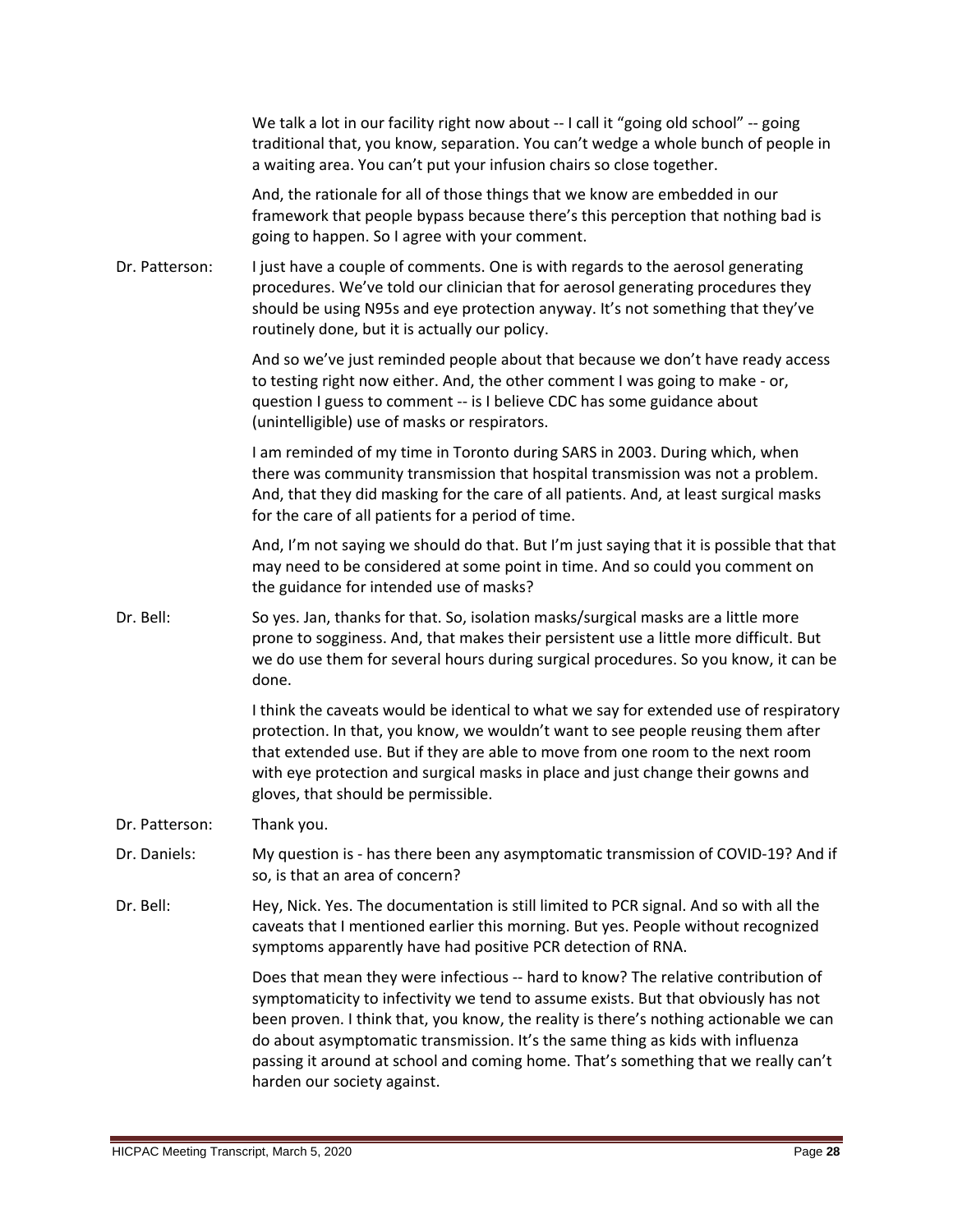And, certainly, there's nothing to do for it in a healthcare study. That is, once again, a reason why we really lean towards vaccines for highly transmissible infections. Especially, with non-specific symptoms like measles. You know, those are things that we don't want to have to deal with from an occupational health or an infection control perspective. We want to deal with it as a community mitigation perspective.

Okay. Thanks guys for this great discussion on COVID. I think for the sake of time we'd like to try and move on to the next sections of the agenda. Lisa and Hilary if that's okay with you can we begin with the NICU guideline update given by Kris?

# <span id="page-28-0"></span>**Neonatal Intensive Care Unit Guideline Workgroup Update**

Dr. Bryant: I hope the committee notices my striking lack of slides because for the last couple of meetings I've held you captive with many slides with many, many words on each one. A brief update this time.

> The Workgroup work on S. *aureus* is complete. And, we hope to have that published on the website by summer. The CLABSI part of the guideline is preparing to go through CDC clearance and hopefully public comment. You will see that again, if not June, at the fall meeting. And, as you probably remember, respiratory infections will be a systematic review.

And, work is progressing a little slowly -- but progressing on that. I'll be happy to answer any questions.

Dr. Babcock: Thank you, Kris. That's really exciting to have those things moving forward. Any questions from committee members or liaisons or *ex officio* for Kris and the NICU group?

All right. Hearing none, should we go on to the bloodstream infection update.

# <span id="page-28-1"></span>**Bloodstream Infection (BSI) Guideline Workgroup Update**

Dr. Chopra: I can provide an update for the group on behalf of Michael Anne and myself. And, I guess I'm just going to start also by thanking those of you on the call from CDC and from stakeholders just for your leadership during these difficult times. I just came from a COVID-19 meeting and we are ramping up here. And, I appreciate all the guidance and support.

> So with that, I would just say that our CLABSI Workgroup has really been very active. Michael Anne and I have had a call with the team. And, I want to actually call out the team members who have been doing all the heavy lifting.

> So our Workgroup DFO, Shannon Novosad, and our incredible CDC and DHQP support team. Kendra Cox, Chrystal Oliver, Kristin Roberts, Devon Schmucker, Erin Stone. And, our librarian, Joanne Taliano, who has spent a lot of time looking at the literature and putting our searches together.

The BSI Workgroup, as many of you know, are working on a series of focused questions. And, the first question that we're currently working on is based upon chlorhexidine bathing. The question is what is the balance of benefits and harms associated with daily chlorhexidine bathing compared with either no bathing or bathing with another agent on CLASBI rates on adult and pediatric ICUs, adult and pediatric wards, long-term acute care facilities [LTACs], or skilled nursing facilities.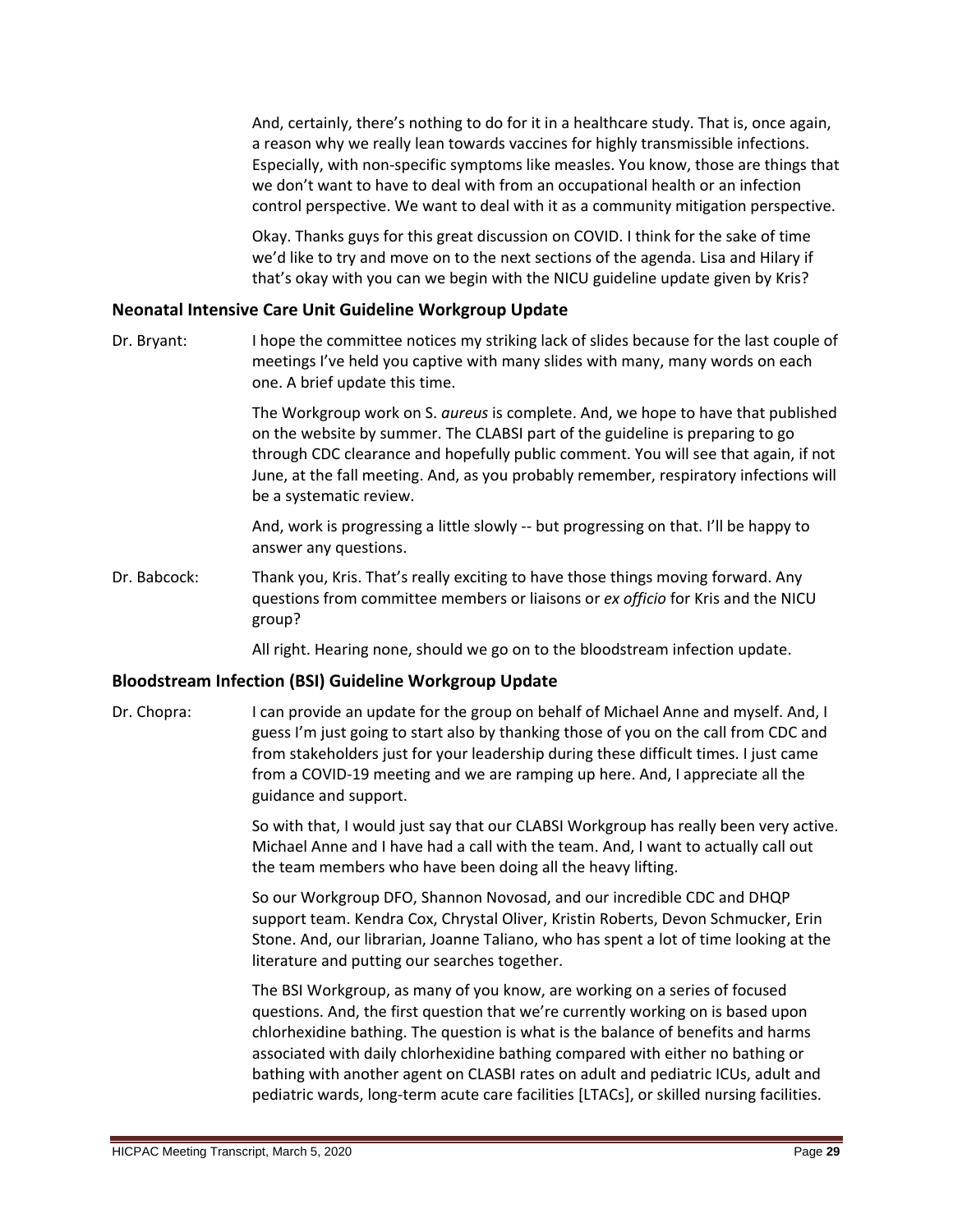|                | The Workgroup team has defined an extensive literature search strategy at which<br>we discussed in our first Workgroup call that happened several weeks ago. The<br>search has revealed the following. We have about 33 articles that are chlorhexidine<br>bathing only. Eight of these have been extracted and the work is ongoing to extract<br>data from the additional articles.                                  |
|----------------|-----------------------------------------------------------------------------------------------------------------------------------------------------------------------------------------------------------------------------------------------------------------------------------------------------------------------------------------------------------------------------------------------------------------------|
|                | I will point out that we have about 21 of these in the adult ICU setting. Two that<br>include adult ICU and other wards. Six that include wards such as LTACs and skilled<br>nursing facilities. And, unfortunately, only 3 studies that include pediatric settings<br>including pediatric ICU settings.                                                                                                              |
|                | We are looking specifically at whether some of these studies are chlorhexidine<br>bathing alone, or chlorhexidine bathing in the context of other multi-strategy<br>interventions, hoping to separate signal of the bathing intervention from the<br>additional stuff that goes on typically with these multi-modal strategies.                                                                                       |
|                | Our current efforts are focused on extracting the data and starting to look at each<br>individual study to determine how best to synthesize and report our findings.<br>Because a lot of these are randomized controlled trials that we have actually been<br>thinking about even a meta-analysis of the data to provide some quantitative<br>estimates of benefit in these individual groups. So more to come there. |
|                | I want to point out also that one of the conversations that we're having was around<br>who should be included in the process in terms of the Workgroup members. We do<br>want to seek representation from SHEA, IDSA, APIC, SHM, the American Nursing<br>Association.                                                                                                                                                 |
|                | And, of course, HICPAC. We have suggested names and certain organizations as a<br>starting point. But I would welcome additional suggestions from this committee in<br>terms of who should be looking at base products and who should be involved with<br>the process.                                                                                                                                                |
|                | So that is the update. And, on behalf of Michael Anne, and myself I'm happy to take<br>questions.                                                                                                                                                                                                                                                                                                                     |
| Dr. Babcock:   | Thank you for that, Vineet. Any questions or suggestions about organizations that<br>should be represented?                                                                                                                                                                                                                                                                                                           |
| Ms. Carpenter: | My call dropped and I just heard that ANA should be involved in something. And, I<br>missed what we should be involved with. I'm so sorry.                                                                                                                                                                                                                                                                            |
| Dr. Chopra:    | That's okay, Holly. I was just giving the group the update on the Bloodstream<br>Infection Guideline. And, we identified having a voice from the American Nursing<br>Association being important in the Workgroup and thinking about the<br>recommendations. So I will certainly reach out - or somebody from our Workgroup<br>will reach out to you to see if we can get you engaged and involved.                   |
| Ms. Carpenter: | Thank you so much.                                                                                                                                                                                                                                                                                                                                                                                                    |
| Dr. Bryant:    | Vineet, that's really exciting work. And, it's great that there is broad input into this. I<br>know you have pediatric representation and you're looking at pediatric ICU settings<br>which is fabulous. Could PIDS be included as well?                                                                                                                                                                              |
| Dr. Chopra:    | That's a great suggestion, Kris. I don't see why not. Michael Anne?                                                                                                                                                                                                                                                                                                                                                   |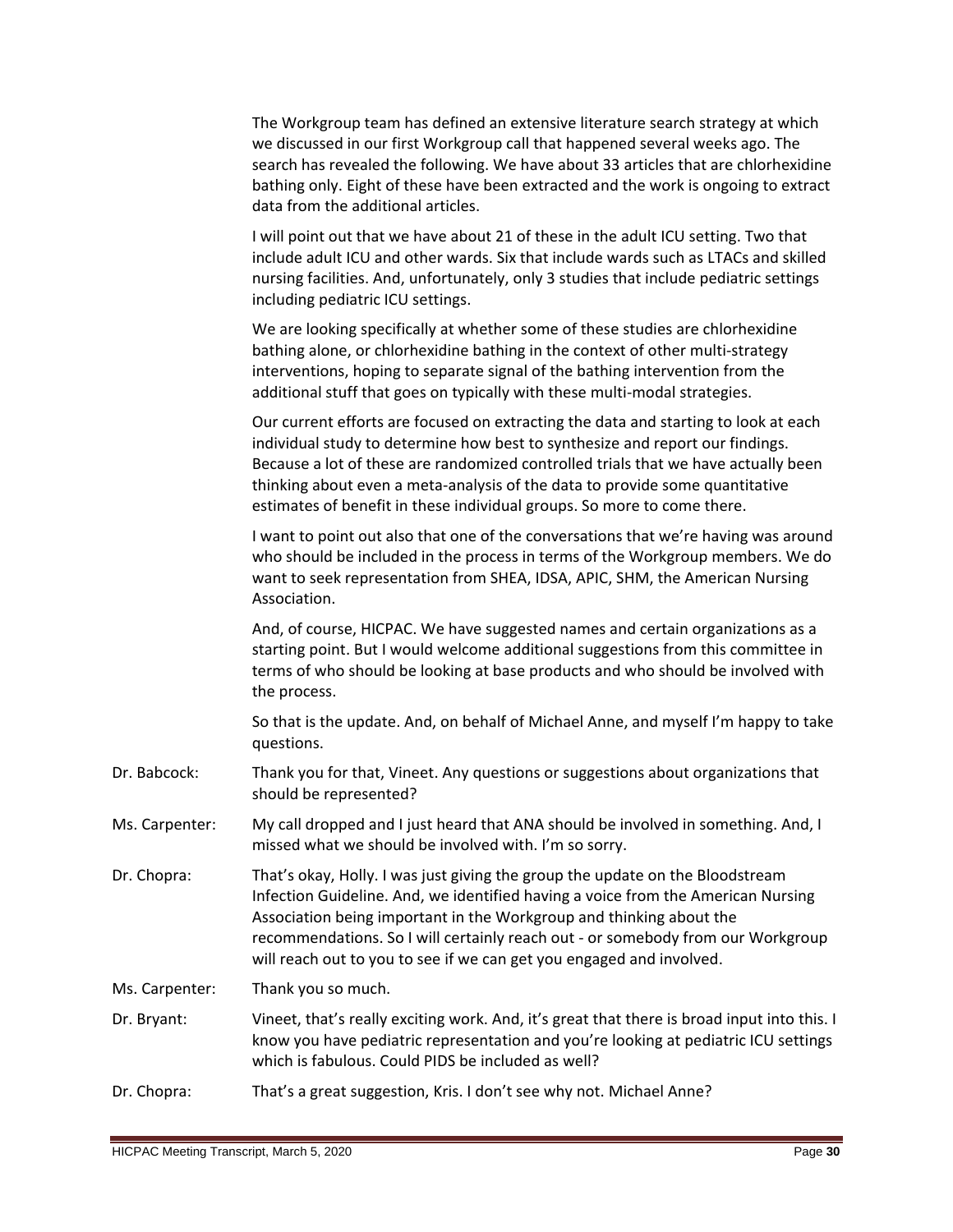Ms. Preas: I totally agree. That's fantastic.

Dr. Bryant: Thank you both.

Dr. Chopra: Thank you, Kris.

#### <span id="page-30-0"></span>**Healthcare Personnel Guideline Workgroup Update**

Dr. Babcock: Other comments, questions, suggestions? Okay. I think - oh, I'm next. The Healthcare Personnel Guideline update is next. I actually do have slides, but only a couple of slides. And, I'll be able to go through them fairly quickly.

> The usual disclaimer and background which I will not force you all to listen to me read on the phone today. Status report. The Section 1, as we know, was published at the end of last year. So that is terrific. We have the sections noted on the slide for pertussis. And, some of these other ones as well are posted -- oh, sorry -- are completed.

> And then posted for public comment, we have the Diphtheria, Group A Strep, Meningococcal Disease, and Pertussis. So those are open for public comment. If you want to go look at them and comment or suggest that other people take a look and comment, we would appreciate that. And, that public comment is open through the end of April.

We are working on Conjunctivitis/Adenovirus, Rabies, and Scabies and Pediculosis. And, next up, some bloodborne pathogens then Herpes and TB. No changes to our methodology and process noted here that we've reviewed before. This Slide 6 shows again what we are working on and what our upcoming pathogen plans are.

Just a very high-level update on Conjunctivitis. We did note that there was a disconnect in the guidance that was previously published in the HICPAC guidance against what some people were doing and what some of the recommendations were.

So if you look at slide number 8, the 1998 recommendation was to restrict personnel with epidemic keratoconjunctivitis or purulent conjunctivitis from patients care and the patient's environment for the duration of symptoms. That meant if their symptoms went on for a long time, that it was probably a good idea for them to see an ophthalmologist.

We learned from our group that in practice some places are using a 14-day exclusion regardless of symptom duration. And, the *Red Book* has that as a recommendation. We reached out to the CDC subject matter experts. They were unaware off the top of their heads of literature to support this change to a 14-day exclusion.

We decided to do a literature review for his question. Is there any data to help us make a decision about duration of symptoms as a work restriction, compared to a 14-day work restriction? We have done - I will not go into all of the details of that today. But a quick overview just to say that from the summary of the evidence overall, it looks like there is really not going to be evidence on which to base a change in recommendation.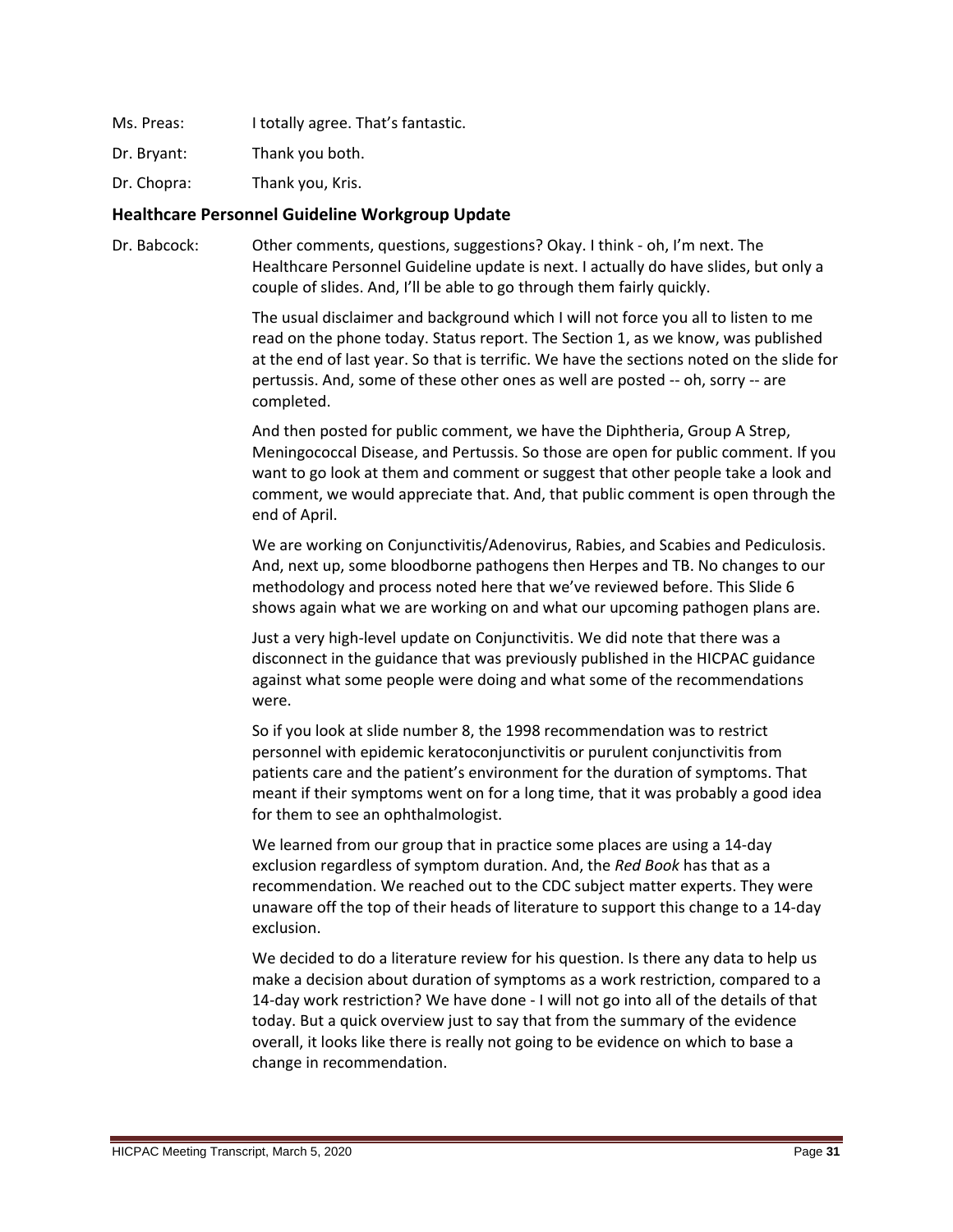And so it is likely that the recommendation will stay the same. Obviously, everyone is a little busy at the moment. So we have not had formal review back through the subject matter experts at CDC or through our group. But that - just as the preview looks like. We will not be changing the HICPAC recommendation.

So next steps on Slide 10. We will be developing draft recommendations for Scabies and Pediculosis. And for Conjunctivitis and Rabies. And then, after the public comment closes on the pathogens that are listed here then we'll bring - we'll review those, incorporate changes, and bring updated drafts back at an updated meeting. And then, as mentioned, we will be moving on to the Bloodborne Pathogen section.

Just as a reminder -- on Slide 11 -- Of our great team of dedicated people who have been working on this document for a long time and continue to work on this document -- which is a big one and needs a lot of attention. And, I really appreciate the dedication of this great group.

So I will stop there and I'm happy to take any questions or comments.

Dr. Maragakis: Thank you, Hilary. And, to the whole group for all your great work on this epic project. Does anyone have any questions or comments for Hilary? Okay. Hearing none, thank you very much Hilary. And, I think our next agenda item is to get an update from the Long-Term care and Post-Acute Care Workgroup. Mike Lin and JoAnne?

# <span id="page-31-0"></span>**Long-Term Care/Post-Acute Care Workgroup Update**

Dr. Riefsnyder: Michael Lin and I are co-chairing this group. As a reminder, I'm a newer HICPAC member and I am the Chief Nursing Officer for Genesis Healthcare.

> We've just kicked off this Long-Term care/ Post-Acute Care Workgroup. So there's not a lot to report, but we'll let you know where we are. And, there is a slide deck that details this presentation as well.

So the goal of the Long-Term care/ Post-Acute Care Workgroup is to inform HICPAC on optimal strategies to prevent healthcare-acquired infections in long-term care and post-acute care settings. The charge to the Workgroup is to initially to provide recommendations to HICPAC on care of people living in nursing homes. And, the implementation and scope, specifically of enhanced barrier precautions (EBP). Mike will talk a little bit more about that in a moment.

We've included a list of our Workgroup members. As I said, Mike and I are cochairing this group. And, we're really pleased with the stakeholders and subject matter experts who are joining us to work on this really important work. Mike, do you want to talk a bit about EBP and what we're focused on?

Dr. Lin: I'll start with the technical staff from CDC. Kara Jacobs-Slifka and Nimalie Stone who have been really helpful in guiding the direction of our Workgroup.

> And then, the Workgroup members. Deborah Burdsall from APIC. Erin Epson from California Department of Public Health. Robin Jump from SHEA. Vivian Leung from CSTE. Lona Mody from University of Michigan. David Nace for AMDA, Society for Post-Acute and LTC Medicine. Mary-Claire Roghmann, University of Maryland. Pamela Truscott form AHCA. And, Denise Winzeler from American Association of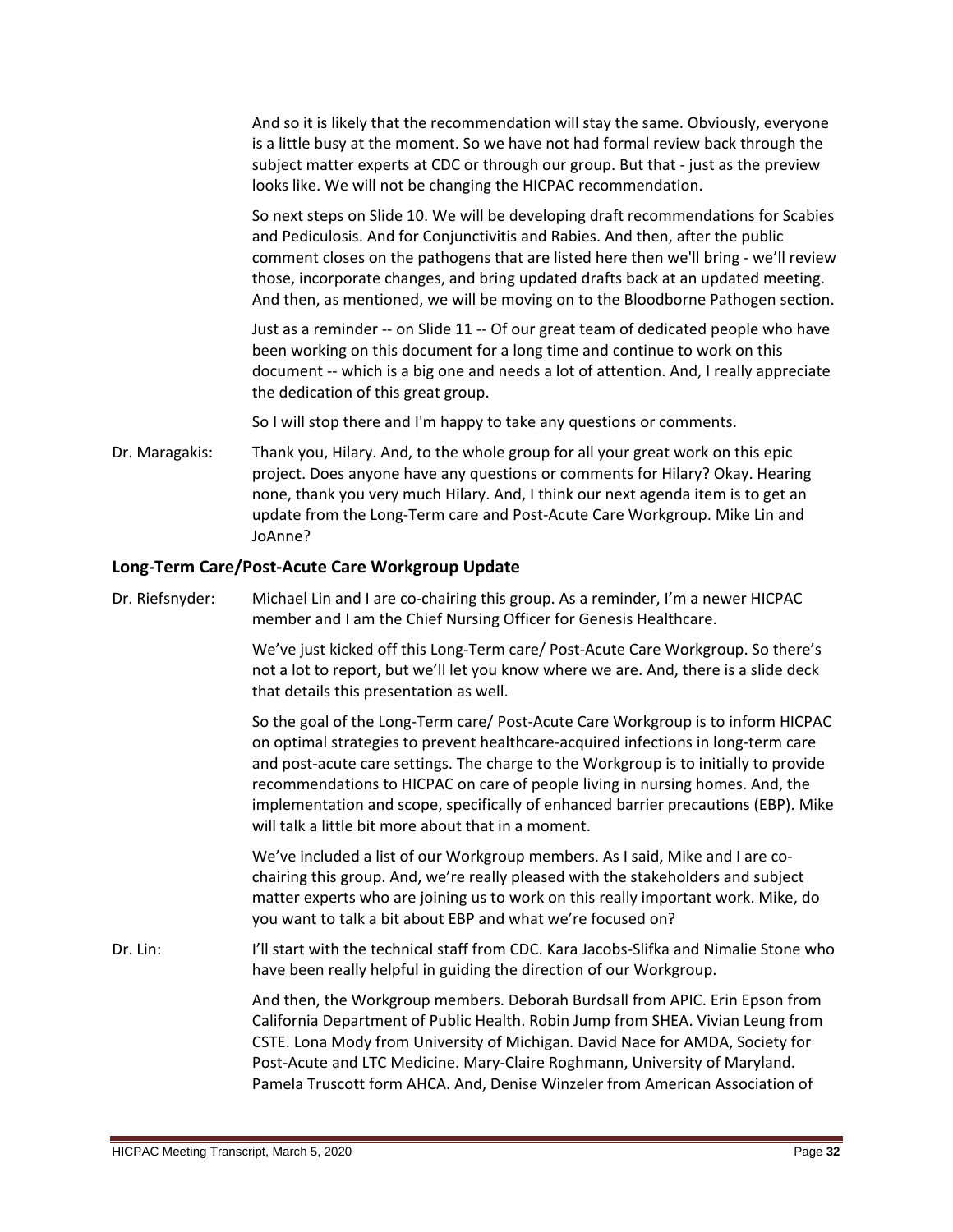Post-Acute Care and Nursing. So we really appreciate all the work that the members have signed up for in essence.

So, on to Slide 6. Enhanced Barrier Precautions is the focus of our Workgroup. And, just as a reminder. Enhanced Barrier Precautions expands the use of personal protective equipment beyond situations in which exposure to blood and body fluids is anticipated. And, refer to the use of gown and gloves during high-contact resident care activities and provide opportunities to transfer MDROs to staff gowns and clothing.

So things like dressing in the morning. Bed, baths, and things like that. So morning routines are all things that can lead to transfer MDROs. And, currently, the way the enhanced barrier precautions guidance is written it only applies within the context of a containment response to novel and emerging antibiotic resistant pathogens such as carbapenemase-producing organisms and Candida *auris*.

So the main question that we are tackling is what is the role of enhanced barrier precautions in nursing homes outside of a MDRO containment response. On the next slide -- as JoAnne mentioned -- our Workgroup was recently established. It was November of 2019 and we had our first meeting in February 13, 2020. You can see with the introductions of the Chair and members.

We discussed this background to get everyone on the same page with enhanced barrier precautions guidance. And, members had a chance to share initial thoughts about the approach to how to answer the question.

And so we are going to be planning bi-monthly calls -- every other week calls -- by a teleconference to get to our product. So I'll stop there and thank JoAnne and all the Workgroup members in our CDC leadership for putting this together.

# <span id="page-32-0"></span>**National Healthcare Safety Network Workgroup Update**

Dr. Maragakis: Thank you both so much for that update and all your work on this Workgroup. And, to the whole team. Does anyone have any questions or comments for Mike and JoAnne? Okay. Hearing none, we will continue to move forward in the agenda. And, up next is an update from the National Healthcare Safety Workgroup. So I co-chair that Workgroup with Dev Anderson who's also on the line. Dev, I can start briefly and then please chime in.

> Our Workgroup has had several calls. And, most recently on January 29 had a call. And, we have had presentations really largely on our Workgroup calls by the CDC subject matter experts. In particular, Andrea Benin and Kathy Bridson.

And on our last call we really I think dug into the meat of a discussion about CDI testing in healthcare settings. And, the issue that there is an NHSN interest to revise the CDI metric.

And so our Workgroup was briefed on this goal and reviewed the fact that the existing metric is based on laboratory results -- the LabID. Which I believe most of us are familiar with. That is a rate that is -- excuse me -- the LabID per 100,000 patient days. And, it uses the standardized infection ratio, or SIR, methodology.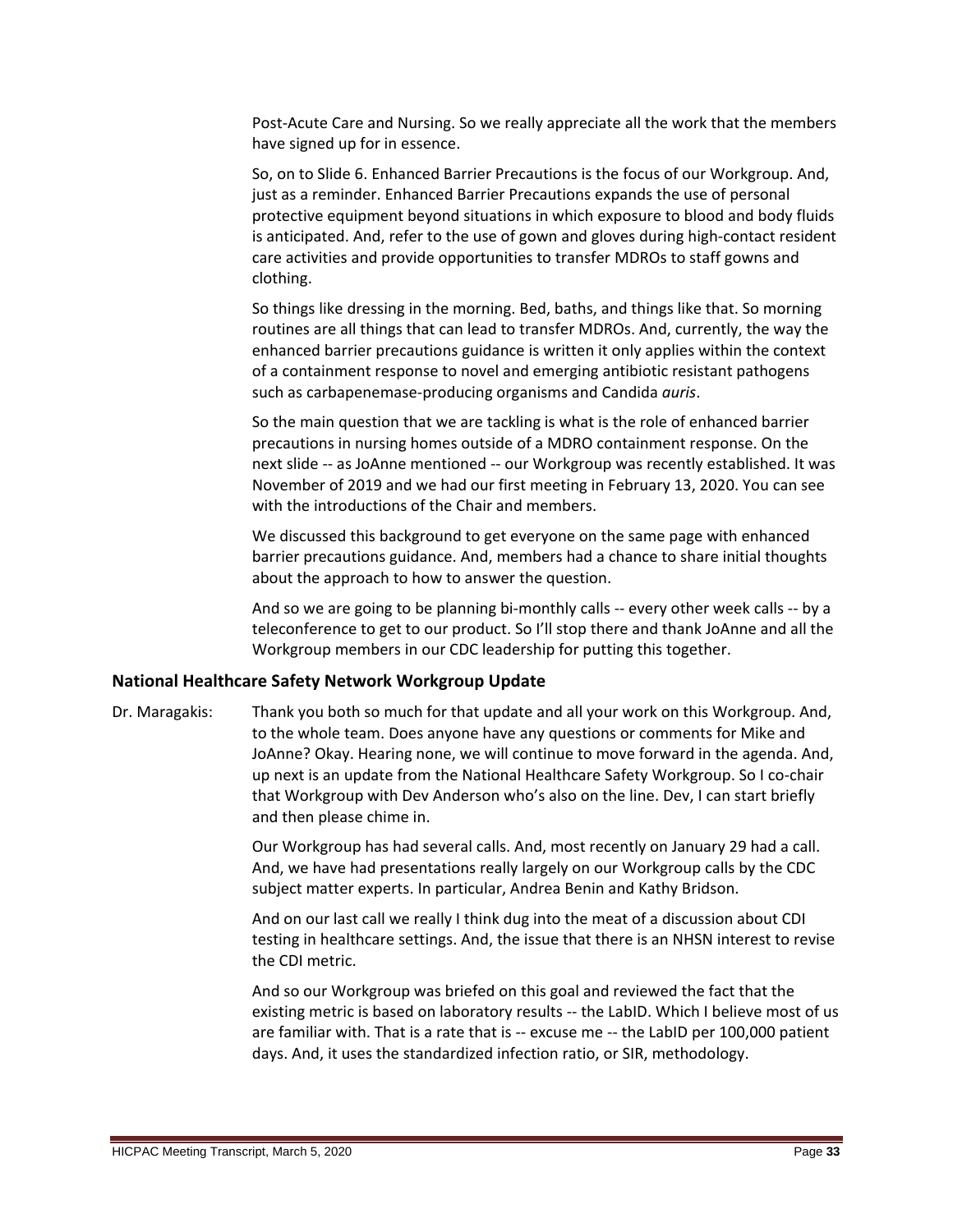The proposed revised metric that was presented to us is LabID plus the use of an antimicrobial agent or other therapy considered as treatment. And, the rationale being that that would be a proxy for a clinically significant infection.

And so our Workgroup really had a vigorous discussion about this. We reviewed data - the CDC SME group reviewed data that had informed this proposed approach. And, I think our Workgroup gave a lot of feedback from the healthcare facility and clinician standpoint. And, expressed some reservations about the proxy approach just from a clinical standpoint in questioning about antimicrobial use as a proxy for significant disease. Knowing as we do, the antimicrobial use patterns can vary, and they're not always truly correlated with what is significant disease.

Anyway, those discussion will be ongoing. We have monthly calls. And, I think for the foreseeable future we will probably be tackling this issue of the CDI metric. Dev, do you have additional thoughts or comments about that?

- Dr. Anderson: Not much to add. Thanks, Lisa. I think the other thing potentially to add is that one of the components of the presentation at our last call was I think what looks like a pretty nicely outlined strategy for trying to gather data as to what the implications might be -- the use of the - and altered CDI metric like this. And, I think that's something we'd all probably would welcome and look forward to seeing some results from.
- Dr. Maragakis: Great. Thank you, Dev. Any questions or comments from anyone about the NHSN Workgroup?
- Dr. Schwartz: I'm in Fairfax County and was talking with one of the infection preventionists at one of our hospitals who talked about settings where he thought a specimen should have been tested for C. *difficile*. And, where is the decision of the hospital was not to do the test.

And, I think that a couple years ago there was a lot of emphasis on not over-testing and not doing tests on specimens that truly did not need to be tested. But I'm wondering if the pendulum has swung too far and whether there are specimens that should be tested that are not being - where that's not being done.

And so I'm wondering whether your group has thought about any guidance in terms of what would be the expected number of specimens to test that might indicate an adequate surveillance system.

So just like they do globally with polio surveillance. They look at isolation of nonpolio enteroviruses as a way of assessing weather surveillance is adequate. And, I was wondering if the group had any thoughts about assessing whether surveillance for C. *difficile* that is ongoing in hospitals also is adequate.

- Dr. Maragakis: Thank you for that question. Does anyone have any comments in response either from the CDC? Or, Dev, any thoughts about that?
- Dr. Benin: Lisa, it's Andrea. Do you want me to comment on that?
- Dr. Maragakis: Sure, that'd be great. Thank you, Andrea.
- Dr. Benin: Hi, Ben. Thanks for that comment. You know, we are starting to hear things about both testing without treating and treating without testing. And, part of the work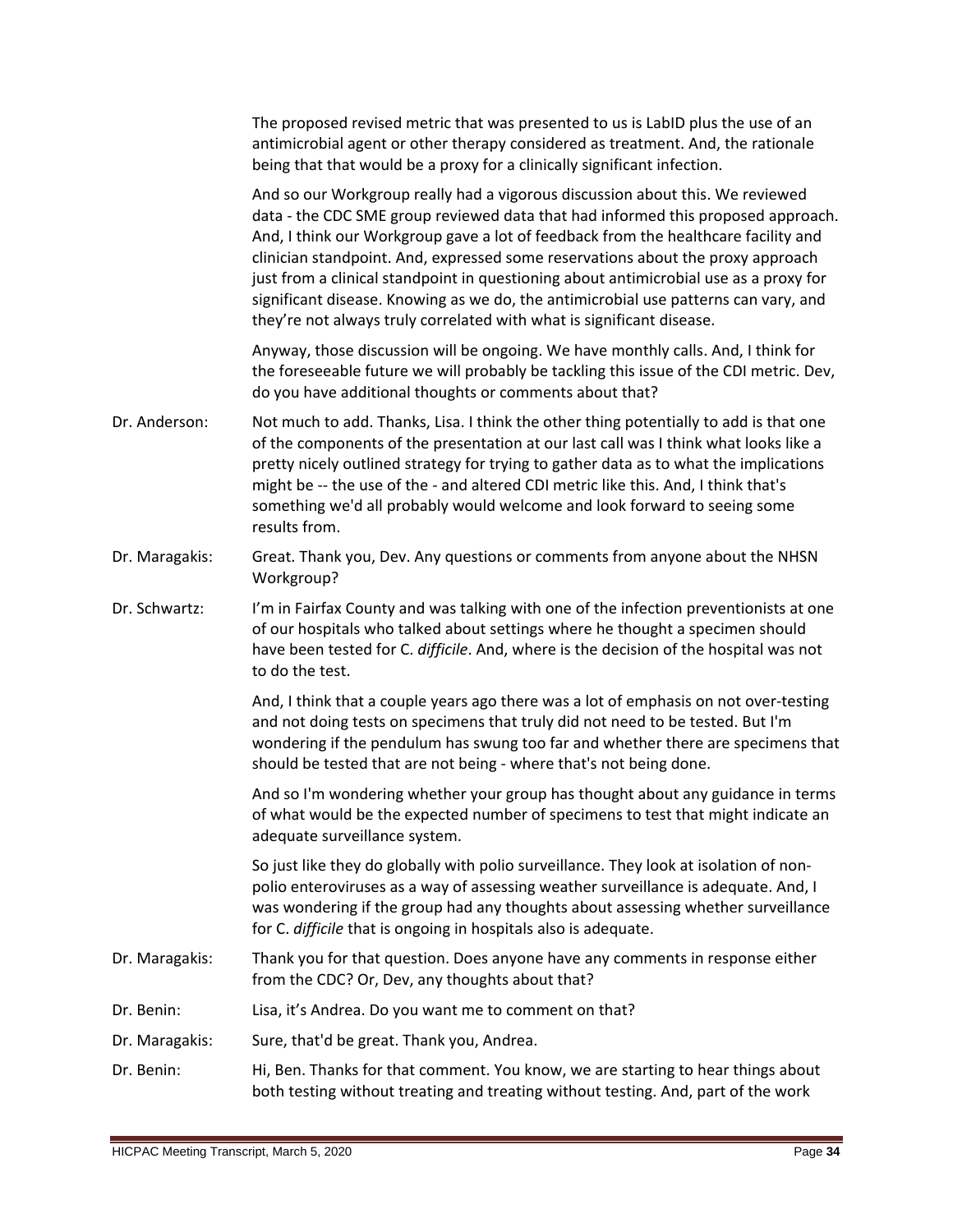|                       | that Dev described is for us to understand how those things interact with the<br>surveillance metric. How treating without testing and testing without treatment<br>interacts with what would hopefully be a revised metric that we're looking to<br>develop.                                                                                                                                                                   |
|-----------------------|---------------------------------------------------------------------------------------------------------------------------------------------------------------------------------------------------------------------------------------------------------------------------------------------------------------------------------------------------------------------------------------------------------------------------------|
|                       | So I think that those are good questions. The other angle that you bring up there are<br>the issues about diagnostic stewardship. And, there are a number of active projects<br>going on how to the division around helping organizations to develop diagnostic<br>stewardship so that we're testing the right patients.                                                                                                        |
|                       | And so there is a body of work on that. And, I think lots of folks are working on that<br>given the impetus to, you know, both kind of improve on the metric but also do the<br>right thing by all of the patients.                                                                                                                                                                                                             |
|                       | And so I think that's the most important part that - you know, from our perspective<br>is that diagnostic stewardship is really about what's the right thing clinically and for<br>the - for any given patient. None of us want C. difficile. And, none of us want our C.<br>difficile missed. But I'll see if Mike Bell wants to add anything or no.                                                                           |
| Dr. Bell:             | I'll just underscore what Andrea said. Which is that the first and foremost thing is<br>that we do the right thing for patients. So this is a clinical quality of care decision.<br>And then, we will make do with whatever data those decisions generate -- not the<br>opposite direction.                                                                                                                                     |
|                       | We would never want surveillance needs to necessarily drive clinical practice. We<br>also want to make sure that what we're surveying doesn't lead to unintended<br>impacts on clinical practice. And, that's part of the diagnostics to which you<br>commented. That conversation as well.                                                                                                                                     |
| Dr. Schwartz:         | Okay. Yes, thank you.                                                                                                                                                                                                                                                                                                                                                                                                           |
| Man 1:                | I think the only other thing to add to that would be - I think as the area in the field of<br>kind of this notion of diagnostic stewardship emerges, I think it's reasonable for us<br>to continue to think about the idea. you know, having that pendulum swing too far<br>where we are not doing appropriate testing. I would have to say obviously I don't<br>know the scenario that you describe within section prevention. |
|                       | But I would still say in general, Mike, (unintelligible) That there is significant over<br>testing of C. difficile despite multiple strategies in place to try and find the right mix.<br>So I think your comment is a good one and I think it'll be great to see some data as<br>the different definitions come down the pike.                                                                                                 |
| Mr. Chung:            | It seems as though we've powered through this agenda pretty quickly. But before<br>we get to federal entity comment I just wanted to see if the operator was available<br>to give her instructions on public comments so we can line those up now as we go<br>through the federal entity comment should there be any. And then, will move into<br>the public comment period as well. Is that okay with you Lisa, Hilary.        |
| Dr. Maragakis:        | That sounds great.                                                                                                                                                                                                                                                                                                                                                                                                              |
| <b>Public Comment</b> |                                                                                                                                                                                                                                                                                                                                                                                                                                 |
|                       |                                                                                                                                                                                                                                                                                                                                                                                                                                 |

<span id="page-34-0"></span>Mr. Chung: Sandy (operator), Is it possible if you can give your instructions for the public commentary please?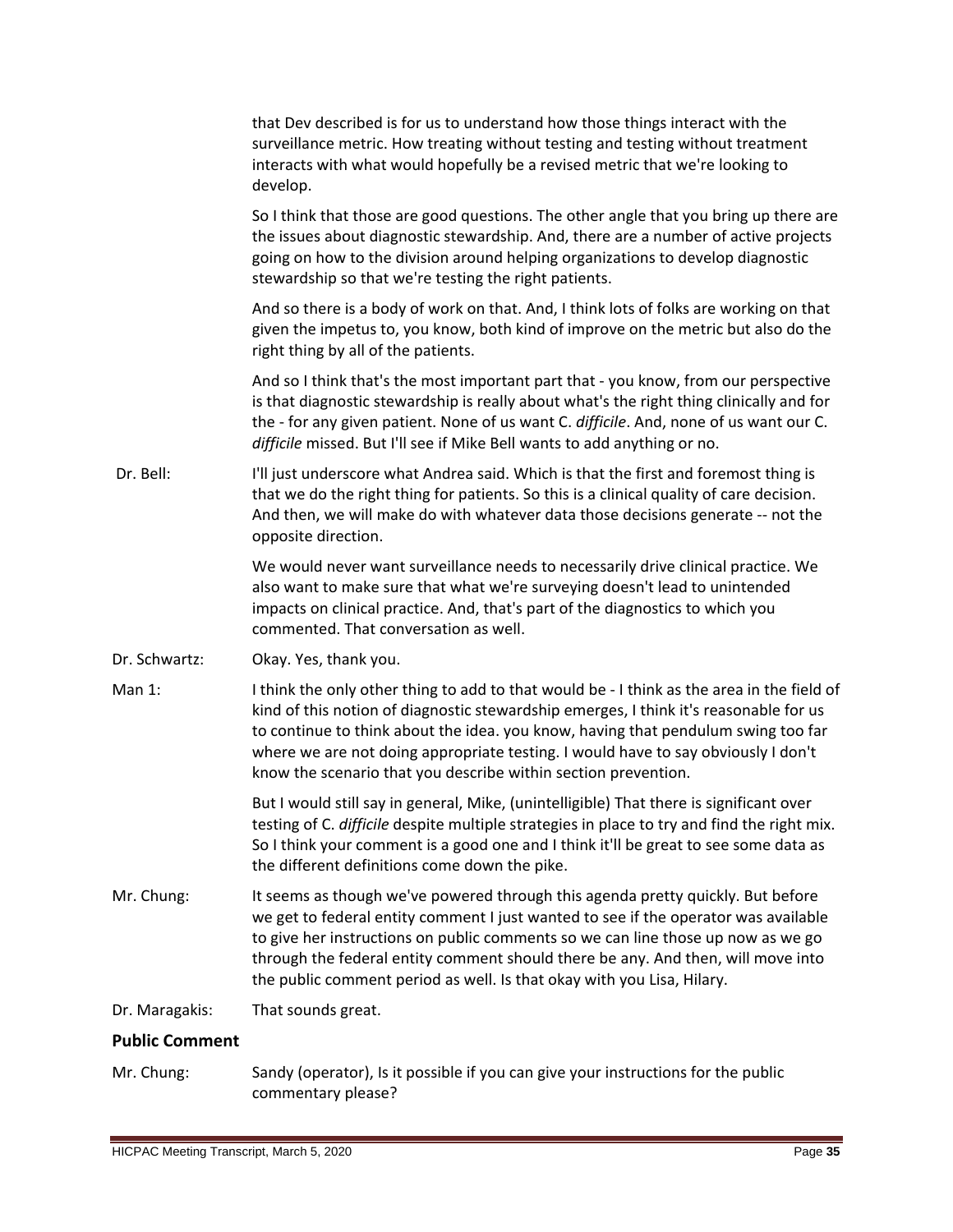- Operator: Yes, that's possible. if you'd like to make a comment over the phone, please press "Star 1". Please ensure your phone is unmuted and record your name to make a comment. Again, that is "Star 1".
- Mr. Chung: Thanks, Sandy. I guess if there's any other last-minute questions or concerns within the NHSN Workgroup update - sorry, I hijacked that end of the conversation there. But is there any work, about that please feel free to continue. But if not, we'll go ahead and move on to the federal entity comment. Thank you. Lisa, Dev any final comments on the NHSN Workgroup update?
- Dr. Anderson: Nothing from my side.
- Mr. Chung: Great. Thanks so much. I think Lisa may had to have jumped off the call for another meeting she needed to attend. But we finished the majority of the agenda. But I wanted to give you a few moments here for any federal entity comments that we may have on the line. If you do, please let us know.
- Operator: just one moment. We do have some comments.

# <span id="page-35-0"></span>**Federal Entity Comment**

- Mr. Chung: Great. Great. Will give it a few more moments for public comments. But if there's any other federal entity comments please go ahead and chime in. Thanks.
- Dr. Schwartz: Hi, this is Dr. Schwartz from CMS. Can you hear me?
- Dr. Maragakis: Yes, go ahead.
- Mr. Chung: Yes.
- Dr. Schwartz: Yes, good morning. We've been working very closely with our colleagues at CDC in the department. I just want to call your attention to a series of memos there have been recently - going back - and by the way, I read the titles of the memos so you can Google these. There on our website, but the link is quite lengthy.

So starting on February 6, 2SO 20-9-A was a memo we put out just to alert healthcare facilities concerning coronavirus. And, that memo basically Just reminded everybody to go to the CDC website for further information and just emphasize the basic infection control methodologies that should be used.

And, specific highlighting and hygiene. then yesterday we released a series of memos about the survey process. 2SO-20-12-A basically says that CMS is suspending non-emergency surveys across the country so our surveyors can focus on the most serious health and safety threats like infectious diseases.

And, our colleagues in the accrediting organizations will learn to put this and will follow this policy as well. It doesn't mean we're not going to be doing surveys, but the surveys will be prioritized. And, just to point out a couple of them. So all immediate jeopardy complaints will be investigated. Complaints alleging infection control concerns including facilities with potential (unintelligible) all the respiratory illnesses will still occur.

And, other facilities that have had serious infection controls deficiencies in the past three years. And surveys facilities, hospitals, dialysis centers that have a history of infection control deficiencies at lower levels of immediate jeopardy are still in line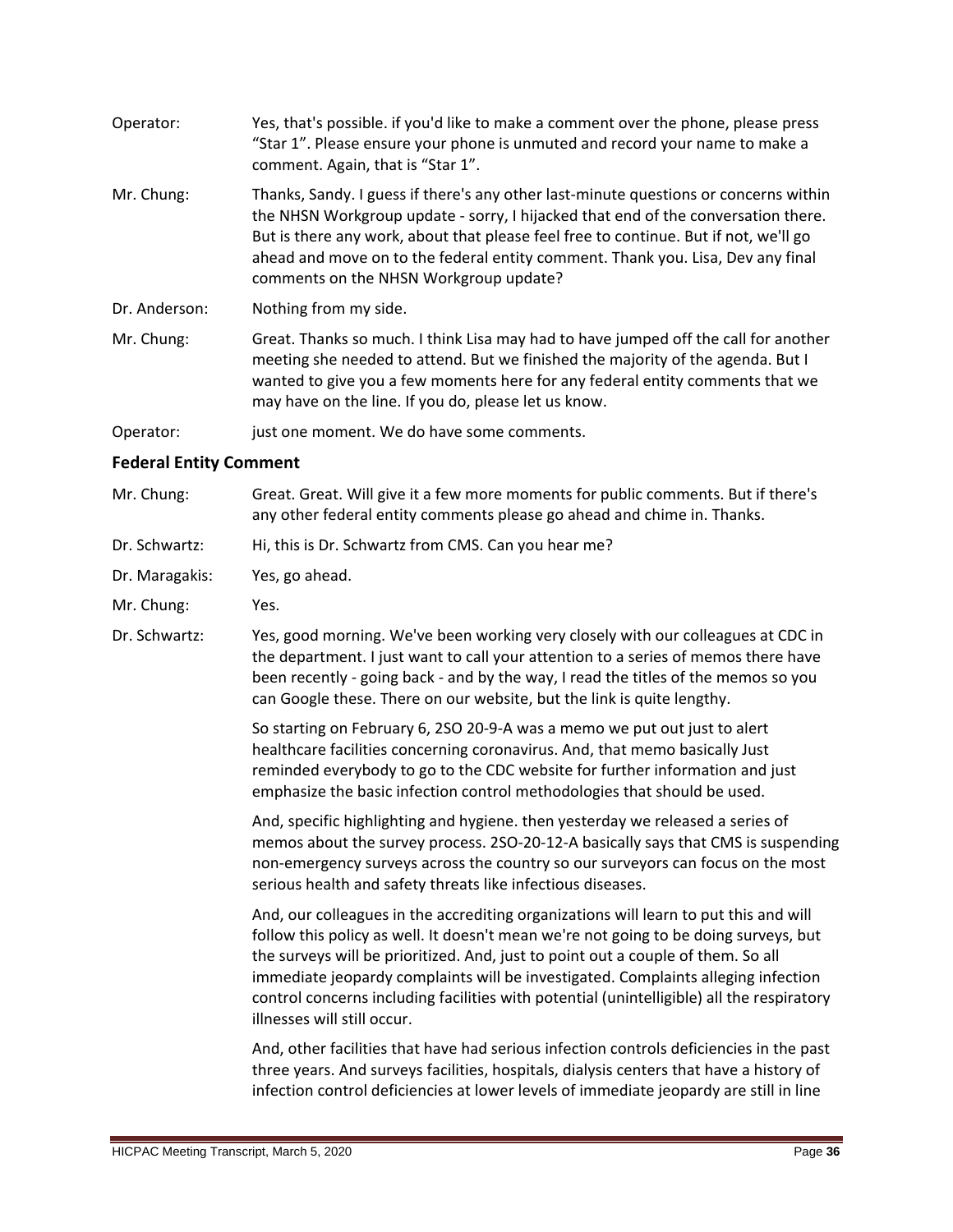|                 | for surveys. So this went out yesterday. it's in effect immediately and for the<br>foreseeable future. we also put out another memo yesterday -- QSO-20-13-<br>hospitals. It deals obviously with hospitals and it's more of a Q&A.                                                                                                                                                                                                       |
|-----------------|-------------------------------------------------------------------------------------------------------------------------------------------------------------------------------------------------------------------------------------------------------------------------------------------------------------------------------------------------------------------------------------------------------------------------------------------|
|                 | And, we also put out yesterday (unintelligible) 20-14-NH for nursing homes. Which<br>is Similarly focus on nursing homes and again is in the form of FAQ. So I just wanted<br>to alert you to those memos. Thank you.                                                                                                                                                                                                                     |
| Mr. Chung:      | Thank you so much for that. any other federal entity comments before we move on<br>to the public comments?                                                                                                                                                                                                                                                                                                                                |
| Dr. Roselle:    | This is Gary Roselle, The Department of Veteran Affairs (VA). As you might imagine,<br>we've been spending most of our lifeforce on COVID-19. And, there are endless<br>documents out for the VA on their website. Two big issues that I think are coming<br>up. One is testing since we've heard from Washington then everybody could have a<br>test if they wanted it and it's not clear that that is the case. But it is an issue.     |
|                 | The second is preservation not only of respirators but also the gowns because we're<br>probably going to have a bigger shortage there than the respirators. So we are doing<br>a bunch of mitigation strategies to preserve both so that we will have enough -- as<br>time goes by -- enough based on what we think now, you know -- in the future.                                                                                       |
|                 | And then lastly, I think The CDC guidance for COVID-19 has actually been very good.<br>better than some of the outbreaks in the past. So I'm actually pleased that it seems -<br>I mean, you're not going to fix the problem in the world, but I think the guidance has<br>been very useful. the people who are working 20 hours a day should get credit for<br>that. That's it.                                                          |
| Dr. Maragakis:  | Totally agree. Thank you very much Gary for that comment.                                                                                                                                                                                                                                                                                                                                                                                 |
| Mr. Chung:      | Thanks Gary. Thank you for that comment as well. Okay. if there's no other federal<br>entity comment. (Sandy), I think we'd like to move on to the public comment phase<br>of the teleconference. Can you please announce the first public comment and move<br>down the list? Thank you. Just as a quick reminder folks. Those giving public<br>comment please limit your public comment to three minutes. Thank you so much.<br>(Sandy)? |
| Operator:       | Thank you. The first question comes from Keith Saint-John. Please give your<br>affiliation. Thank you.                                                                                                                                                                                                                                                                                                                                    |
| Mr. Saint-John: | This is Keith Saint-John and I'm with Professional Disposables International. I<br>actually have a question to Dr. Bell. Does the CDC have a list of regional pandemic<br>preparedness sites that they could provide us?                                                                                                                                                                                                                  |
| Dr. Bell:       | Oh. Hey, Keith. Thank you for calling in. We don't maintain that system. The regional<br>sites are under ASPR -- the Assistant Secretary for Preparedness and Response. And,<br>if you look up HPP -- the Healthcare Preparedness Program -- on their website there<br>should be a listing.                                                                                                                                               |
| Mr. Saint-John: | Thank you very much, Mike.                                                                                                                                                                                                                                                                                                                                                                                                                |
| Operator:       | Our next call comes from Gary Evans. You may go ahead and please give your<br>affiliation.                                                                                                                                                                                                                                                                                                                                                |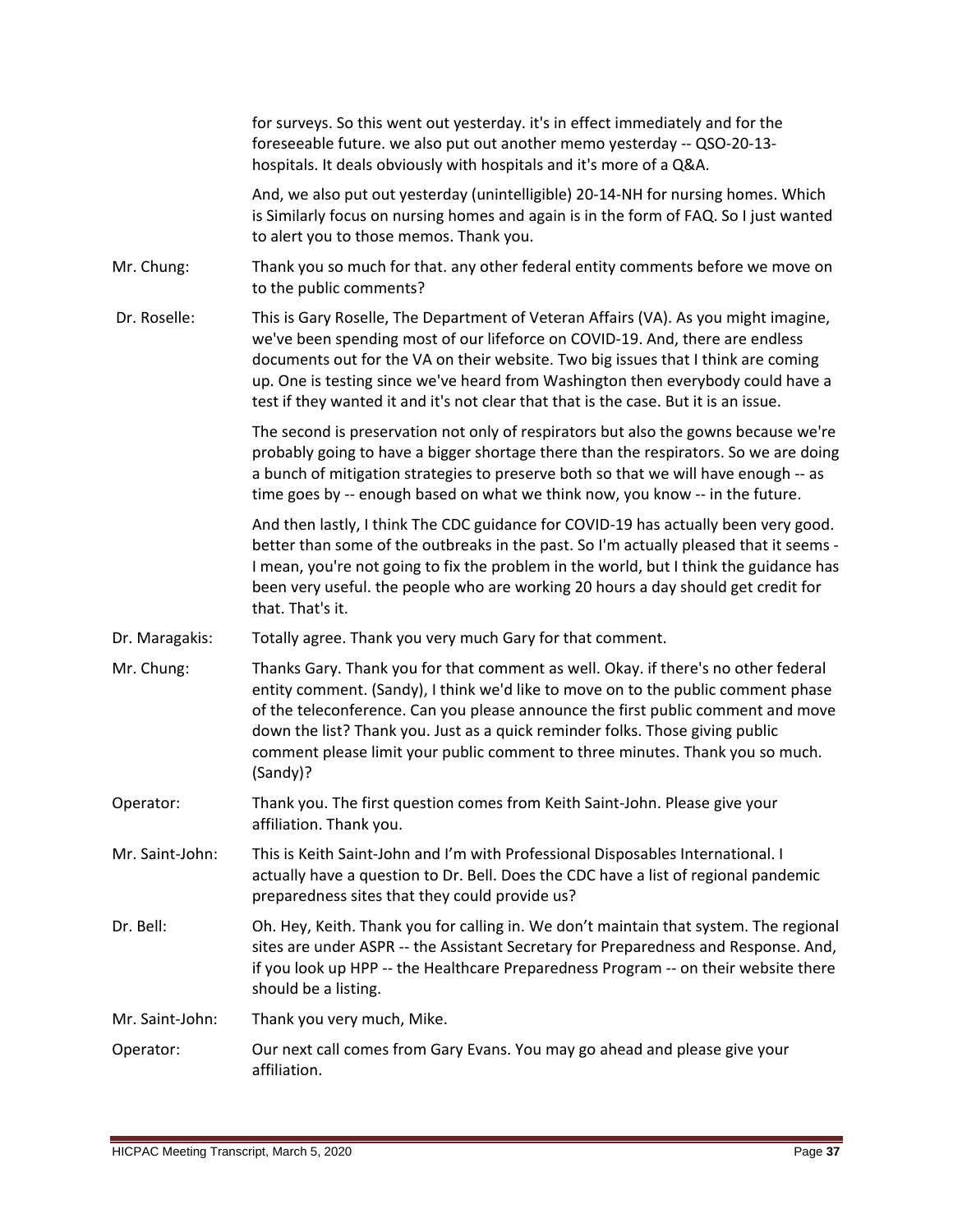| Mr. Evans:     | Hi, this is Gary Evans with Hospital Infection Control and Prevention. I don't know if<br>I'm breaking protocol here. I just wanted to ask Dr. Bell if anyone could comment on<br>measures that are being taken to prevent COVID-19 in nursing homes in long term<br>care facilities.                                                                                                                                                                                                                                                                    |
|----------------|----------------------------------------------------------------------------------------------------------------------------------------------------------------------------------------------------------------------------------------------------------------------------------------------------------------------------------------------------------------------------------------------------------------------------------------------------------------------------------------------------------------------------------------------------------|
| Dr. Bell:      | Hey, Gary. So the documents that we have for nursing homes around the same<br>website that I mentioned -- cdc.gov/coronavirus. So you can take a look there. if you<br>want a discussion of that with, Martha Sharan, our press officer and we'd be happy<br>to set up a time to talk.                                                                                                                                                                                                                                                                   |
| Mr. Evans:     | Okay. Thank you. Thanks a lot.                                                                                                                                                                                                                                                                                                                                                                                                                                                                                                                           |
| Mr. Chung:     | Hey. This is Koo by the way. Just a quick update guys. The public comment period is<br>not intended as a Q&A. If you have a public comment related to something we've<br>discussed today during the teleconference, this is your opportunity to spend about<br>three minutes to discuss your public comment. Again, not intended as a Q&A. Thank<br>you. And, if we have any other public comments please proceed.                                                                                                                                       |
| Operator:      | The next one comes from Kevin Kavanaugh. You may go ahead and please give your<br>affiliation.                                                                                                                                                                                                                                                                                                                                                                                                                                                           |
| Dr. Kavanaugh: | This is Kevin Kavanaugh from Health Watch USA. I have two comments. One's<br>regarding the COVID-19 in the shortage of PEE with gowns and masks. Along with<br>surgical masks reuse an extended use guidance. According to the Chinese CDC, the<br>fatality rates curve is highly dependent upon age sparing the very young. Fatalities<br>in healthy children appeared to be not almost nonexistent.                                                                                                                                                    |
|                | So is there any consideration of having young - I would say less than 30-40 years old<br>healthcare workers assigned to COVID-19 treatment activities and not those<br>healthcare workers who are much older? I think that this may be a strategy which<br>would be good to get into place. The next comment is regarding enhanced barrier<br>precautions in regards to the CDC's urgent and serious threat. And, in our opinion<br>we feel that these relax precautions compared to contact isolation and our concern<br>regarding their effectiveness. |
|                | And I would like to recommend that they at least be shown to be effective in<br>controlling outbreaks first and have good data on this before recommending and<br>implementing them on a national basis. Thank you.                                                                                                                                                                                                                                                                                                                                      |
| Dr. Maragakis: | Thank you very much for your comment. Do we have other public comments?                                                                                                                                                                                                                                                                                                                                                                                                                                                                                  |
| Operator:      | we have one more. The next one comes from Lisa McGiffert. Can you please state<br>your last name and your affiliation?                                                                                                                                                                                                                                                                                                                                                                                                                                   |
| Ms. McGiffert: | Yes. this is Lisa McGiffert. I'm with the Patient Safety Action Network. And, I just<br>wanted to make the comment that I am heartened to hear some discussion here<br>about strengthening training including in the education system as well as on going in<br>facilities by employers of healthcare workers to strengthen the laxed attitude that I<br>think we've had for a long time in infection control. And, it's a problem that the<br>patient advocates have been concerned about for many years.                                               |
|                | So I hope that this will be an unintended part positive -- as someone said -- in<br>moving forward plain old infection control period I would love to see CDC or maybe<br>others to put out some of these old school practices and infection control strategies                                                                                                                                                                                                                                                                                          |

 $\sim$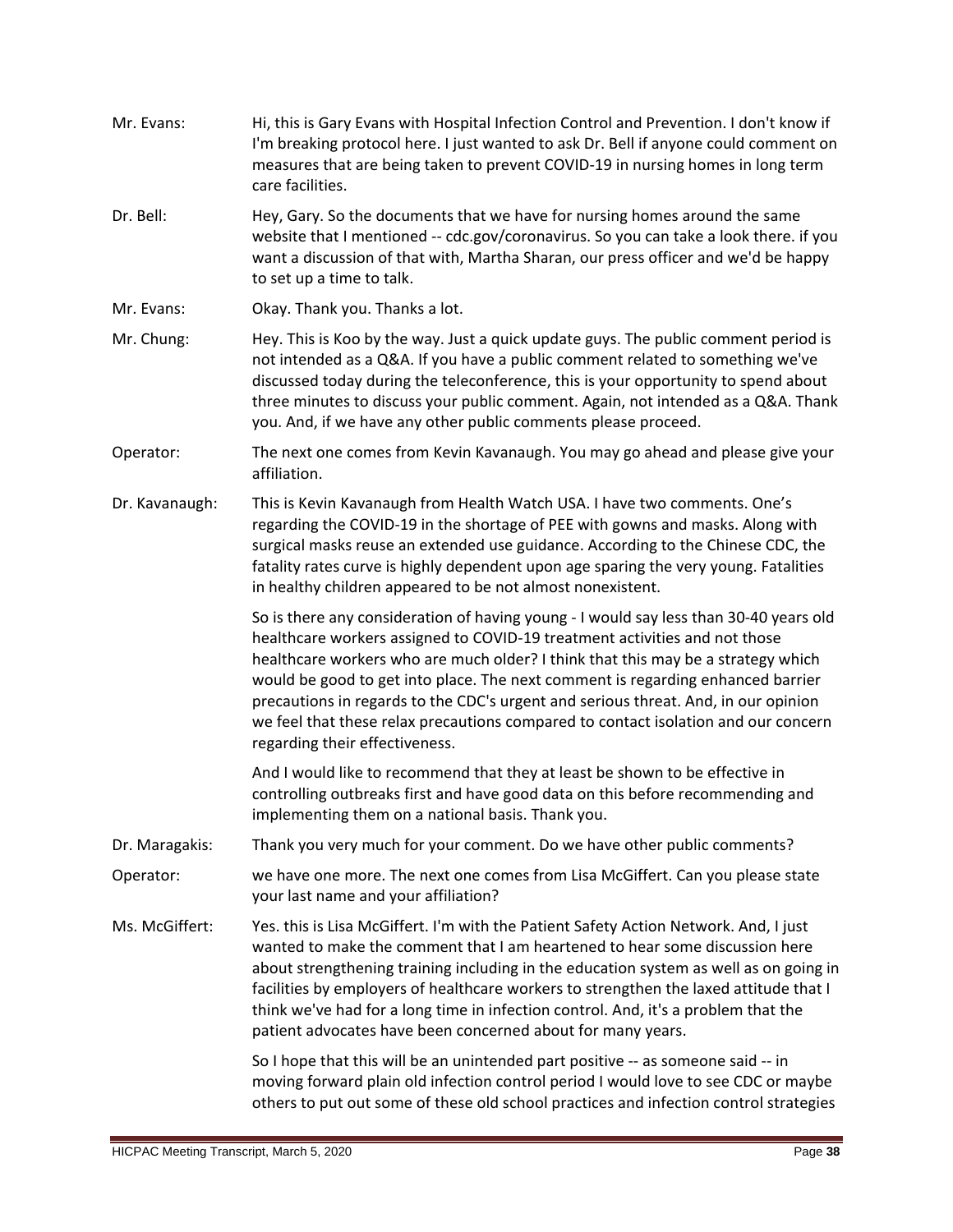that frankly a lot are about common sense that the healthcare system has forgotten. So I encourage you to do that. Thank you.

- Mr. Chung: Thank you Lisa for the comment. Sandy (operator), are there any other public comments?
- Operator: No, there are no further comments at this time.

#### <span id="page-38-0"></span>**Call Summary**

- Mr. Chung: Okay, great. we will let public comment come in for a little bit longer. As we go through the last part of the agenda, Hilary - I was wondering if we could go through the summary and workplan for this call.
- Dr. Babcock: Sure. So to review for this call, we had a welcome and an update from Denise Cardo. We had an excellent summary of current status an upcoming changes and items under consideration for the COVID-19 outbreak from Dr. Bell, with robust discussion from the committee and committee members. We received the NICU Guideline updates from Dr. Bryant, noting that several items are ready for publication, and several are moving toward public comment.

We heard from the Bloodstream Infection Guideline updates, and the progress that they have made in their data extraction, and some very interesting data available. And, they are also reaching out to include additional Workgroup members. So if people have suggestions later about other members that might be valuable additions to that Workgroup, then please pass them along.

And, we heard from me for the Healthcare Personnel Guideline update, we have some items in public comments right now and are working through the Conjunctivitis work. So we will be bringing that back at next meeting. And, it was great to hear about the work getting kicked off by the Long-Term Care/ Post-Acute Care Workgroup and some of the areas that they are addressing.

Definitely, looks like a very great group assembled to work on that. And then, we continue to hear updates from the ongoing work at the NHSN Workgroup, which is addressing a lot of important issues and we definitely appreciate all their attention. We're not having any formal votes on anything today. Or, any informal votes on anything today.

Primarily, an information sharing meeting. I just want to say again from myself and from Lisa we really appreciate everyone taking the time to have this time together. Definitely, appreciate our CDC colleagues and all the work that they're doing. And, them taking time out of that work as well to share with us and to be here with us for this meeting. I have nothing further to add. Koo, are there other - or, Mike, do you want to say any few closing words?

Dr. Bell: Yes, Hilary. thank you for that. I have to say it means a tremendous amount to all of us working here to have your input and your collegiality available. To have our liaison colleagues, our public advocates, our patient advocates, everyone being willing to talk with us and give us your thoughts. I very much appreciate people taking the time during what is a crazy few months. And, we'll look forward to hearing from you again at a hopefully less chaotic moment.

Operator: There is one more public comment.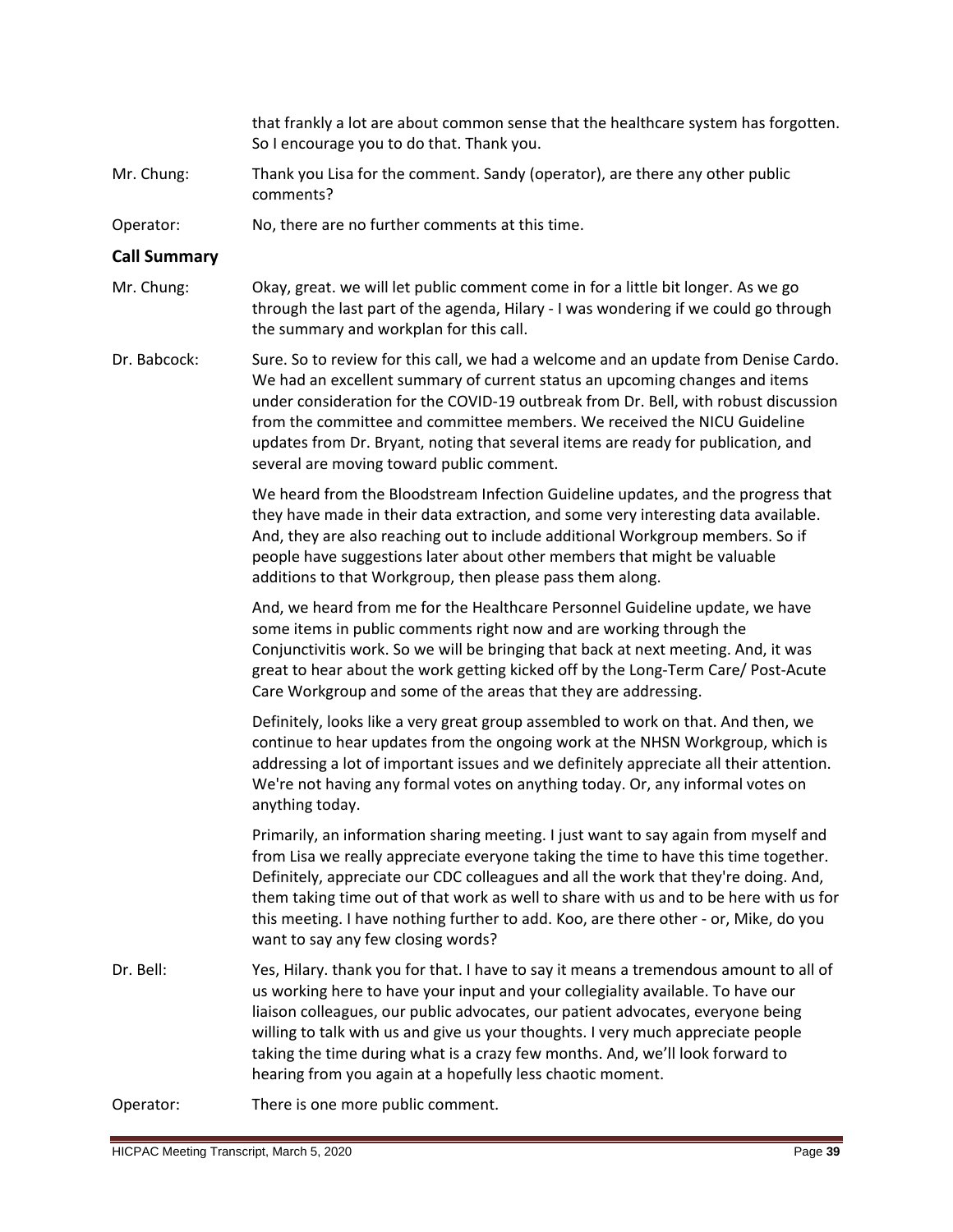| Mr. Chung:     | Great. I was just about ask about any final public comments.                                                                                                                                                                                                                                                                                                                                                        |
|----------------|---------------------------------------------------------------------------------------------------------------------------------------------------------------------------------------------------------------------------------------------------------------------------------------------------------------------------------------------------------------------------------------------------------------------|
| Operator:      | Yes. It is Yesinia Khattak. Please give your affiliation. Thank you. Ma'am, please<br>check your mute button.                                                                                                                                                                                                                                                                                                       |
| Ms. Khattak:   | Okay. Hi. Sorry about that. This is Yesinia Khattak from Pomona Valley Hospital<br>Medical Center -- infection preventionist. My comment would be in regards to the<br>healthcare worker guidelines in interim revisions by CDC on novel coronaviruses<br>such as COVID-19. Because we residing in California, often times we find ourselves<br>in limbo as to what to follow -- national versus state regulations. |
|                | And, often times we find ourselves having to follow state regulations only because it<br>is the higher standard. So if during any changes of healthcare worker guidelines, if<br>the states could also be spoken or talked to so that we can find a mutual supporting<br>effort on having the same message. Both, federal and state. That would be helpful.<br>Thank you.                                           |
| Dr. Bell:      | Thank you for that. As you know, states have the authority to make any decisions<br>they want. We do have very close relationships with state health officials, the<br>governor, the Council of State and Territorial Epidemiologists, the State HAI<br>Programs, which we fund directly, the state public health laboratories, and the state<br>hospital associations.                                             |
|                | All of these people are engaged. But what a state ultimately decides to do is up to<br>them. So we will continue to make that outreach. But recognize very much that you<br>are required to follow your local jurisdictions and their regulatory requirements.<br>Thank you.                                                                                                                                        |
| Mr. Chung:     | Sandy, this is Koo. Any last final public comments before we say our goodbyes?                                                                                                                                                                                                                                                                                                                                      |
| Operator:      | No, there are no further comments.                                                                                                                                                                                                                                                                                                                                                                                  |
| Mr. Chung:     | Great. Well, on behalf of CDC I would like to thank everybody for joining the call<br>today. And for pivoting on such short notice to a teleconference. I think we were<br>lucky enough to give you guys back one hour and 45 minutes of your day. I know<br>many of you need that. So thank you again for calling in. Hilary, any final comments?                                                                  |
| Dr. Babcock:   | No. Thanks to everyone.                                                                                                                                                                                                                                                                                                                                                                                             |
| Dr. Maragakis: | Thank you, everyone.                                                                                                                                                                                                                                                                                                                                                                                                |
| Dr. Bell:      | Thank you everybody. Bye.                                                                                                                                                                                                                                                                                                                                                                                           |
| Operator:      | You may now disconnect. That concludes today's conference. Thank you all for<br>participating.                                                                                                                                                                                                                                                                                                                      |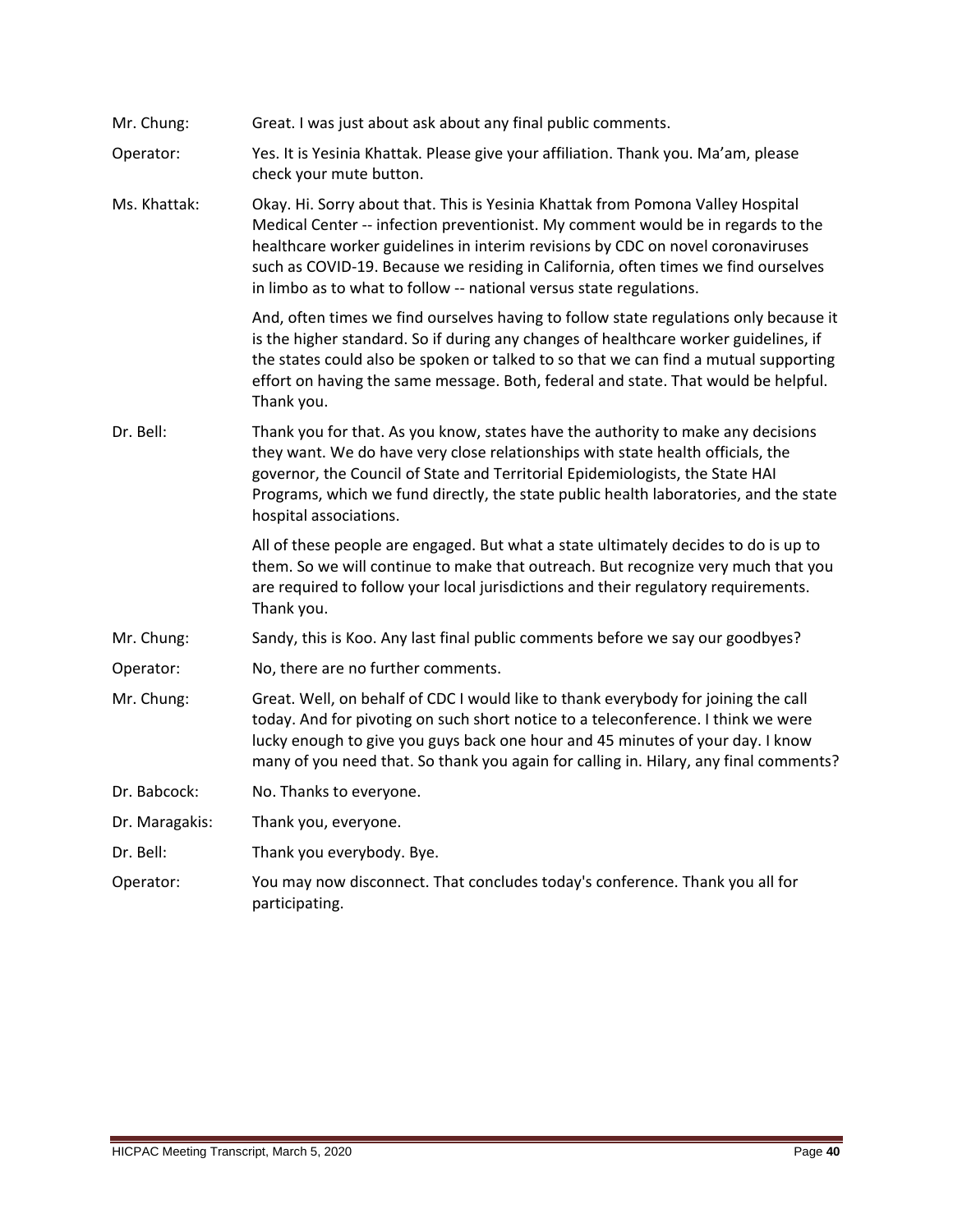# <span id="page-40-0"></span>**Certification**

I hereby certify that, to the best of my knowledge and ability, the foregoing transcripts of the March 5, 2020, meeting of the Healthcare Infection Control Practices Advisory Committee, CDC are accurate and complete.

\_\_\_\_\_\_\_\_\_\_\_\_ \_\_\_\_\_\_\_\_\_\_\_\_\_\_\_\_\_\_\_\_\_\_\_\_\_\_\_\_\_\_

\_\_\_\_\_\_\_\_\_\_\_ \_\_\_\_\_\_\_\_\_\_\_\_\_\_\_\_\_\_\_\_\_\_\_\_\_\_ Date **Date Lisa Maragakis, MD, MPH** Co-Chair, Healthcare Infection Control Practices Advisory Committee, CDC

Date **Date Hilary Babcock, MD, MPH** Co-Chair, Healthcare Infection Control Practices Advisory Committee, CDC